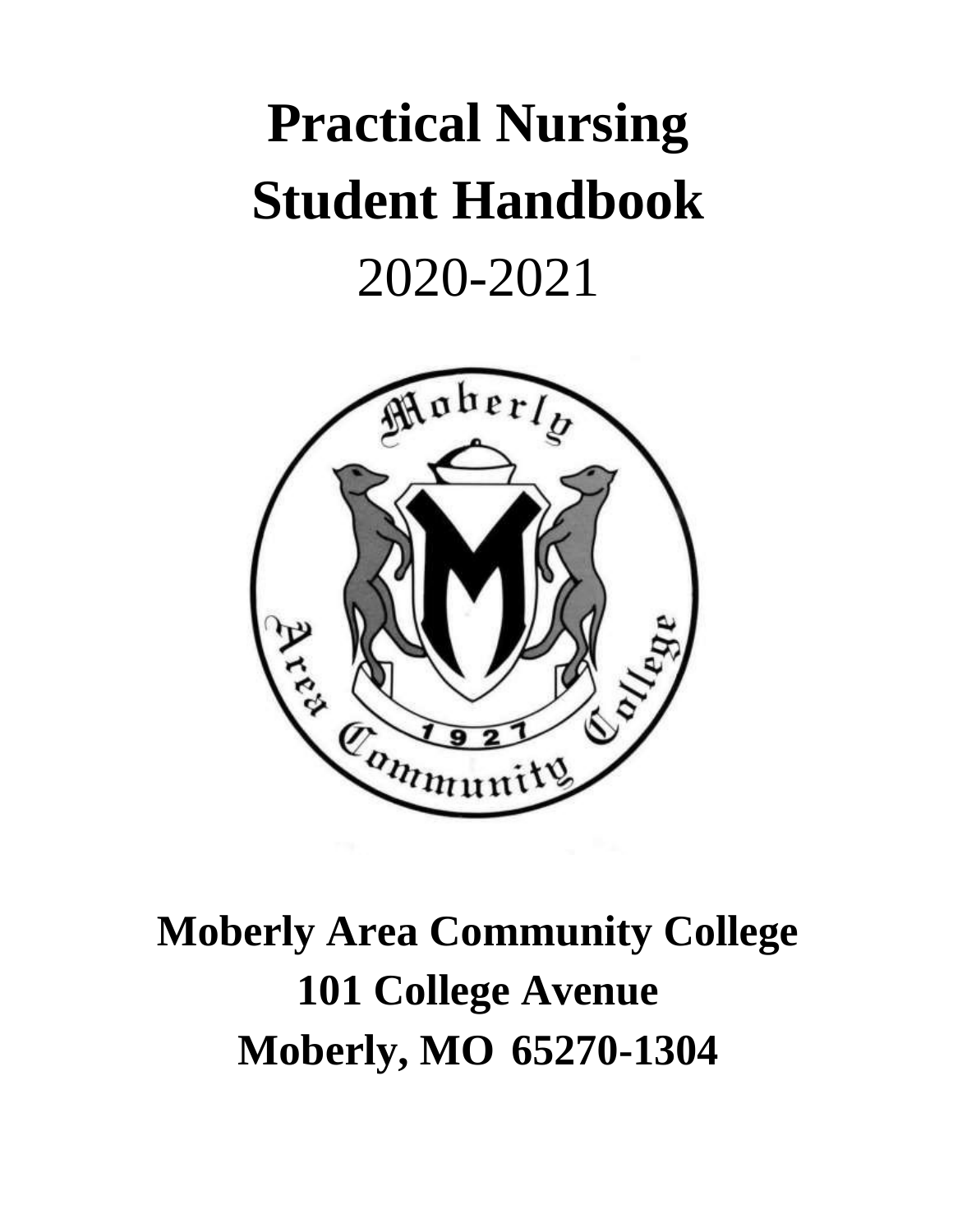## **TABLE OF CONTENTS PRACTICAL NURSING HANDBOOK**

## **I. INTRODUCTION**

**II. POLICIES**

|                                                       | 4         |
|-------------------------------------------------------|-----------|
|                                                       | 4         |
|                                                       | $5 - 6$   |
|                                                       | 7         |
|                                                       | 8         |
|                                                       | 9         |
|                                                       | 9         |
|                                                       | 9         |
|                                                       | 9         |
|                                                       | 10        |
|                                                       | 10        |
|                                                       | 10        |
| <b>POLICIES</b>                                       |           |
|                                                       | 12        |
|                                                       | 13        |
|                                                       | 15        |
|                                                       | 16        |
|                                                       | 17        |
|                                                       | 18        |
|                                                       | 18        |
|                                                       | 19        |
|                                                       | 19        |
|                                                       | 19        |
|                                                       | 21        |
|                                                       | 23        |
|                                                       | $23 - 24$ |
|                                                       | $24 - 25$ |
|                                                       | 26        |
|                                                       | $26 - 27$ |
|                                                       | 27        |
|                                                       | 28        |
| Positive Criminal Background Checks/Urine Drug Screen | $28 - 29$ |
|                                                       | 29        |
|                                                       | 29        |
|                                                       | 29        |
|                                                       | 30        |
|                                                       | 30        |
|                                                       | 31        |
|                                                       | 31        |
|                                                       | 32        |
|                                                       | 34        |
|                                                       | 34        |
|                                                       |           |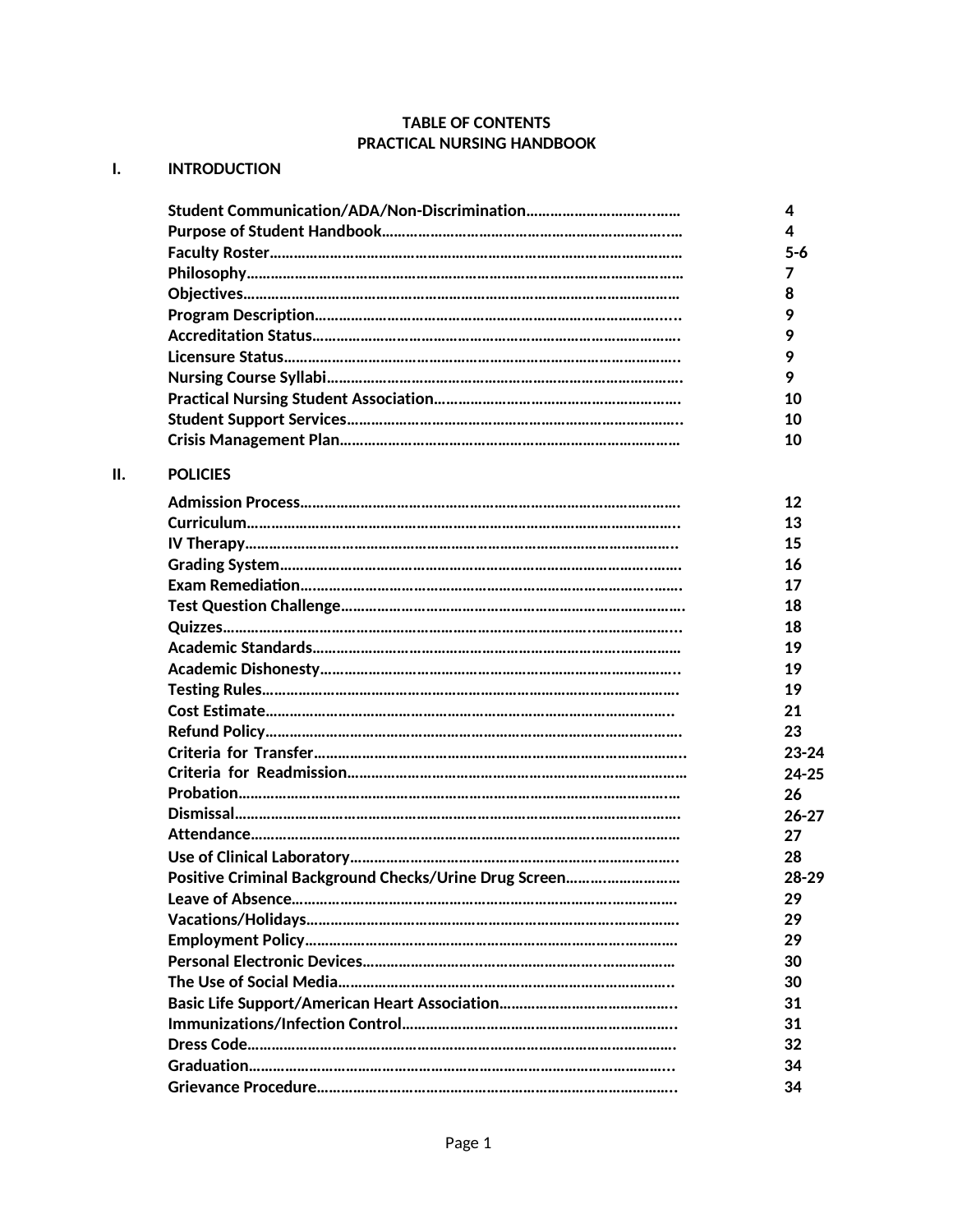## **III. APPENDICES**

|                                                                     | <b>Appendix A</b> |
|---------------------------------------------------------------------|-------------------|
| <b>Recommendation for Prevention of HIV/Hepatitis Transmissions</b> | <b>Appendix B</b> |
|                                                                     | <b>Appendix C</b> |
|                                                                     | <b>Appendix D</b> |
|                                                                     | <b>Appendix E</b> |
|                                                                     | <b>Appendix F</b> |
|                                                                     | <b>Appendix G</b> |
|                                                                     | <b>Appendix H</b> |
|                                                                     | <b>Appendix I</b> |
| Simulation Laboratory Confidentiality Agreement                     | Appendix J        |
|                                                                     | <b>Appendix K</b> |
|                                                                     | <b>Appendix L</b> |
|                                                                     |                   |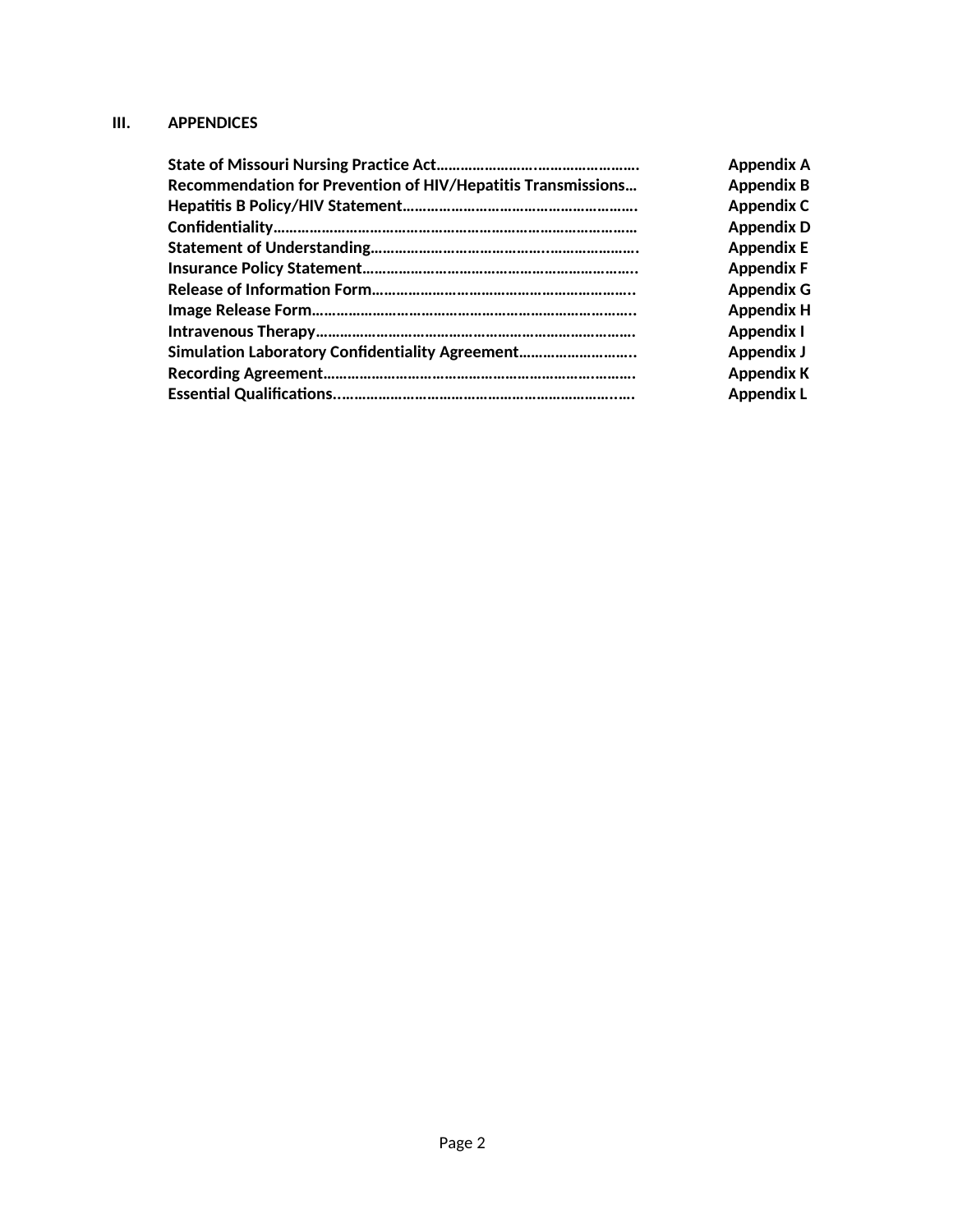**MOBERLY AREA COMMUNITY COLLEGE PRACTICAL NURSING PROGRAM**

## **STUDENT HANDBOOK 2020 – 2021**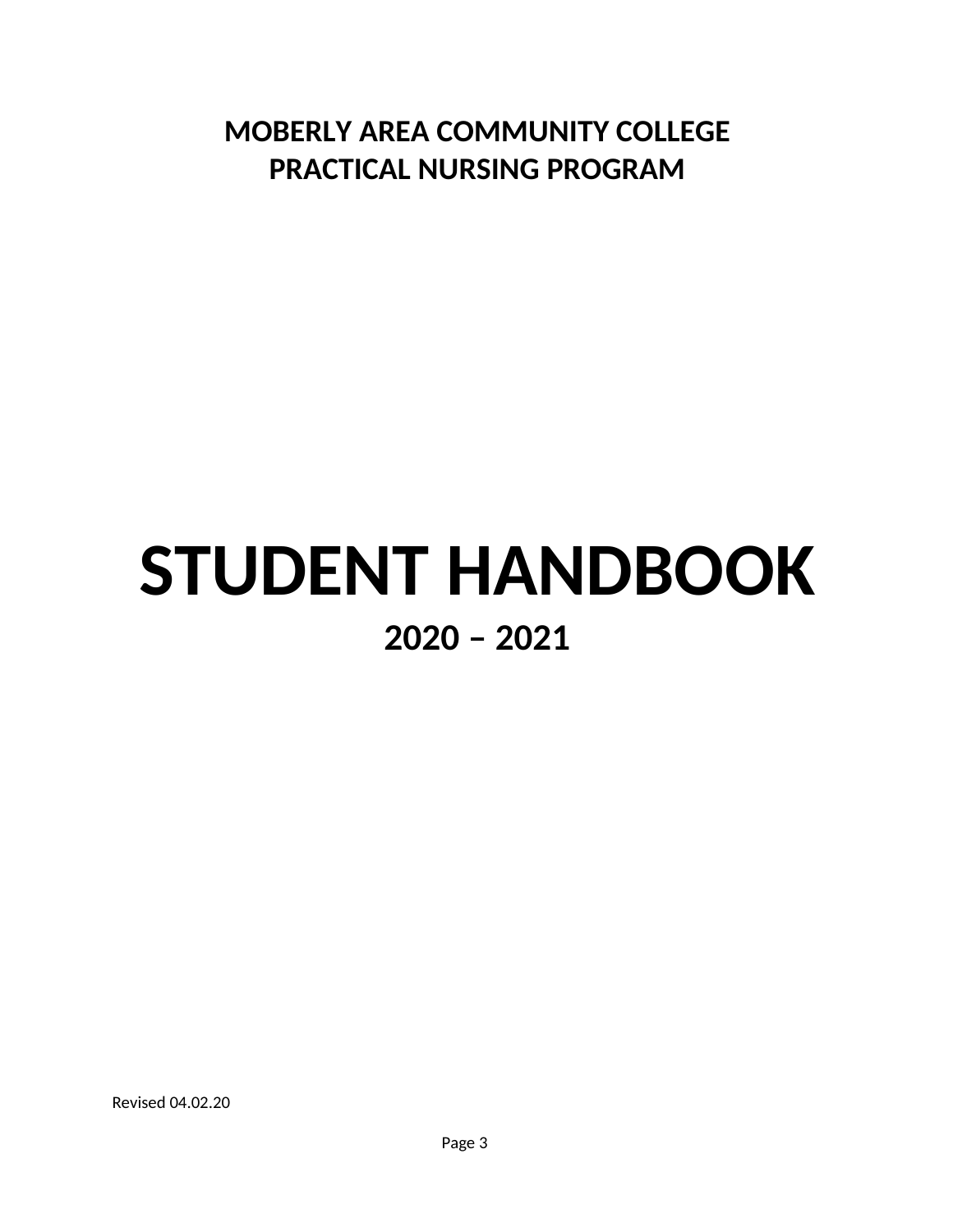#### **MACC Student Communication**

Please refer to the RedBook Enrollment Guide regarding email and canvas conversations.

#### **ADA Statement**

Students who have disabilities that qualify under the Americans with Disabilities Act may register for assistance through the Office of Access and ADA Services. Students are invited to contact the Access Office to confidentially discuss disability information, academic accommodations, appropriate documentation and procedures. For more information, please call either the Moberly office at (660) 263-

4100 X 11240 or the Columbia office at (573) 234-1067 /x 12120, or visit our web page at http:// www.macc.edu/index.php/services/access-office.

#### **Nondiscrimination Statement**

Moberly Area Community College is committed to a policy of non-discrimination on the basis of race, color, national origin, gender, sexual orientation, disability, age, marital or parental status, religion, genetics, ancestry, or veteran status, in admission, educational programs, activities and employment. All inquiries concerning nondiscrimination, including equal opportunity and Title IX, should be directed to the Title IX Coordinator: Cheryl Lybarger, Director of Health Sciences, 101 College Avenue, Moberly, MO 65270 (660) 263-4100, ext. 11369. Inquiries concerning Section 504 of the Rehabilitation Act of 1973, which guarantees access to education regardless of disability, should be directed to: Stacy Donald, Director Office of Access and ADA Services, Moberly Area Community College, Columbia Higher Education Center, Room 119, 601 Business Loop 70 West L-2, Columbia, MO 65203 (573) 234-1067, ext. 12120

#### **Purpose of the Handbook**:

This handbook is designed to serve as a guide for student's understanding of the Practical Nursing Program. It outlines those rules and regulations which will govern the program. It also defines the duties and responsibilities of the student.

#### **Student Conduct Policy:**

MACC students are expected to be respectful of the rights of other students, staff, and instructors to create a safe, peaceful atmosphere conducive to the educational goals of an institution of higher learning. Rude or disruptive behavior will not be tolerated. Student actions that do not adhere to the MACC Student Code of Conduct will be addressed according to College policies regarding academic dishonesty and disruptive behavior.

Please refer to the Student Conduct Policy in the College Catalog for additional information.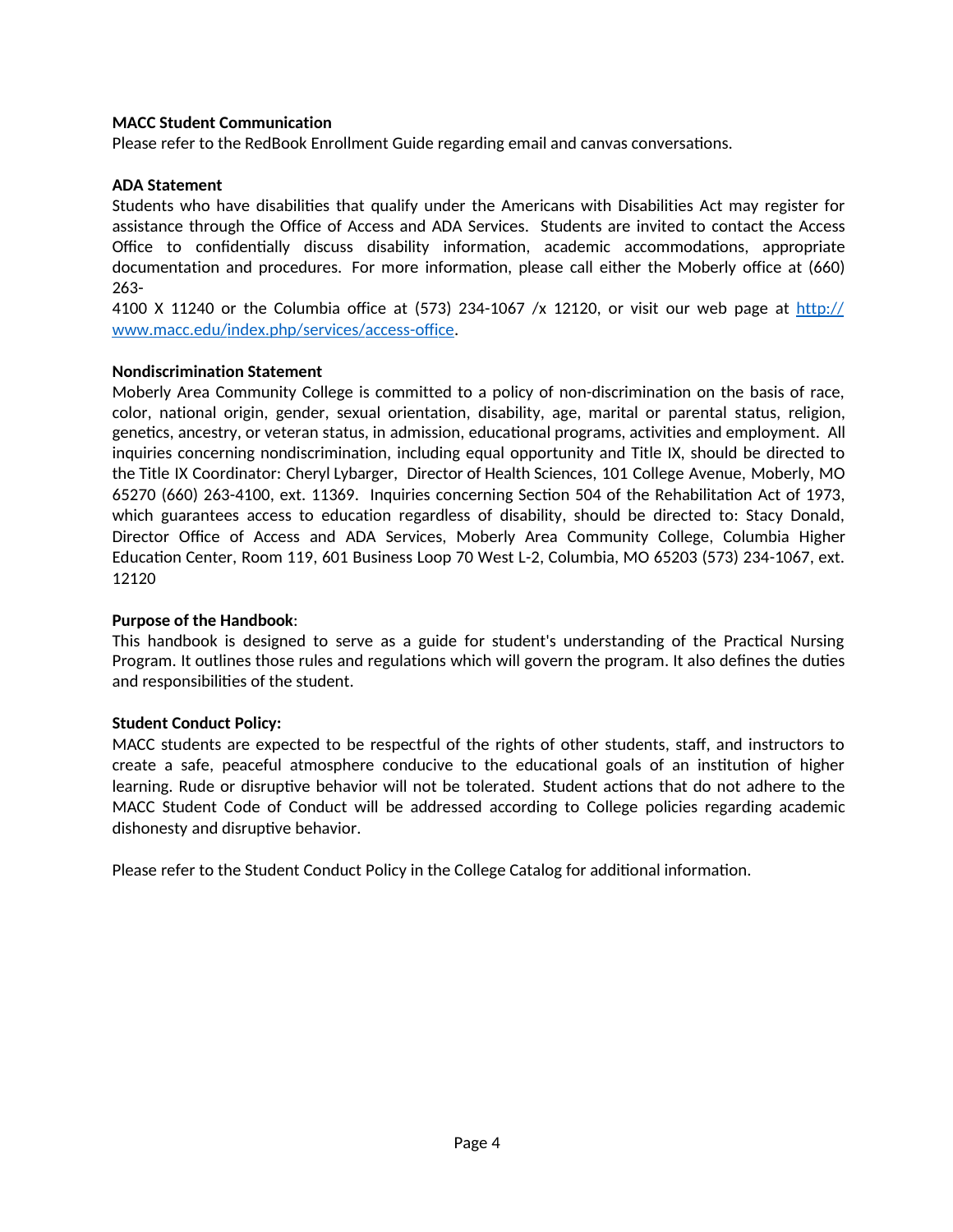## **PRACTICAL NURSING PROFESSIONAL FACULTY Moberly Campus**

| Michelle Frey, R.N.    | Dean of Health Sciences<br>M.S.N., University of Iowa                                                                        |
|------------------------|------------------------------------------------------------------------------------------------------------------------------|
| Cheryl Lybarger, R.N.  | Director of Health Sciences<br>B.S.N., Hannibal LaGrange College                                                             |
| Terry Bichsel R.N.     | Coordinator of Practical Nursing Program<br>Professor, B.S.N., Northeast Missouri State University                           |
| Anna Blackford, R.N.   | <b>Practical Nursing Faculty</b><br>Associate Professor, MSN-Ed., Central Methodist University                               |
| Denesia Sullivan, R.N. | <b>Practical Nursing Faculty</b><br>Assistant Professor, B.S.N., Northeast Missouri State University                         |
|                        | <b>CLASSIFIED SUPPORT STAFF</b>                                                                                              |
| Sidney Neeb            | Administrative Assistant for Health Sciences<br>Associate of Arts, Moberly Area Community College                            |
| <b>Mark Chambers</b>   | <b>Health Sciences Advisor</b><br>B.S.E., Northeast Missouri State University<br>M.S.L., Stephens College                    |
|                        | <b>PRACTICAL NURSING</b><br><b>PROFESSIONAL FACULTY</b><br><b>Mexico Campus</b>                                              |
| Charlotte Scott, R.N.  | Coordinator of Practical Nursing Program<br>MSN-Ed., Western Governors University                                            |
| Stephanie Julian, R.N. | <b>Practical Nursing Faculty</b><br>MSN-Ed., Oklahoma Wesleyan University                                                    |
| Amy Hilderman, R.N.    | <b>Practical Nursing Faculty</b><br>MSN-Ed., University of Central Missouri                                                  |
|                        | <b>CLASSIFIED SUPPORT STAFF</b>                                                                                              |
| Holly Whitworth        | Practical Nursing/Medical Laboratory Technician Admin. Asst.<br>Associate of Applied Science, Moberly Area Community College |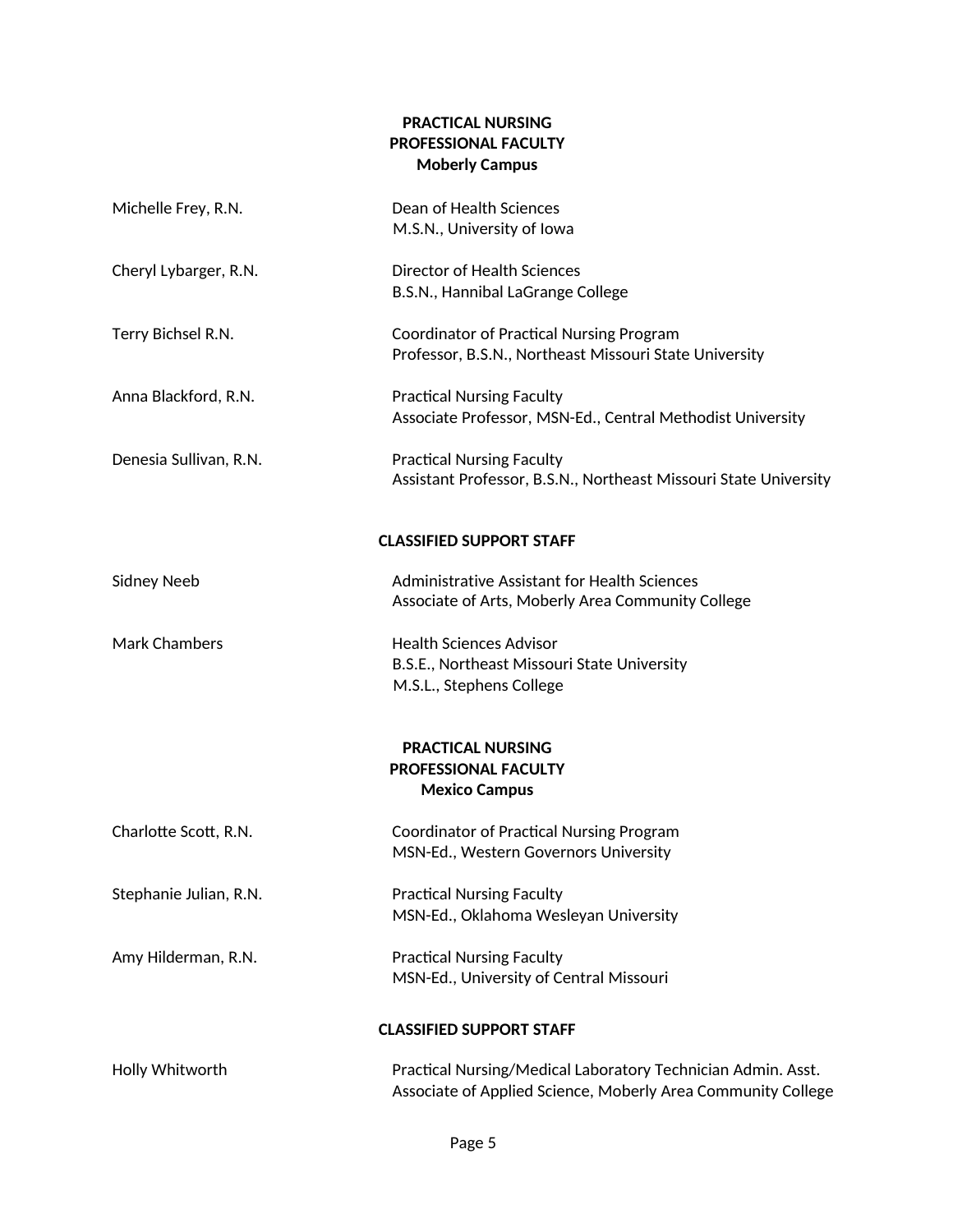## **PRACTICAL NURSING PROFESSIONAL FACULTY Columbia Campus**

| Julie Kiefer, R.N.   | Coordinator of Practical Nursing Program<br>MSN-ACM, CNL, Central Methodist University |
|----------------------|----------------------------------------------------------------------------------------|
| Monica Duemmel, R.N. | <b>Practical Nursing Faculty</b>                                                       |
|                      | M.S., University of Central Missouri                                                   |
| Karen Davis, R.N.    | <b>Practical Nursing Faculty</b>                                                       |
|                      | M.S.N., Western Governors University                                                   |
|                      | <b>CLASSIFIED SUPPORT STAFF</b>                                                        |
| Chelsea Malinski     | <b>Practical Nursing Administrative Assistant</b>                                      |
|                      | Associate of Arts, Moberly Area Community College                                      |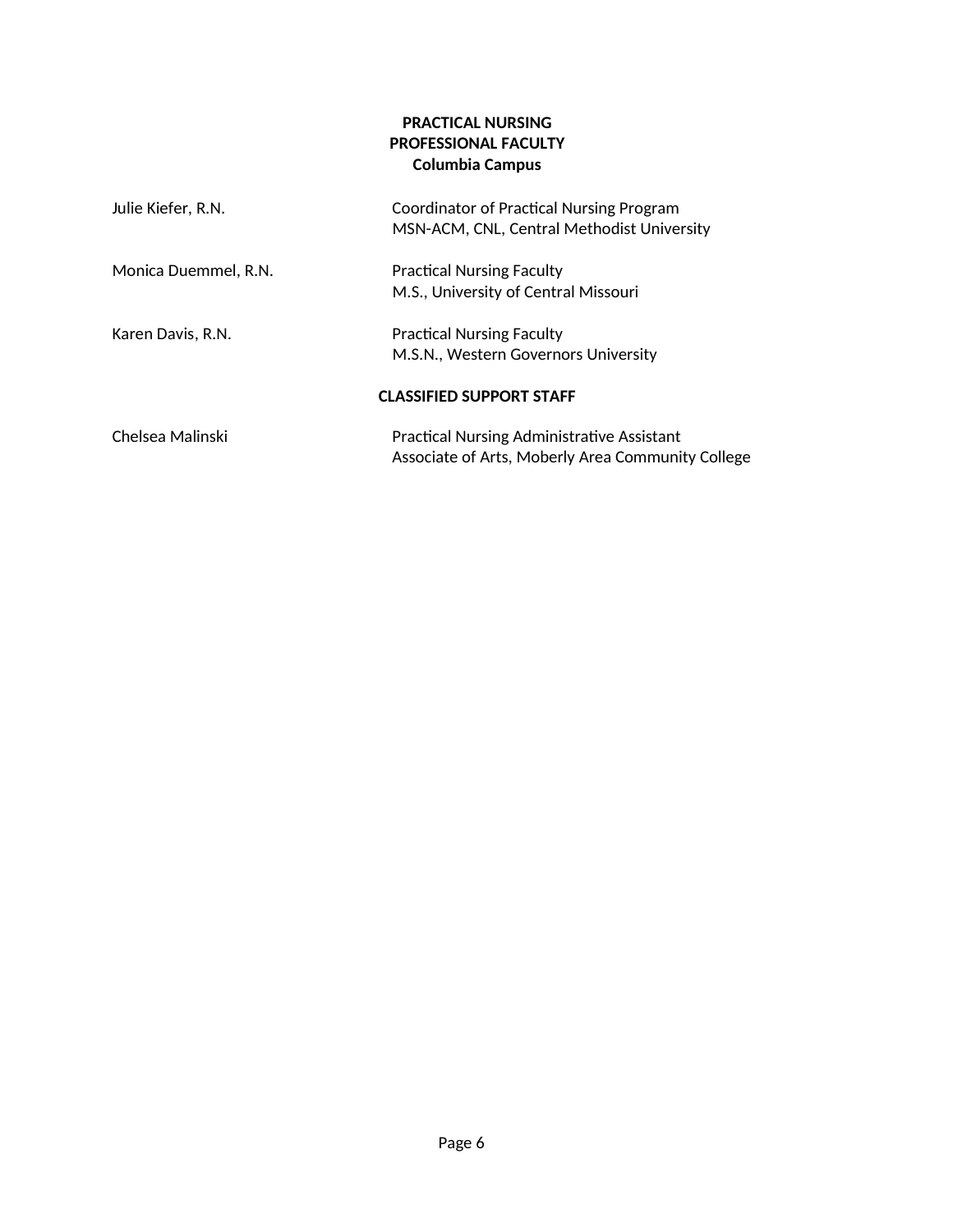## **MOBERLY AREA COMMUNITY COLLEGE Practical Nursing Program Philosophy**

**Definition of Nursing:** Nursing is an art and science that promotes health maintenance throughout the lifespan. Nursing is a caring profession that requires specialized skills, attitudes, and behaviors that facilitate the therapeutic nurse/client relationship. Nursing employs caring behaviors to protect, promote, and optimize health, wellness, and quality of life for individuals, families, groups, and communities.

**Person/Client:** A person is a holistic being comprised of complex needs that includes physiological, psychological, and cultural components.

**Environment:** The environment encompasses all internal and external experiences affecting the client. The client's environment acknowledges the individual's responses to these forces in family and global community. The environment provides the foundation for both the client and the learner. The learning environment acknowledges the unique needs of the individual and facilitates the attainment of knowledge, skills, and critical thinking. The client environment acknowledges the individual's response to internal and external demands in the home, local, national, and international companies.

**Health:** Health is a fluid state along a wellness/illness continuum throughout the lifespan.

**Nursing Education:** Practical Nursing education is an organized program of learning processes designed to meet specific outcome objectives. It produces qualified individuals who possess the necessary knowledge, skills, and related clinical experiences that enable them to become competent practitioners of the profession. Teaching/learning is a continuous process requiring active participation by both teacher and learner. Teaching is a systematic process that facilitates change through instruction, practice, and experiences proceeding from simple to complex. Learning is a lifelong process that promotes personal and professional development. The teacher assists learning through counseling, guiding, and challenging the student to reach their fullest potential. The student is responsible and accountable for self-direction, independent study, and self-evaluation. The institution provides resources to facilitate the learning process.

**Conceptual Framework of the Practical Nursing Curriculum:** The Practical Nursing faculty at Moberly Area Community College recognizes the nursing process as the foundation for nursing practice. The curriculum flows from the nursing process and interfaces with our philosophy of nursing education. The nursing process includes assessment, nursing diagnosis, planning, implementation, evaluation, and documentation of these five steps in the promotion of health, prevention of illness, and provision of quality care within the scope of the practical nurse.

The Practical Nursing Core Curriculum prepares the student to become a safe practitioner through instruction in fundamental skills, adult nursing, maternal/child nursing, medication administration, intravenous therapy, and personal and vocational concepts.

The Secondary Curriculum in the Practical Nursing program includes the integrated threads of pharmacology, diet therapy, cultural competence, and lifespan considerations in the application of the nursing process.

The Practical Nursing faculty at Moberly Area Community College is committed to a holistic approach to nursing care and education as reflected in the Practical Nursing Program Philosophy.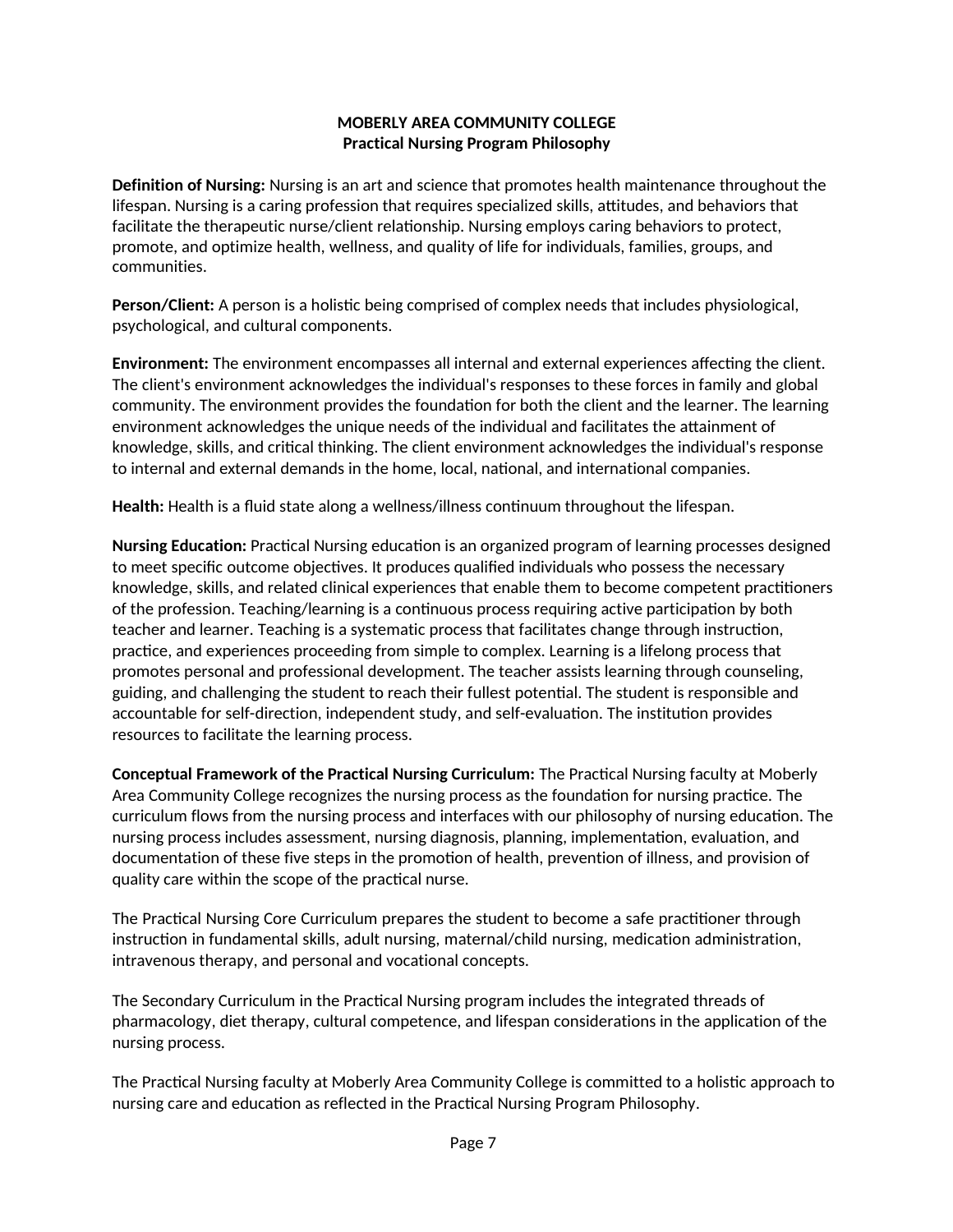| <b>Philosophy Concept</b> | <b>Curricular Threads</b>                                                                     |
|---------------------------|-----------------------------------------------------------------------------------------------|
| <b>Nursing</b>            | Nursing process, health promotion, communication, skill attainment                            |
| Person                    | Holistic Client: physiologic, psychological, culturally competent care across<br>the lifespan |
| Environment               | Internal, external, institutional, community, and global environments                         |
| Health                    | Wellness, illness across the lifespan                                                         |
| <b>Nursing Education</b>  | Knowledge and skill acquisitions, progression from simple to complex,<br>lifelong learning    |

## **Conceptual Framework Matrix comparing Program Philosophy to Curricular Threads**

## **Operational Concepts and Terms**

To provide for consistency in the application of terms throughout the curriculum, the faculty at Moberly Area Community College recognizes the following:

- 1. **Across the Lifespan:** similar term: throughout the lifespan. Indicates application of age specific nursing care to clients from prenatal to death.
- 2. **Cultural Competence:** similar term: culturally sensitive. Cultural competence recognizes the needs of clients from a variety of diverse backgrounds and social behaviors by delivering non-biased and appropriate care.
- 3. **Holistic Care:** use of the term holistic care implies recognition of the physical, emotional, spiritual, intellectual, and sociological needs of the client.
- 4. **Nursing Process:** assessment, diagnosis, planning, implementing, evaluating, and documenting care of the client.
- 5. **Plan of Care**: the term plan of care is any written or verbal approach that organizes and prioritizes the needs of a client.
- 6. **Role of the Practical Nurse:** Practical Nursing is the application of holistic nursing care throughout the lifespan to include:
	- a. use of the nursing process
	- b. promotion, prevention, maintenance, and restoration of health
	- c. compassionate end of life cycle
	- d. client advocacy
	- e. maintenance of legal and ethical standards
	- f. personal and interpersonal communication
	- g. lifelong learning and a commitment to excellence
- 7. **Scope of the Practical Nurse:** At Moberly Area Community College, the term "scope of the practical nurse" indicates adherence to the qualifications and limitations of the practical nurse as delineated in the Missouri Nurse Practice Act.

## **Terminal Objectives**

Upon Completion of the Practical Nursing Program, the graduate is prepared to:

- 1. Function within the practical nursing role as a contributing member of the health care team.
- 2. Utilize the nursing process to formulate client plans of care.
- 3. Function within the scope of the practical nurses as described in the Missouri Nursing Practice Act.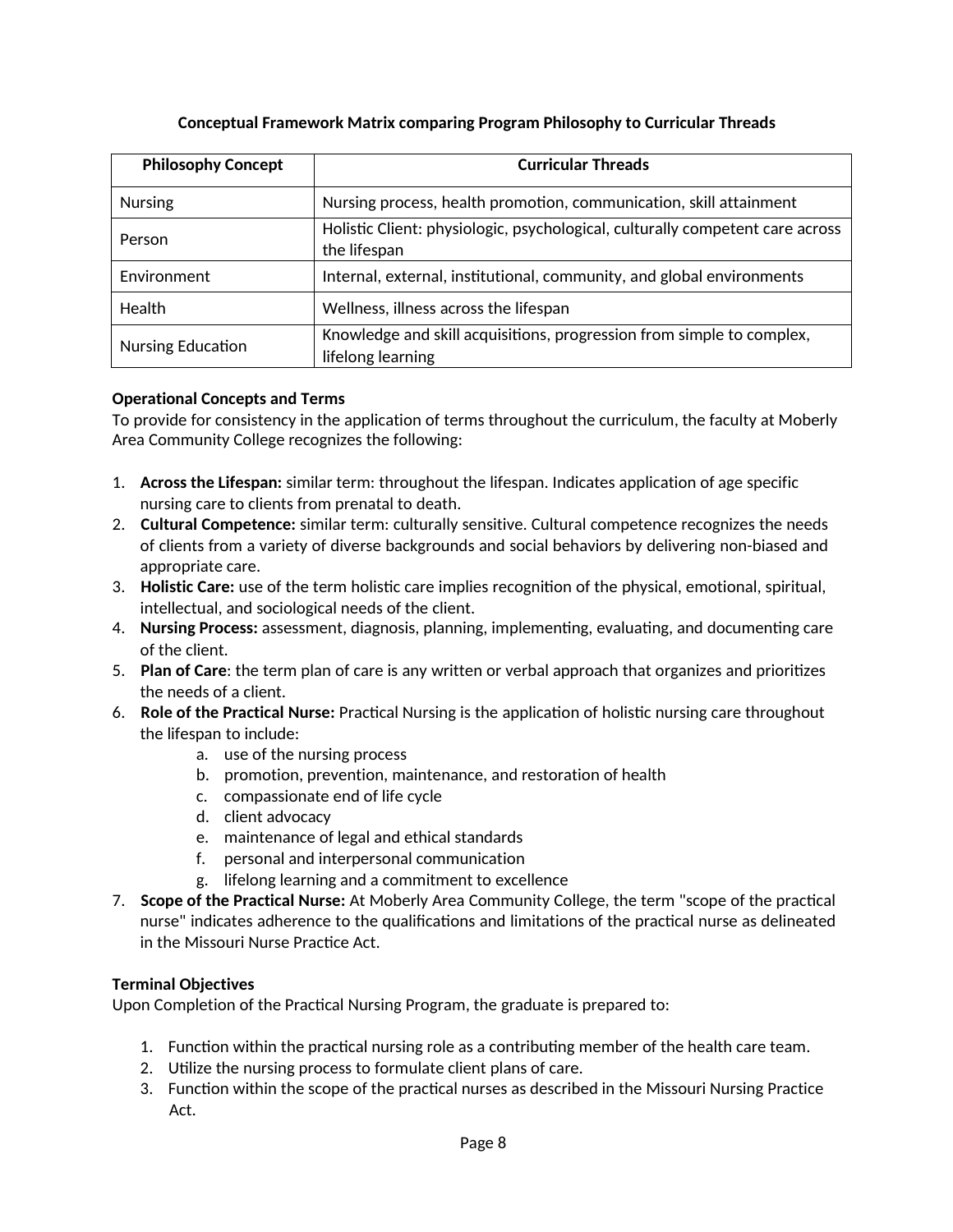- 4. Prioritize nursing actions to meet the physiological, psychological, sociological, and cultural needs of the client.
- 5. Apply nursing skills in the restorative, maintenance, and health promotion and end of life situations.
- 6. Demonstrate responsibility and accountability for personal and professional growth and a commitment to lifelong learning.
- 7. Apply cultural sensitive care in the local and global community.
- 8. Demonstrate appropriate communication techniques in interacting with clients and their support persons, colleagues, and other members of the health care team.
- 9. Provide safe, legal, and ethical care in the practice setting.
- 10. Utilize leadership and management concepts within the practical nursing role.
- 11. Apply appropriate principles of teaching and learning with clients and families.
- 12. Complete the program requirements to become eligible for the NCLEX-PN exam.

## **Program Description**

This 12-month certificate program in Practical Nursing provides a combination of subject matter and clinical experience to prepare an individual to work in a variety of structured health care environments. The graduate of Moberly Area Community College's Practical Nursing Program functions as a client care giver under the direction of a Registered Professional Nurse and/or Licensed Physician.

## **Accreditation Status**

The Moberly Area Community College School of Practical Nursing is fully approved by the State Board of Nursing and the State Department of Education, Vocational Division. This program is fifty-two weeks in length.

## **Licensure by the Missouri State Board of Nursing**

Upon successful completion of the program, the student is eligible to apply to take the National Council of Licensing Examination for Practical Nurses. Missouri Nursing Practice Act, Section 335.066, provides additional criteria for eligibility to apply for licensure to practice nursing. Successful completion of the program does not guarantee eligibility to take the licensing exam. Satisfactory performance on this examination will qualify the student for licensure as a practical nurse.

Students should read and be familiar with section 335.066, "Refusal to issue or revocation of license, grounds for a hearing and how they are made", of the Missouri Nursing Practice Act. (See Appendix A)

Students should be aware that any criminal conviction (excluding traffic violations), or evidence of alcohol or drug addiction, may disqualify a candidate from being eligible to take the licensure examination (state board examination). Any student who anticipates a problem in this area should contact the Coordinator of the Practical Nursing program at once to discuss the possible effects such a matter could have on becoming licensed.

## **Nursing Course Syllabi**

Nursing course syllabi are available each semester in the Moberly Area Community College Bookstore or on Canvas on-line for the Practical Nursing programs. Students are required to have a syllabus for each nursing course in which they are enrolled. Students should secure the syllabus prior to the first day of classes each semester. The syllabus is used as the basis for evaluating achievement in the course and includes objectives that students must achieve to be successful in the course. The faculty will outline expected levels of performance in each course at the start of the semester.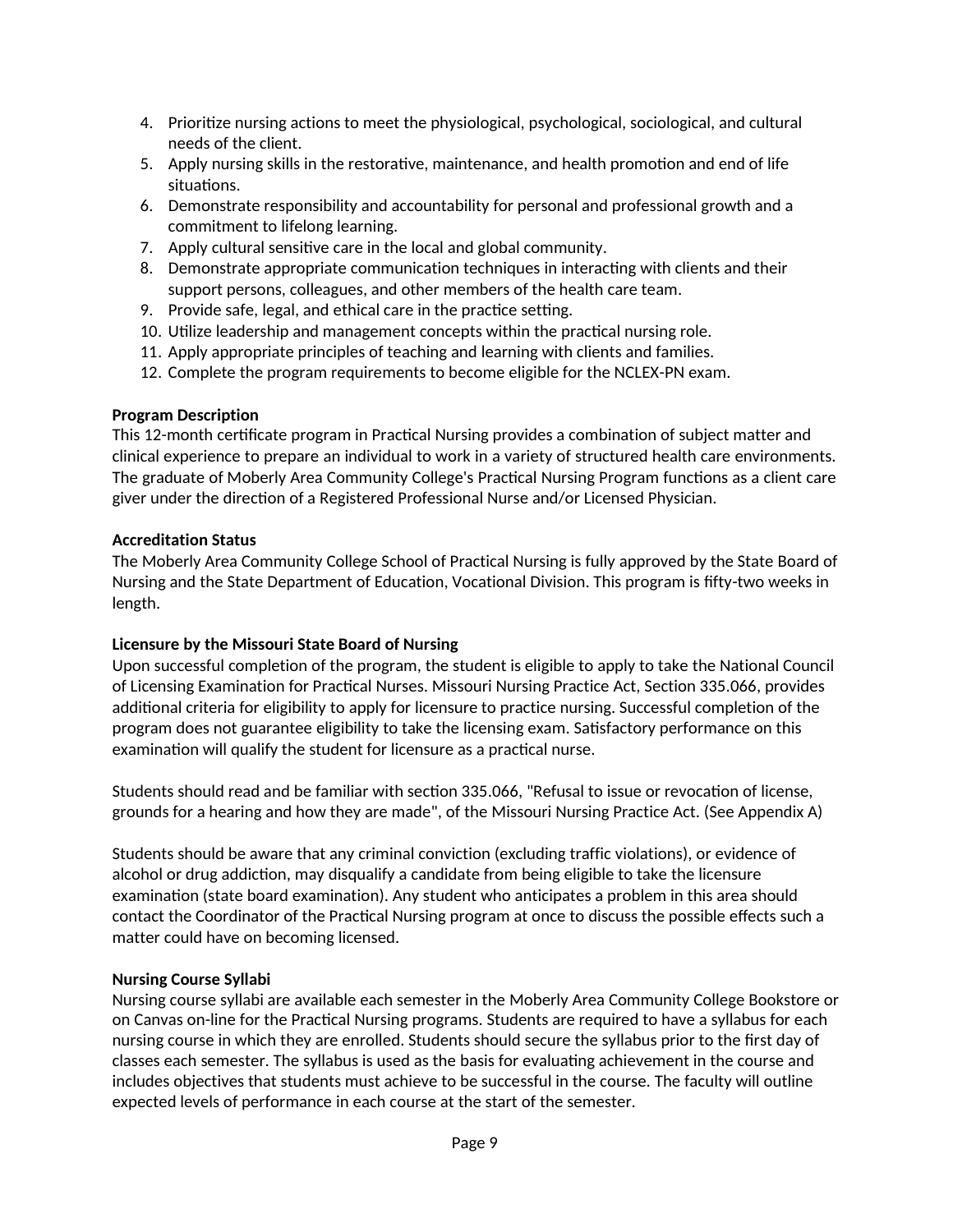#### **Practical Nursing Student Organization**

The mission of the Practical Nursing Student Organization is to promote professional and ethical behavior, cooperation, and collaboration; encourage dedication to be a lifelong learner; facilitate strong professional and public relationships; and emphasize the delivery of quality nursing and public services.

Students are encouraged to become members of a professional nursing organization, such as the Missouri State Association of Licensed Practical Nurses.

## **Student Support Services**

See MACC Catalog and MACC RedBook Enrollment Guide.

#### **Crisis Management Plan**

See the complete Crisis Management Plan at www.macc.edu under Services, Security, and Crisis Management Plan.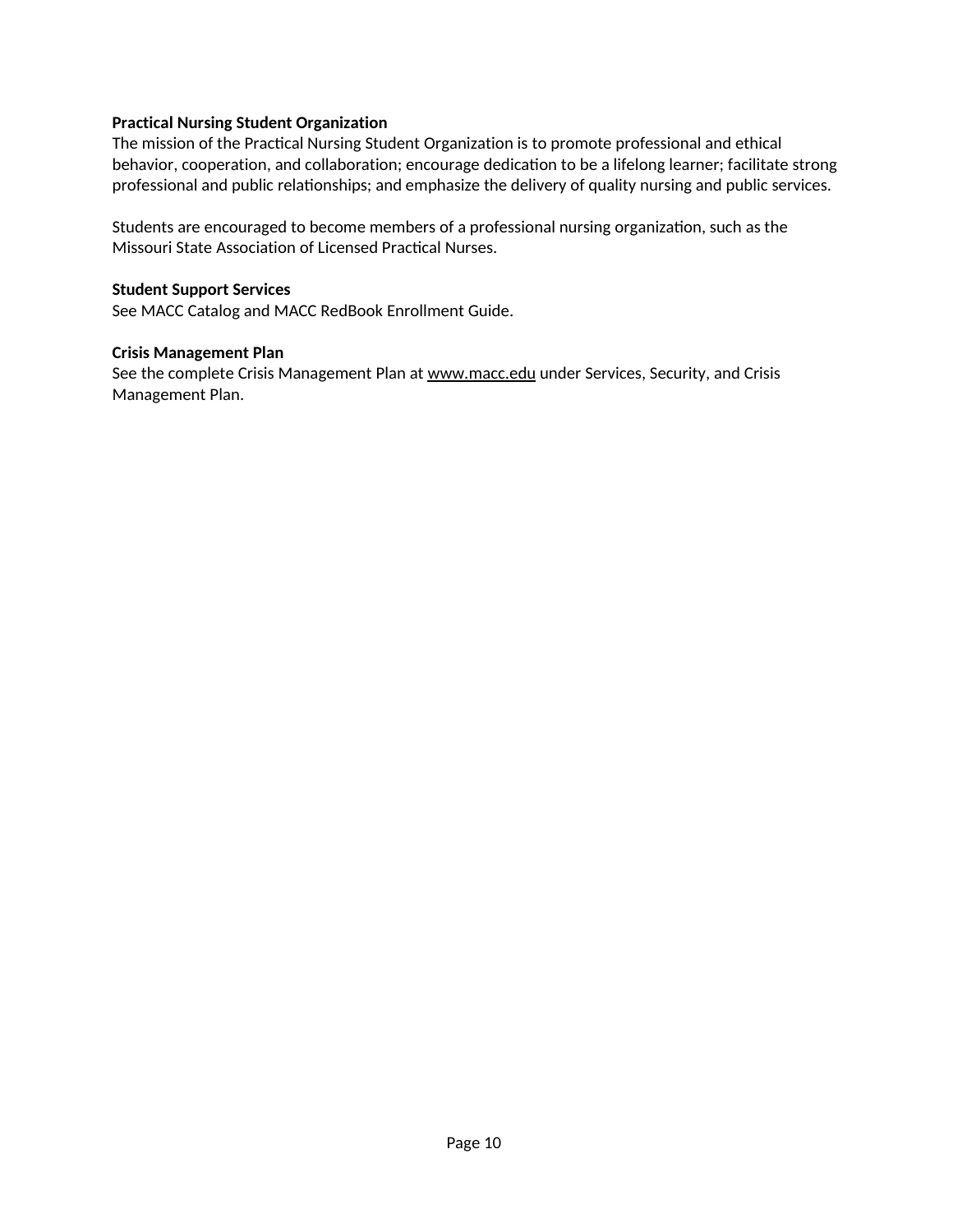## **Program Policies**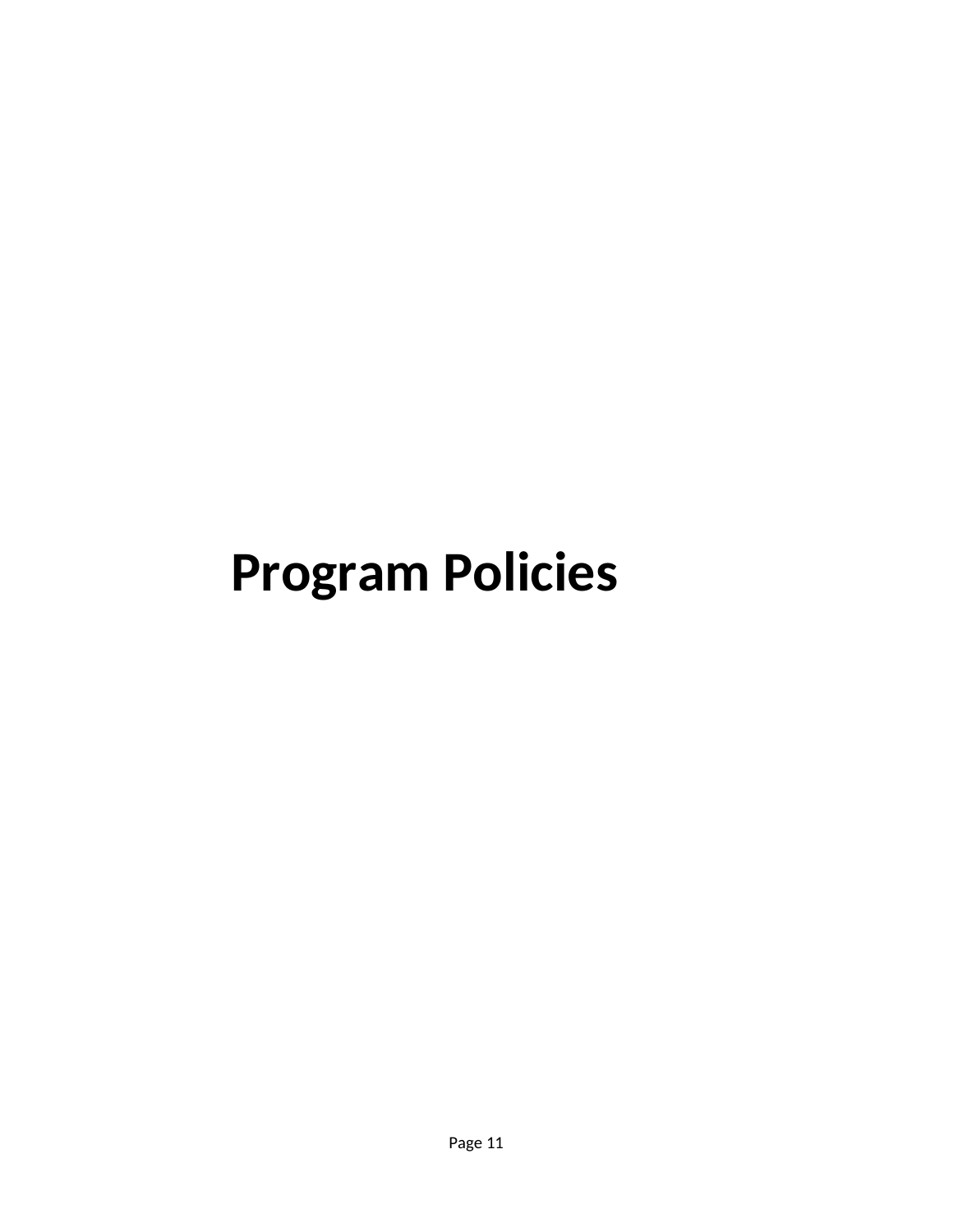#### **Admission Process**

If applying to the Moberly PN program, return forms to the Health Sciences Office. If applying to the Mexico PN program, return forms to the Nursing Administration Office at the Mexico Higher Education Center. If applying to the Columbia PN program, return forms to Julie Kiefer, PN coordinator, at the Columbia Area Career Center building on Providence road.

**Pre-Requisites: Successfully complete college level Human Anatomy/Lab with a "C" or above and Fundamentals of Math or equivalent/higher with a grade of "C" or above or have a placement score for Intermediate Transitional Algebra or higher.** 

- 1. Application forms completed for Moberly Area Community College (online) and the Practical Nursing program.
- 2. Official High School Transcript or GED transcript, if applicable, on file in Student Affairs. **It is the student's responsibility to check on the status of their transcript in Student Affairs.**
- 3. Official College or University Transcripts on file in Student Affairs. (This includes transcripts from any nursing schools attended if applicable) **It is the student's responsibility to check on the status of their transcripts in Student Affairs.**
- 4. A TEAS-V exam is required with a minimum score of 58% to apply.
- 5. Submit a criminal background form. Go to the Missouri State Highway Patrol website at www.machs.mshp.dps.mo.gov and complete a name based criminal record check by entering the name search portal and click to get started with an account. You will be asked to pay with a credit/debit card. The cost is \$15.25 currently, subject to change by the state. Print your results and submit them with your application packet.
- 6. Three reference forms must be submitted. The individual score on each category must be no higher than a 2.0. These may not be completed by a personal friend or relative. If the student has attended MACC ADN program within the last two years, one of the references must be obtained from an ADN faculty member or the Dean of Health Sciences. (Note: The reference forms CANNOT be hand delivered by the applicant to the Health Sciences Office. Reference forms should be mailed or faxed from the person providing the reference to the Health Sciences Office).
- 7. A cumulative grade point average of 2.0 form high school or college. All university or college coursework attempted will be evaluated by the MACC Registrar to determine a student's cumulative grade point average. College transcripts supersede high school transcripts.
- 8. Admission is contingent on maintaining a 2.0 cumulative grade point average.
- 9. A TOEFL score of 560 on the written exam or a score of 86 on the TOEFL IBT exam, ACT English score of 20 or greater, or a C or better in Composition I for students whom English is a second language.
- 10. Health Insurance is required for all nursing students.

## **Please be reminded that these are minimum admission criteria for the program and does not guarantee admission.**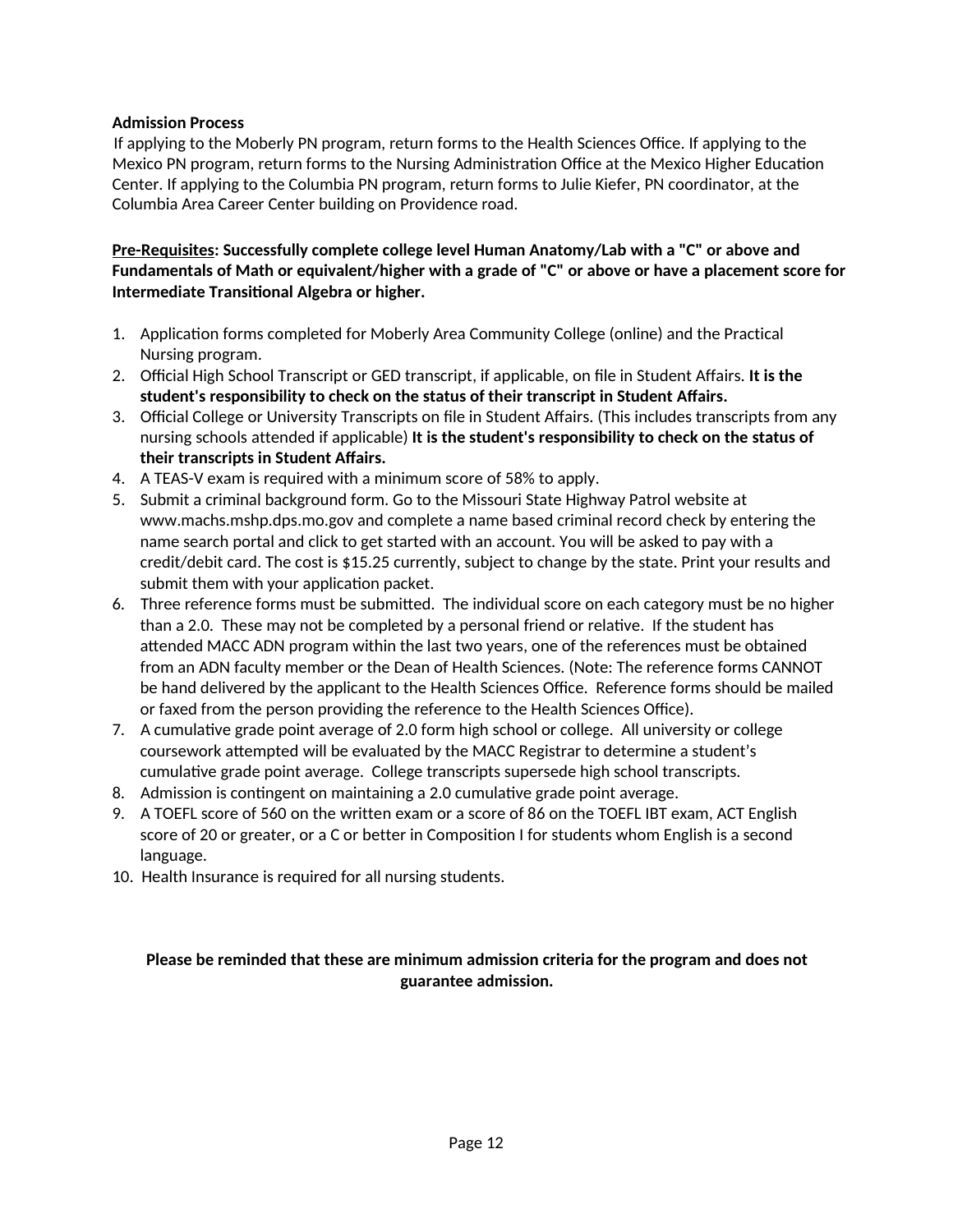#### **Admission Process**

Applications will be reviewed and selected without consideration of sex, age, handicap, race, creed, color, religion, natural origin, marital or parental status.

**Advanced Standing for C.N.A. certification**: students who wish to receive advanced standing for PNC120 Foundations of Nursing I must submit C.N.A. certificate from the State of Missouri Department of Health and Senior Services and pass with a "C" or better the Foundations of Nursing I final exam and demonstrate clinical competence by passing clinical skills check off.

A weighted admission process is utilized to select qualified candidates for acceptance into the Practical Nursing program. Students earning at least 10.5 points on the MACC Practical Nursing Process Score Sheet and meeting all other minimum admission requirements will be automatically admitted, pending seat availability. In the event there are more students scoring 10.5 points or greater than available seats, students with the highest points will be admitted. Those students not meeting automatic admission criteria will go to the Practical Nursing Admissions Committee for a competitive selection process.

Students are selected for admission into the program via weighted admission process. Applicants whose records indicate the greatest potential for successful achievement will be admitted to the program. Qualified applicants not admitted for the current academic year will be placed on an alternate list. If no position becomes available, these applicants may reapply for the next academic year.

In the event of an unusual situation concerning an applicant, an admissions committee will make the decision to accept or decline admission. Decisions of the Admissions Committee are final.

#### **Late Admission**

The last day of regular admission into the Practical Nursing Program is five (5) school days after the established entrance date of the program.

## **Curriculum**

The typical curriculum for the Practical Nursing Student is a three (3) semester sequence. A minimum of 51 credit hours is required for the certificate program in Practical Nursing. Nursing courses may be taken only after acceptance into the Practical Nursing program. Clinical nursing courses begin the first semester and continue through the final semester. Completion of the clinical component is a requirement for the successful completion of the Practical Nursing program.

#### **Fall Semester**

The student spends the first seventeen weeks in the classroom, nursing laboratory, and four half-days in the clinical area. Classroom instruction (lecture, power-points, and group discussion), instruction in laboratory procedures, demonstration and return demonstration, field trips, and guest lecture are methods used in teaching. Films, DVDs, videos, anatomical charts, and torso are used as teaching aids.

#### **Spring/Summer Semesters**

The last thirty-four weeks of the program are focused on classroom instruction and clinical practice. At least two days per week are spent in the clinical setting. Clinical experience in the administration of medications is obtained in Nursing Care of Adults I and II, Nursing Care of Children, and Maternal Newborn Nursing courses. The emphasis in the clinical area is on learning experiences and continuity of client care.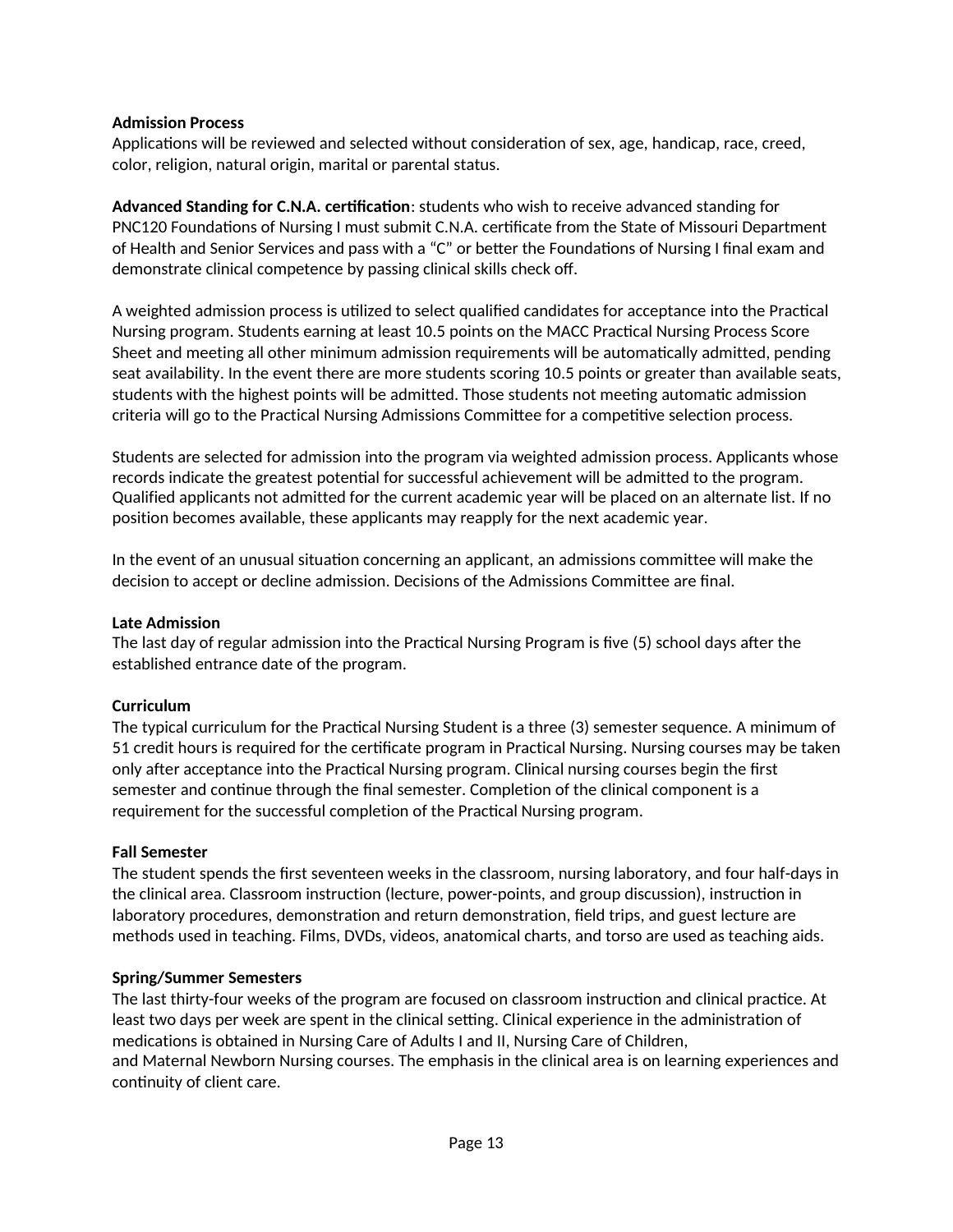Following is an example of course sequence for the program's curriculum.

#### **PRACTICAL NURSING PROGRAM Recommended Course Sequence**

 **P re- r equ i s ites: Successfully complete college level Human Anatomy/Lab with a "C" or above and Fundamentals of Math or equivalent/higher with a grade of "C" or above or have a placement score for Transitional Algebra or higher.**

| <b>Fall Semester</b>                        |                   |
|---------------------------------------------|-------------------|
| Course                                      | <b>Credits</b>    |
| PNC 120 Foundations of Nursing I (8 weeks)  | 3                 |
| PNC 128 Foundations of Nursing II (8 weeks) | 6                 |
| <b>PNC103 Basic Nutrition</b>               | っ                 |
| PNC 110 Personal and Vocational Concepts I  |                   |
| PNC 125 Medication Administration           | 2                 |
| *BIO 209 Physiology                         |                   |
|                                             | <b>18 credits</b> |

| <b>Spring Semester</b>                  |                   |
|-----------------------------------------|-------------------|
| Course                                  | <b>Credits</b>    |
| <b>PNC 111 Nursing Care of Adults I</b> |                   |
| PNC 123 Nursing Care of Children        |                   |
|                                         | <b>15 credits</b> |

| Summer Semester                                    |                |
|----------------------------------------------------|----------------|
| Course                                             | <b>Credits</b> |
| PNC 122 Nursing Care of Adults II                  | 10             |
| <b>PNC 113 Maternal Newborn Nursing</b>            | 4              |
| PNC 126 Mental Health Nursing                      | າ              |
| <b>PNC 114 Personal and Vocational Concepts II</b> |                |
|                                                    | 18 credits     |

#### **Total Program Credit Hours: 51 credits**

\*This is a College course which must have a required lab. "C" or above grade has to be achieved.

**Students must maintain a letter grade of "C" (78%) or above in each nursing class and clinical component to continue in the program. Should a student in the Practical Nursing program fail a required support course (College Physiology) the student will be dropped from the Practical Nursing program.**

There is a clinical fee assessed per credit hour for each nursing course with a lab or clinical component.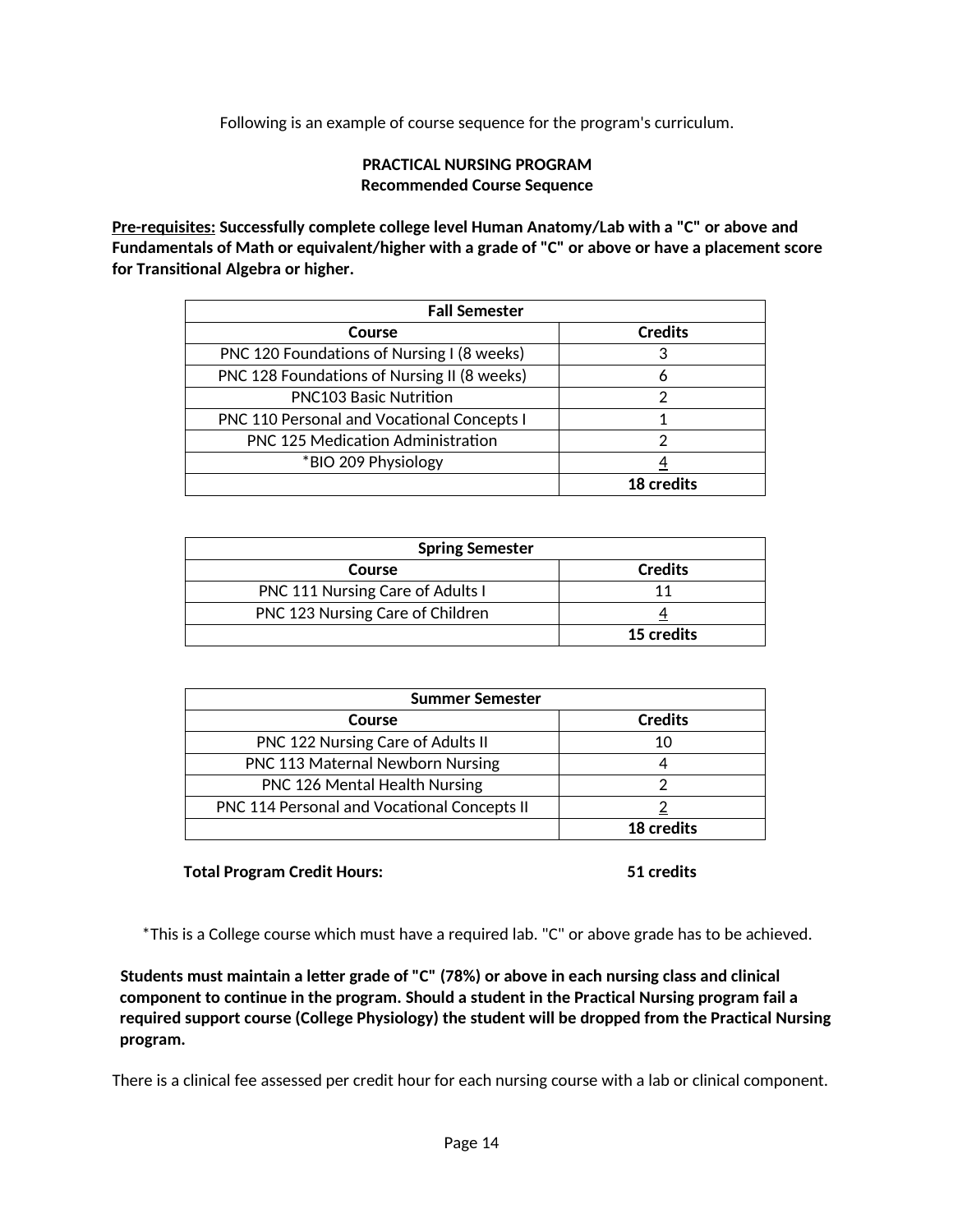Course descriptions are located in every syllabus, the Moberly Area Community College catalog and on the MACC website at www.macc.edu. (Click on Student Affairs, College Catalog, Course Descriptions, PNC-Practical Nursing)

## **IV Therapy**

IV Therapy is a Minimum Standard as required by the Missouri State Board of Nursing for all Practical Nursing programs, Intravenous Infusion Treatment Administration, Section 20 CSR 2200-6.060. Students must pass the Intravenous Therapy exam and the clinical component in the Nursing Care of Adults I course during the spring semester. Students must pass the exam with a seventy-eight percent (78%) "C" and pass the clinical competencies to be successful. If unsuccessful, the student will be dropped from the nursing program and assigned a grade of withdrawal for the Nursing Care of Adults I course.

Students must demonstrate proficiency in IV Therapy Lab Skills. If a student is unsuccessful in performing the intravenous insertion skill on the first attempt, a second attempt will be granted. If a student fails to demonstrate proficiency on the second attempt, the student will be dropped from the Practical Nursing program with a theory grade of withdraw and a clinical grade of fail (F) and will not be allowed to continue in the Practical Nursing program. **(See Appendix I, IV Therapy form for student signature)**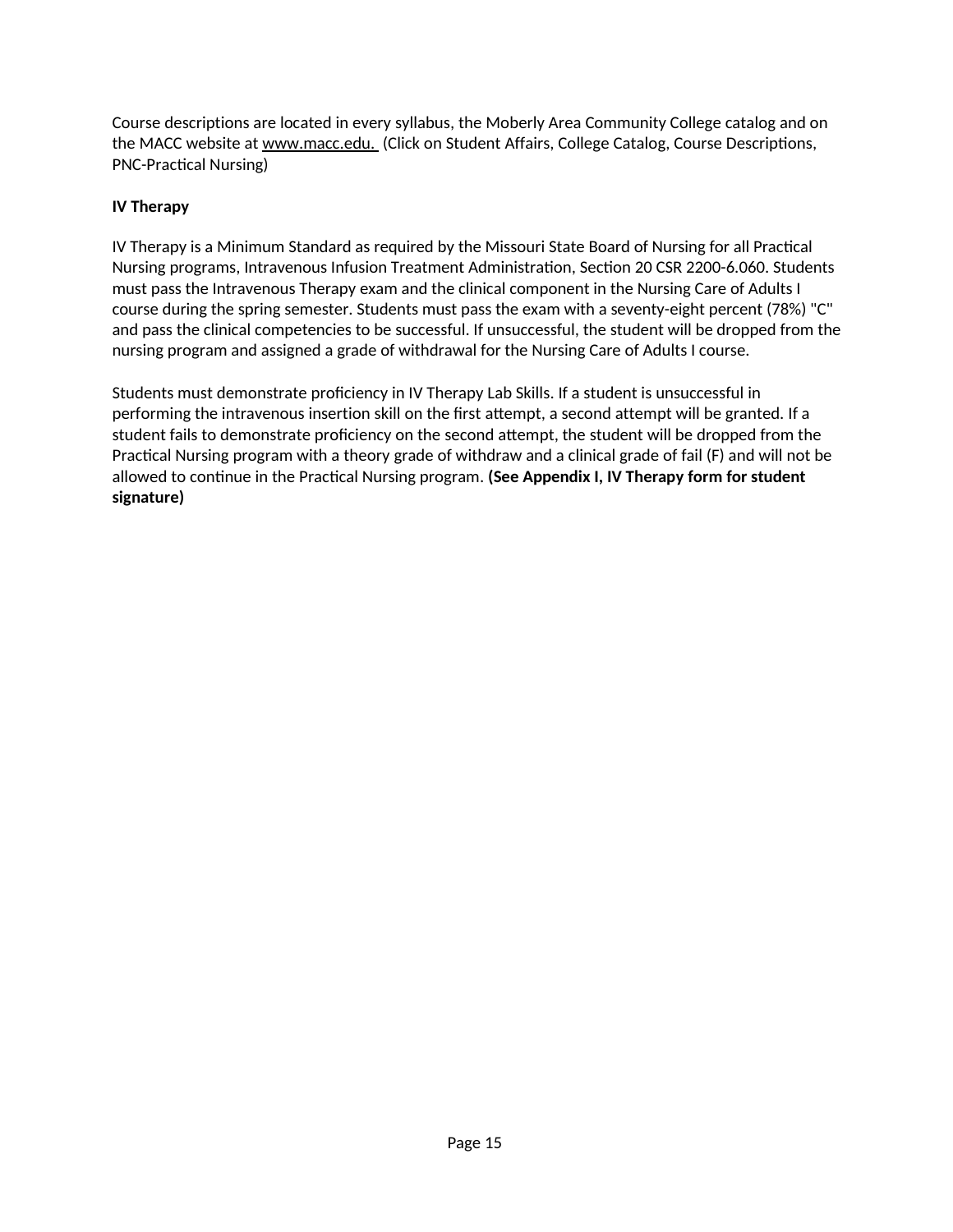#### **Grading System**

The requirements for continuation in Practical Nursing program are as follows:

#### **1. Theory Courses**

A grade of "C" (78%) must be earned in each theory course. The grade for a theory course will be determined by the following scale:

| Unit Exams              | 65%  |
|-------------------------|------|
| Quizzes, Homework, Etc. | 10%  |
| Final                   | 25%  |
|                         | 100% |

#### **2. Courses with a Lab and/or Clinical Component**

| Unit Exams<br>Quizzes, Homework, Etc.<br>Final                                                 | 65%<br>10%<br>25%<br>100% |
|------------------------------------------------------------------------------------------------|---------------------------|
| Clinical and/or Lab                                                                            | Pass/Fail                 |
| Clinical Grades: Clinical Performance Evaluations<br>Nursing Care Plans/Observation Experience | 78%<br>78%                |

Clinical is graded on a pass/fail basis and must be passed to receive a grade in the course. In order to pass clinical, a student must have a score of "C" (78%) of the total clinical points possible in clinical performance and in written clinical assignments. Clinical performance is evaluated each week when completing patient care using the "Clinical Performance Evaluation Tool". In order to pass clinical performance, each student must accumulate an average score of 78% from the various performance areas. Completion of the clinical component is a requirement for successful completion of the Practical Nursing program.

Students must pass clinical with a "C" (78%) in each of the identified areas to receive a "P" (pass) for the clinical portion of the course. An "F" (fail) will be assigned to any clinical total below "C" (78%). Clinical grades will not be added to theory grades.

Students must receive a "P" (pass) in clinical in addition to a "C" (78%) of the points possible in the theory portion of the course to pass the nursing course. Clinical grades and theory grades are independent of one another. In the case of clinical failure, the theory grade will be assigned as no credit (N/C). In the case of a grade less than 78% in theory, a failing grade will be assigned and a grade of no credit (N/C) will be assigned for the clinical portion of the course.

## **Competency Evaluation**

Simulation may be used for high stake testing/evaluation and the session may be recorded. The decision to record the session is at the discretion of the instructor.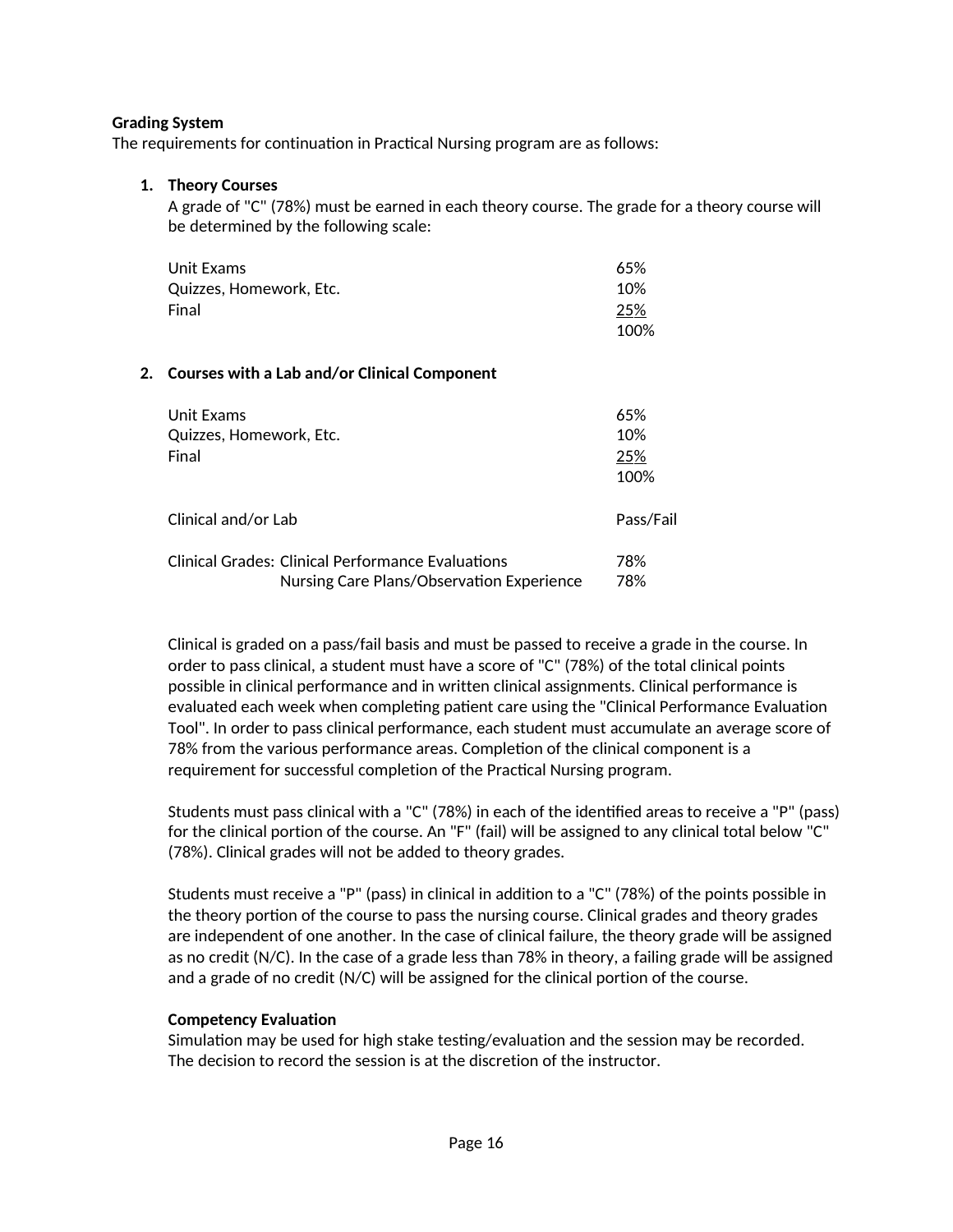#### **3. Grading Scale as Follows:**

|    | 92-100%       |
|----|---------------|
| R  | 83-91%        |
| C. | 78-82%        |
| D  | 66-77%        |
|    | 65% and below |

Failure to maintain a "C" (78%) average in each course will result in dismissal from the program. Once accepted into the Practical Nursing program, students must maintain a 2.0 cumulative grade point average to remain in the program.

## **4. Exams/Presentations**

- A. All exams will be scheduled and announced at least two (2) days prior to the examination. All students are expected to take any and all scheduled exams on the day and time they are administered. If a student's absence occurs on the day of the exam, there will be an up-front deduction of 10 percent from the total points possible on the exam unless extreme, extenuating circumstances prevail. An additional 10 percent of the total points possible will be deducted for each additional business day the exam is not completed. If the exam is not taken within one business week of the original scheduled exam date, the student will earn a zero (0) for the exam. It is the student's responsibility to complete the petition form requesting an extension the day the student returns and submit it to the Practical Nursing instructor whose exam was missed.
- B. Classroom presentations for a major grade must be presented at the scheduled time unless there are extreme extenuating circumstances. No alternate assignment will be given instead of the presentation. The presentation will be made up on a date determined by the instructor if it is an extreme, extenuating circumstance only.
- C. Exam Remediation
	- 1. If a student receives less than a 78% for a unit exam in any nursing course, the student will be encouraged to complete remediation activities.
	- 2. The student will be required to meet with the Practical Nursing faculty member of the related nursing course.
	- 3. Once grades are posted, the meeting must be scheduled by the next in-seat class day.
	- 4. The remediation assignment will be determined by the individual Practical Nursing faculty member or their designee.
	- 5. If the student elects not to complete recommended remediation activity, the student will sign the "Against Academic Advice form (AAA)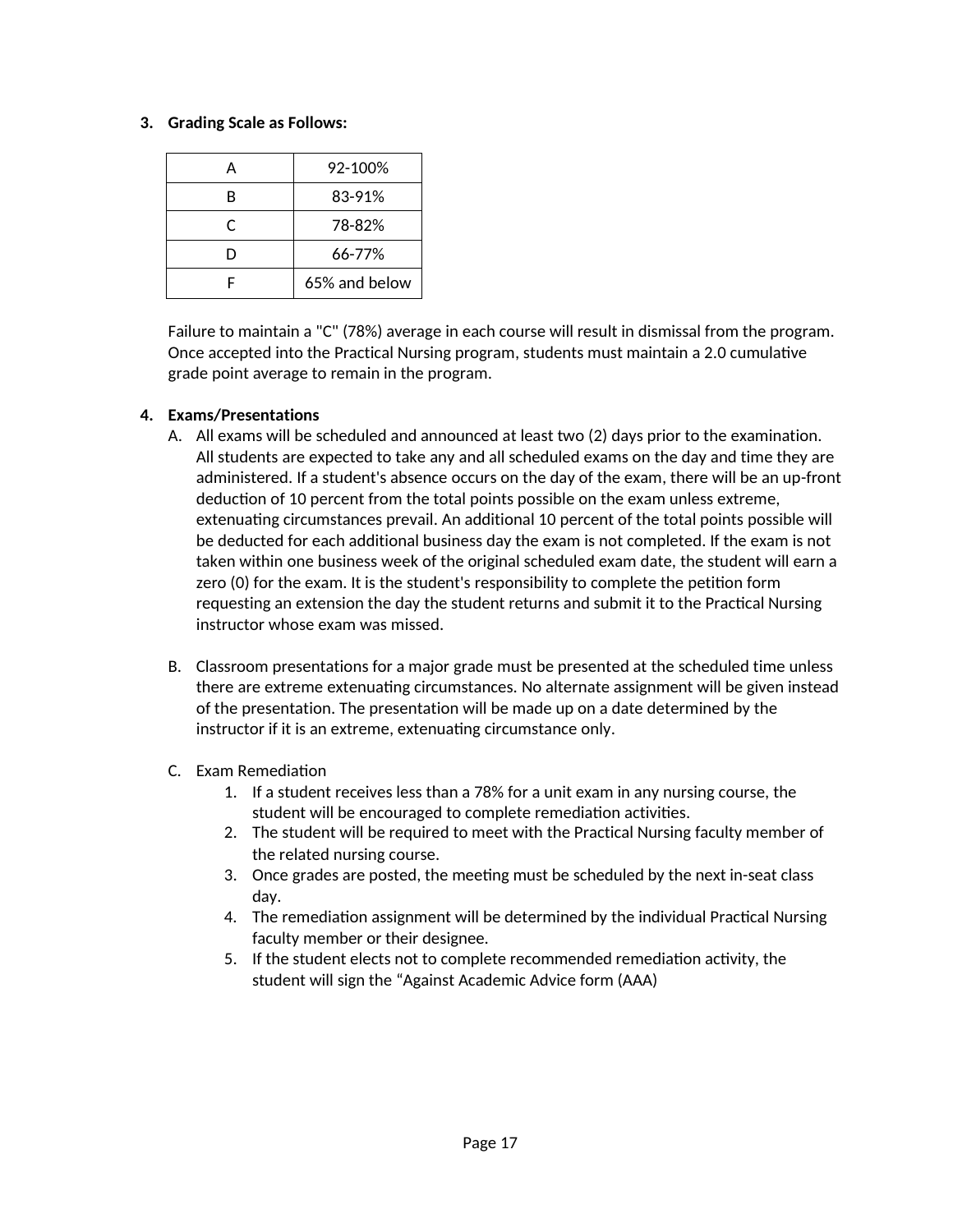- D. Clinical Remediation
	- 1. When a student obtains a "Needs Improvement" (NI) on any of the indicators used on the "Clinical Performance Evaluation" form they will be required to complete remediation.
	- 2. This remediation will be determined by the designated Practical Nursing faculty member.
	- 3. The student must complete the remediation form before the next clinical day.

#### Test Question Challenge

If an exam question is challenged by the student, it will only be considered if presented in the following format:

- A. The student's petition must be in writing and submitted within two (2) class days of the exam review.
- B. The student must explain why the exam answer is not the best choice.
- C. The student must provide a rationale on why they think their answer is the best option.
- D. Relevant sources within our curriculum material must be cited.

If a petition is submitted to challenge an exam question, this does not guarantee that the faculty will change the answer, throw the question out, or accept multiple answers. This decision will be made within the domain of the faculty member's academic freedom.

#### Exams, Projects, Clinical Paperwork, and Homework

- A. The student will have one week from the date the grade is received to challenge the points earned.
- B. Grades for assignments that are worth exam points and clinical paperwork can be challenged within the context of these guidelines.
- C. The challenge must be submitted in a written form.
- D. The faculty reserves the right to determine if points will or will not be awarded.
- E. If the student waits beyond one (1) week time frame, the challenge to the grade will not be accepted unless under extreme, extenuating circumstances.
- F. If the student wishes to appeal the course grade, the student must follow the college's grade appeal process.

#### **5. Quizzes**

A quiz may be given at any time. It may be announced or unannounced. Quizzes that are missed may not be made up and a grade of "0" will be given. If the student is absent or late for class and a quiz has already been initiated by all members present, the student will receive a grade of "0" for that quiz. Challenges to quiz questions must occur within one (1) week of the date the grade was received.

#### **6. Homework, Lab, or Clinical Written Assignments**

All assignments are due in their entirety on the assigned date and time. No late homework assignments will be accepted. Extreme, extenuating circumstances will be evaluated by the PN Faculty, PN Coordinator, and the Dean or Director of Health Sciences.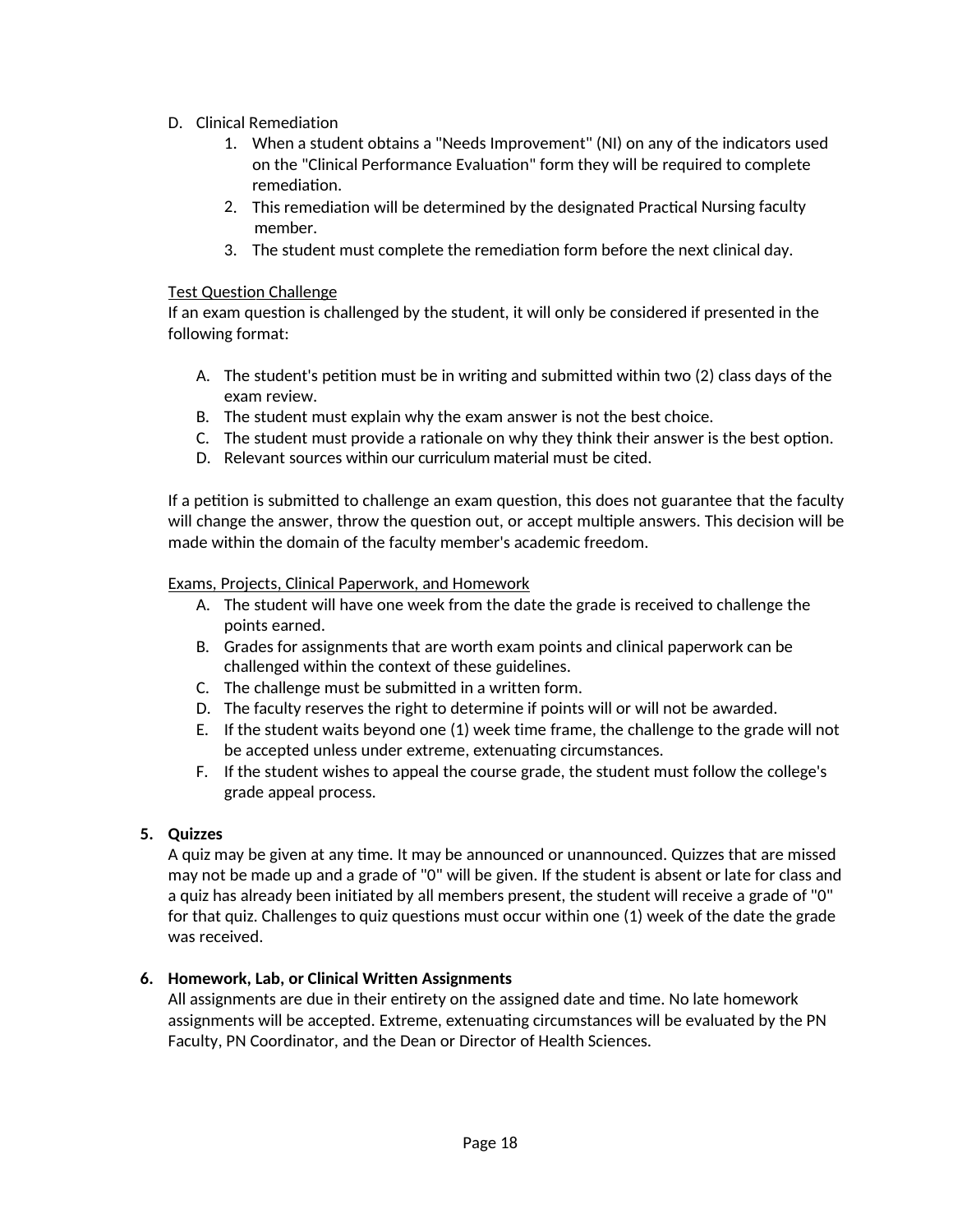For extreme, extenuating circumstances it may be warranted, but not limited to the following:

- 1. Any absence necessitated by the death of an immediate family member will require documentation. Bereavement leave is only granted for up to three (3) consecutive days. Immediate family includes: (step) parents, mother/father, mother/father in-law, brother/sister, brother/sister in-law, (step) siblings, (step) children, (step) grandchildren, spouse, significant other, domestic partner, (step) grandparents, and legal guardians.
- 2 . Illness of self or immediate family (as reference in #1) that requires urgent medical care, hospitalization, or emergency treatment. The student will provide documentation or a health care provider's excuse to verify illness.
- 3. Court appearances will require documentation.

## **Academic Dishonesty**

The instructor or person accusing a student of academic dishonesty will report it to the Dean of Health Sciences. The Dean of Health Sciences will investigate the matter. If it is determined that the incident warrants further action, the guidelines in the Moberly Area Community College Student Handbook will be followed for dealing with students being accused of being academically dishonest.

A student who has committed an act of academic dishonesty has failed to meet a basic requirement of satisfactory academic performance. Thus, academic dishonesty is not only a basis for disciplinary action, but is also relevant to the evaluation of the student's level of performance. Academic standards require that students do not cheat, or knowingly assist another to do so. Other unacceptable behavior includes plagiarism, which is the submitting of someone else's work as our own, and the unauthorized access to or changing of grades or examinations. All phones must be off and out of sight during exams. Any cellphone visible during an exam could constitute Academic Dishonesty.

Cheating is an act of deceit and fraud. The act of cheating includes, but is not limited to, copying another student's work, using unauthorized sources during a test or assignment, submitting the work of another as one's work, altering grades, and gaining unauthorized access to exams or other materials. Students must maintain the integrity of their academic performance. A student's work must accurately represent his or her own knowledge and skills.

Accusation of academic dishonesty puts the burden of proof on the student, not the instructor. Whether intentional or unintentional, all instances of academic dishonesty could have one or the other following consequences (this list is not exclusive): reduction of paper/test/project grade; failure of paper/test/ project with a re-write or re-creation; reduction of course grade; expulsion from the course; or expulsion from MACC.

For additional information, refer to the Academic Dishonesty policy located in the RedBook.

## **Examinations**

## Testing Rules for Nursing Students

Nursing students are held to the highest standards for ethical behavior. Per college policy in the MACC RedBook Enrollment Guide (p.14), "MACC expects students to conduct themselves in an appropriate, ethical, and legal manner at all times. Moberly Area Community College will not tolerate academic dishonesty.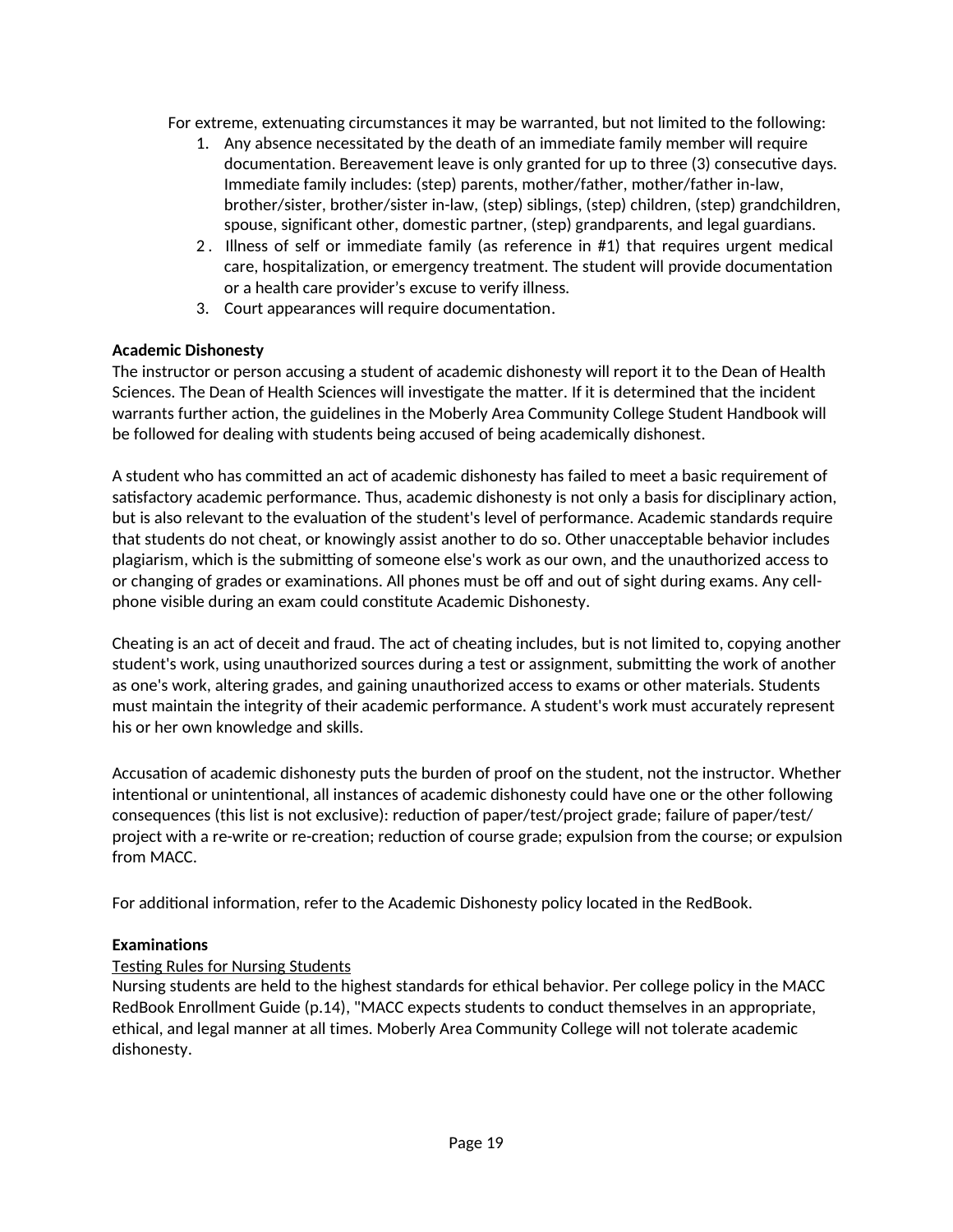In order to prevent academic dishonesty and protect students, the nursing program has developed the following rules and procedures:

- 1. Every student is expected to be punctual and arrive on time for testing.
- 2. Students shall place all belongings, including communication devices, book bags, backpacks, handbags, hats, and coats at the front of the room.
- 3. Electronic devices including but not limited to, smart watches, cell phones, mobile phones, cameras, pagers, headsets (except headphones for HESI exams), computers, or any other electronic communication or photographic devices, etc. that have access to internet are not allowed.
- 4. Students may have a pen or pencil.
- 5. Faculty or proctor will provide each student with a blank sheet of paper to utilize for calculation purposes. This paper is for calculations only and may not be used for other purposes. This paper will be returned to the faculty member or proctor upon exiting the testing room.
- 6. Students may use a calculator during the test, however, this must be approved or assigned by the instructor. \*You may not use your cell phone as a calculator.
- 7. Students shall keep their eyes on their own computer at all times.
- 8. Students shall remain quiet and cannot converse with each other during testing.
- 9. Students may raise their hand if they experience problems with the test or have a question. The faculty member or proctor will attempt to resolve any issues, but cannot answer questions about test questions specifically.
- 10. No food or drink products are allowed during testing.
- 11. Any non-compliant behavior will be considered academic dishonesty and will result in an accusation of academic dishonesty and can result in the student receiving a zero on the test.

HESI standardized exams are required components of the nursing curriculum. HESI standardized exams are administered for selected nursing courses and a HESI exit exam is given upon completion of the entire nursing program. The purpose of standardized testing is to assist in evaluating the learning outcomes and to assess the student's readiness to take the licensure exam.

## **HESI Conversion Scale**

| <b>HESI Score</b> | Test grade for unit test |
|-------------------|--------------------------|
| $\geq 950$        | 100%                     |
| $900 - 949$       | 95%                      |
| $850 - 899$       | 90%                      |
| $800 - 849$       | 85%                      |
| 750 - 799         | 80%                      |
| 700 - 749         | 75%                      |
| $650 - 699$       | 70%                      |
| $\leq 649$        | 65%                      |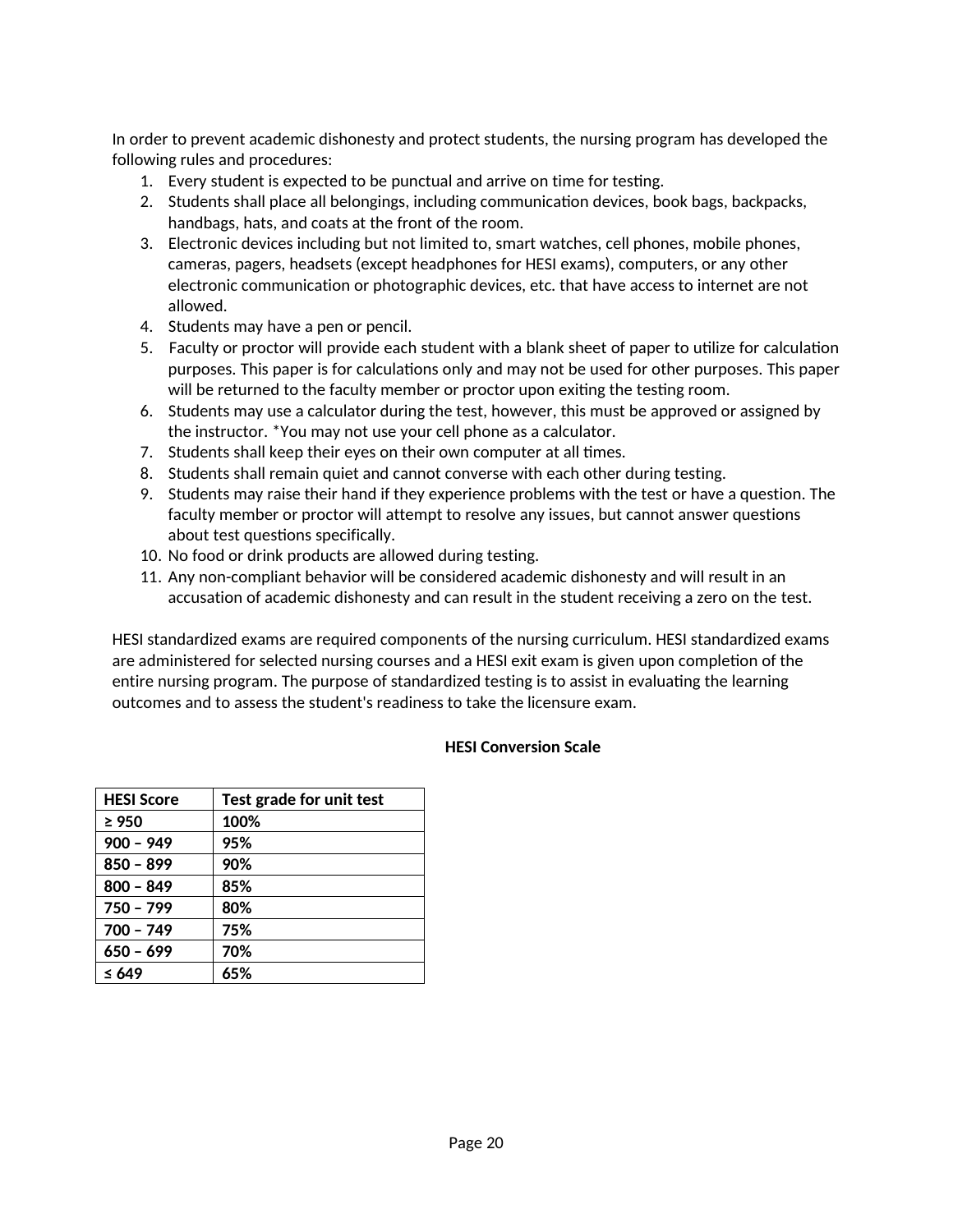#### **Cost**

\*Please note, this is a cost estimate. Costs will vary depending on personal preference/selection of certain items and fluctuating costs of books; HESI fees; etc.

#### **Tuition in District**

| <b>Courses</b>                          | College       | <b>Cost per Credit</b> | <b>Total</b> |
|-----------------------------------------|---------------|------------------------|--------------|
|                                         | <b>Credit</b> | Hour                   |              |
|                                         | <b>Hours</b>  |                        |              |
| <b>General Education--Physiology</b>    | 4             | \$91                   | \$364        |
| <b>Nursing Courses</b>                  | 47            | \$101                  | \$4,747      |
| <b>Student Fee for all Courses</b>      | 51            | \$12                   | \$612        |
| <b>Technology Fee for all Courses</b>   | 51            | \$14                   | \$714        |
| <b>Clinical Fee for Nursing Courses</b> | 40            | \$109                  | \$4,360      |
| <b>Grand Total for Tuition</b>          |               |                        | \$10,797     |

#### **Tuition out of District**

| <b>Courses</b>                          | College<br><b>Credit</b><br><b>Hours</b> | <b>Cost per Credit Hour</b> | Total    |
|-----------------------------------------|------------------------------------------|-----------------------------|----------|
| <b>General Education--Physiology</b>    | 4                                        | \$158                       | \$632    |
| <b>Nursing Courses</b>                  | 47                                       | \$168                       | \$7,896  |
| <b>Student Fee for all Courses</b>      | 51                                       | \$12                        | \$612    |
| <b>Technology Fee for all Courses</b>   | 51                                       | \$14                        | \$714    |
| <b>Clinical Fee for Nursing Courses</b> | 40                                       | \$95                        | \$4,360  |
| <b>Grand Total for Tuition</b>          |                                          |                             | \$14,214 |

Note: Costs are subject to change by the MACC Board of Trustees without notice. Moberly Area Community College retains the right to **cancel course offerings when enrollment is too low to make a course educationally sound and economically efficient. Course cancellation will result in refund of tuition for the canceled class.**

#### **Upon Program Entrance**

Background Check Advantage is utilized to complete necessary background screening. The minimum cost is \$20.50 (Office of Inspector General check \$2.50; Family Care Safety Registry \$18.00; there will be additional cost if the student has lived outside the state of Missouri within the past 10 years).

#### **Books**

Fall \$400; Spring \$280; Summer \$75

#### **Miscellaneous Supplies**

Binders, note cards, pencils, pens, folders, flash drive, paper, notebooks, calculator, USB head- set - cost will vary depending on quantity and specifically what student chooses to purchase.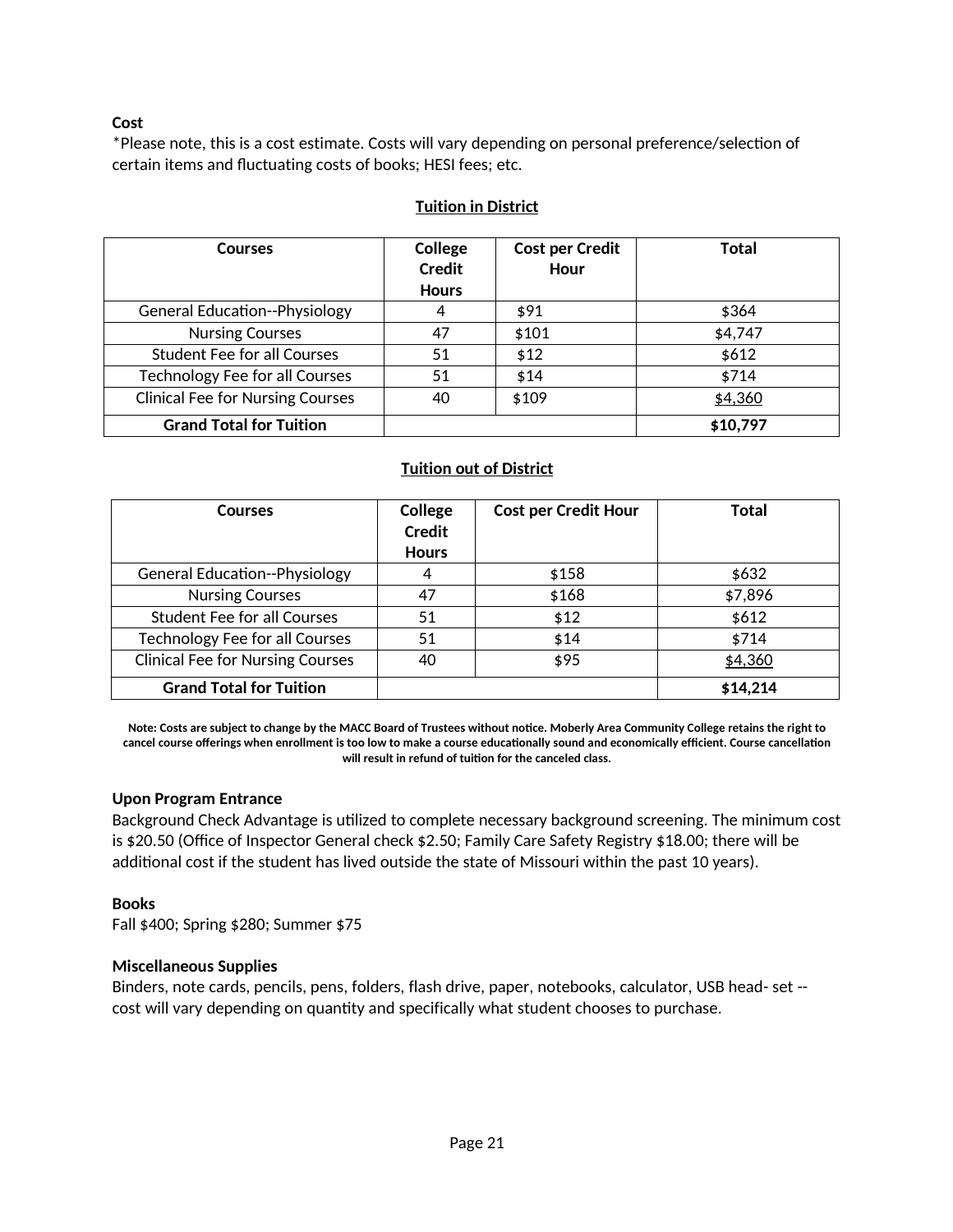#### **Clinical Supplies**

Name tags (2 required) \$6 each, stethoscope \$60-\$90, pen light \$6, bandage scissors \$6-\$13, gait belt \$10-\$15, nurses kit is available in our bookstore (includes a pen-light, multi-color ink pen, bandage scissors) \$12, scrubs 2 pair required \$40-\$75 per pair, watch with second hand \$10, shoes \$40 -- cost will vary depending upon what student chooses to purchase.

#### **Clinical Site Vetting**

Students are required to be vetted through their individual clinical sites, vetting requirements vary per clinical site, students can reasonably expect to be required to complete Urine Drug screen approximately \$45 annually. Clinical sites may require repeated drug screens. A Urine Drug Screen may also occur upon reasonable suspicion. Immunizations and TB Skin Test obtained by student, based upon student's insurance coverage and co-payments. CPR Certification \$35-\$60 depending on where certification is obtained, MUST be certified by the American Heart Association and as a Health Care Provider.

## **Missouri State Association of Licensed Practical Nurses Membership (MOSALPN)**

Membership is optional but encouraged.

#### **Nursing Conference**

Students may attend a nursing conference(s). Conference registration costs will vary. Students must provide their own transportation and pay for their meals.

#### **Preparation for NCLEX Examination**

Near program completion, students are required to complete an application to the Missouri State Board of Nursing for eligibility to sit for State Board Licensure; Criminal Background Check to accompany the application \$40-\$60. Students are also required to pay an NCLEX registration fee \$200 (Pearson Vue).

#### **Miscellaneous**

Students are responsible for their own transportation to and from the college and to and from places of clinical experience and educational workshops.

PN Students can participate in the college graduation ceremony in May if they wish to do so, it is optional. All students must apply for graduation regardless of their decision to walk.

Students are required to maintain personal health insurance.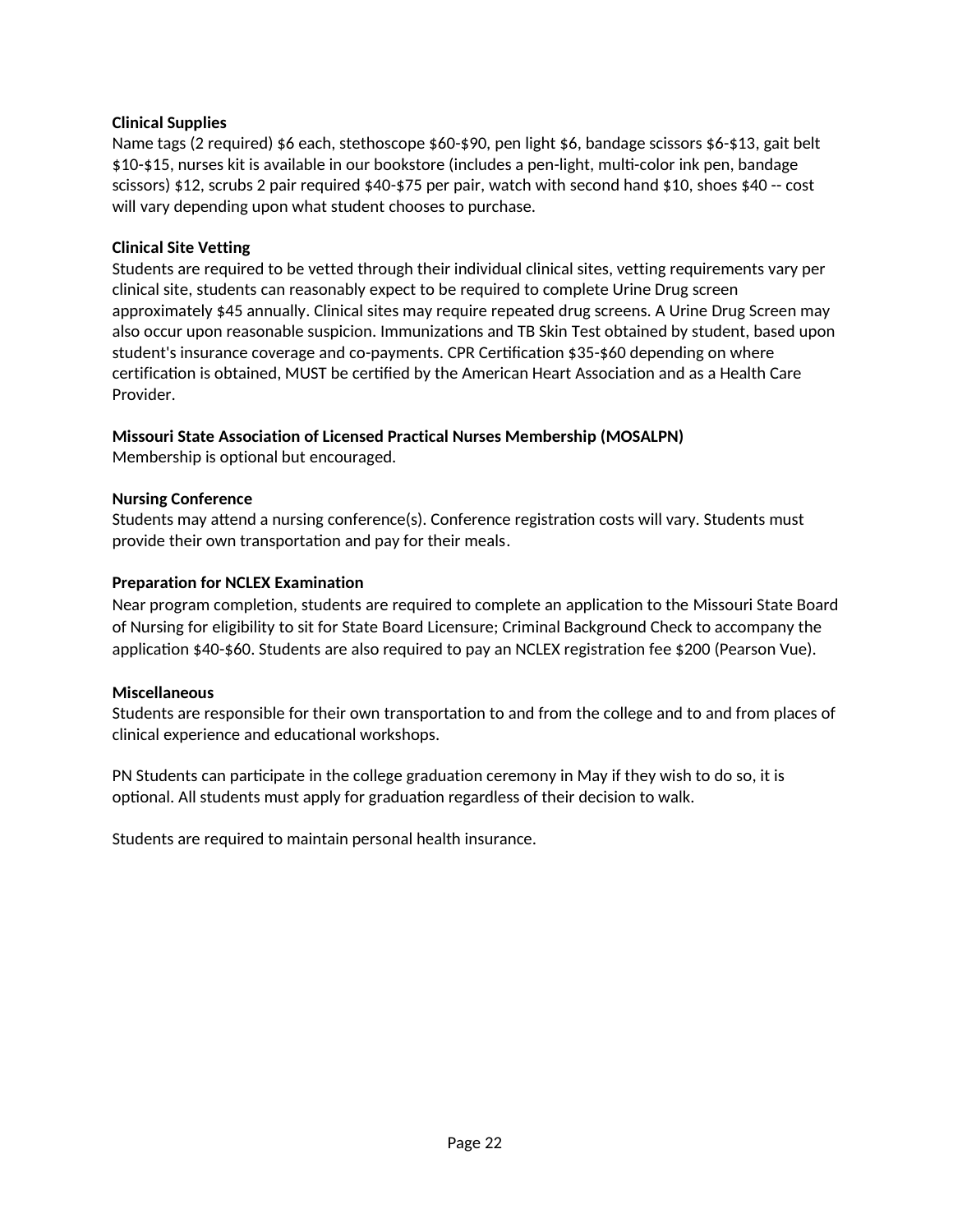## **MACC Refund Policy**

Tuition and fees may be refunded according to the following policy:

- 1. Official withdrawal initiated by the student through the Office of the Dean of Student Affairs and Enrollment Management within the two (2) weeks of classes for regular fall and spring 16-week semesters, or the equivalent ratio of regularly scheduled two-, four-, or eight-week sessions - 100% refund (refer to academic calendar for applicable deadline dates)
- 2. Withdrawals after the first two weeks of classes for regular fall and spring 16-week semesters or the equivalent ratio or regularly scheduled two-, four-, or eight-week sessions - No refund
- 3. Students unable to begin classes after they have enrolled must initiate withdraw from all classes to be eligible for a reduction of tuition and fees charged. Official withdrawals after the first two weeks will be subject to a \$200 administrative fee.
- 4. Refunds for students called to military service are authorized on an individual basis by the President of the college.
- 5. Refunds will not be given for business and industry courses and adult and community education courses.
- 6. An international student who has not yet enrolled in classes will be eligible for a 100% refund of the \$1,200 deposit upon his/her release of the I-20 which the College provided to the student. If the student is unable to obtain the original I-20 document, a signed statement by the student declaring his/her intent not to enroll at Moberly Area Community college will be required. Upon receipt of this letter (declaration of intent) the College will provide a 100% refund of the student's deposit. This declaration of intent will be forwarded to Immigration and Naturalization Service (INS) in order to change his/her visa status. An international student who has enrolled in classes is subject to the refund policy as stated in the catalog. Additionally, these students should be approved by the Dean of Student Affairs and Enrollment Management prior to dropping any or all courses registered for that semester.
- 7. If a student receives financial aid for federal Title IV programs (Federal Pell, Federal SEOG, Federal Stafford Loans) and withdraws from all classes prior to completing more than 60% of the enrollment period, he or she may be required to return federal Title IV funds. Under the Reauthorization of the 11 Information contained in this publication is subject to change without prior notice and shall not constitute a binding agreement on the part of the College. 3/4/2019 You will owe tuition and fees unless you officially withdraw within the add/drop period specific to your class. Failing to attend a class, ceasing to attend a class, or calling the college does not constitute an official withdrawal. Higher Education Amendments of 1998, the amount of a student's federal aid is adjusted, based on the length of time that student is enrolled. Students will be required to repay aid they have received that exceeds the adjusted federal aid amount.
- 8. In the event of extreme extenuating circumstances and with proper written documentation, a partial or total refund may be granted to a student beyond the standard refund terms. Such refund requests will be reviewed by the President of the College and will be determined on a case-by-case basis.

## **Criteria for Transfer**

Students are accepted in the Practical Nursing program as a transfer student on an individual basis if a position is available. The following information is needed to determine the student's standing:

- 1. A written request is received from the individual to the Practical Nursing Coordinator.
- 2. Official transcripts from high school, GED, colleges or universities attended.
- 3. Syllabus with course objectives, outlines, and content for all nursing courses taken.
- 4. Letters of recommendation from the Director of the student's previous nursing program and two instructors.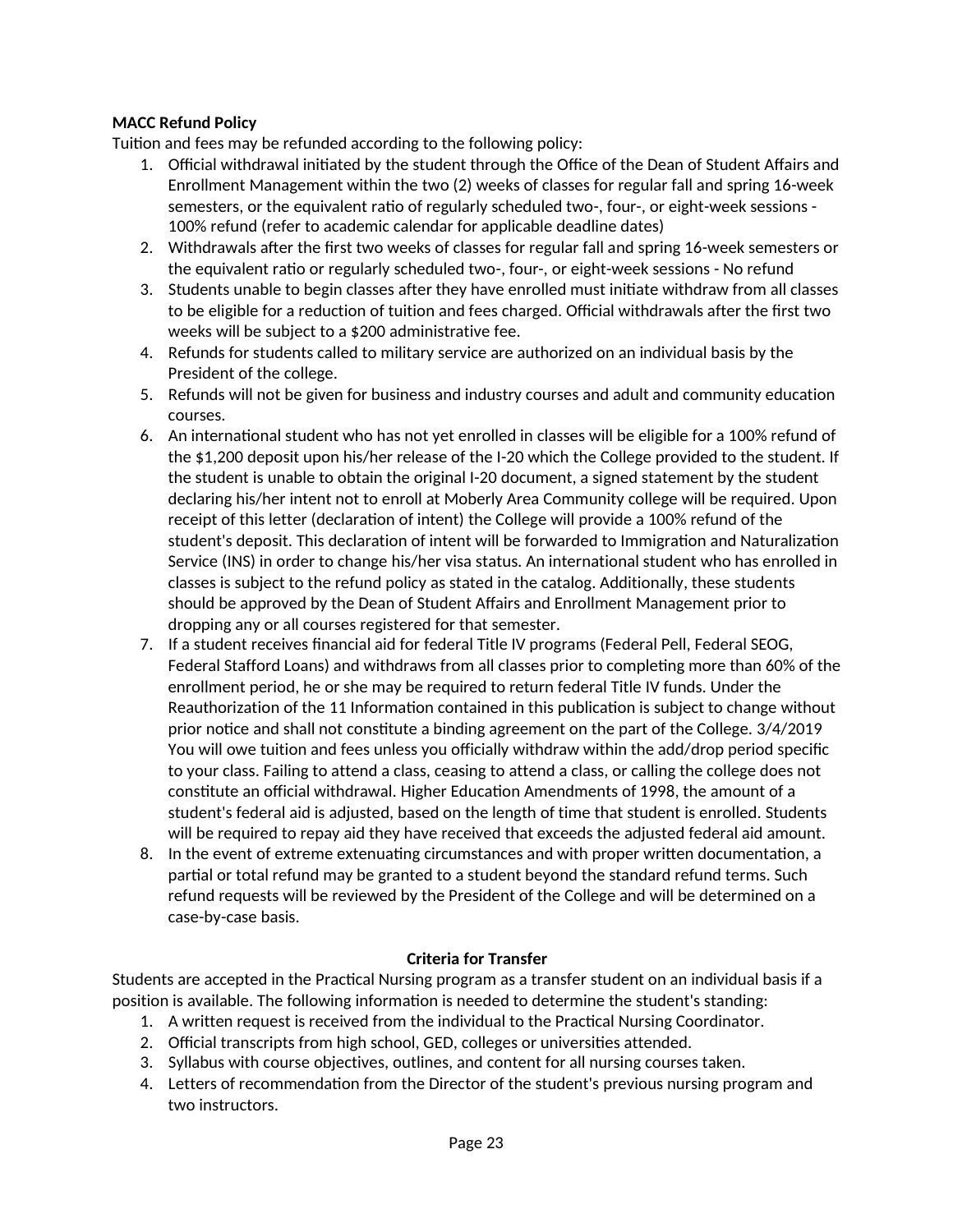- 5. Students must meet admission requirements of MACC Practical Nursing program.
- 6. Transfer students shall meet all criteria of other students in the program, and a planned program shall be set up for the students to enable them to fulfill the same requirements for graduation as all other students in that class. This information should be entered on the ensuing State Board report after admission. In the event that said transfer would cause the school to exceed their limits by more than one student, permission from the State Board of Nursing must be obtained prior to admission.
- 7. Nursing courses are acceptable for up to two years. There is no limited opposed to transferring Anatomy credit. Physiology credit is acceptable up to five (5) years. To obtain credit, a "C" or above grade must be achieved.
- 8. Transfer of CLEP or Advanced Placement tests for foundational courses such as Anatomy and Physiology will not be accepted.

If a student is applying for the PN program at MACC and has been in the ADN program at MACC within the last two years and has taken NUR 101-Fundamentals of Nursing (6 credit hours) and obtained a "C-78%" or above grade and passed the lab/clinical, the student may take the PNC 120 (3 credit hours) and PNC 128 (6 credit hours) final exams. If the student passes the Foundation finals with a "C-78" they will be awarded 3 hours of standing credit for the Practical Nursing program.

NUR 111 Mental Health Nursing (4 credit hours) will substitute for two credit hours of PNC 126 Mental Health.

In order to receive credit for Medication Administration (2 credit hours for the Practical Nursing program) the content must include the following:

Math calculations, percutaneous, parental, enteral, oral routes of medications, NG tube meds, NG feedings, laws, safety of medication administration, rules, 6 rights, history of medication administration, site drugs, pharmokinetics, and intravenous therapy in order to meet the course requirements of PNC 125 Medication Administration for the Practical Nursing program. Medication Administration final for the Practical Nursing program at MACC will have to be passed with a 78% or above. The above courses must have a grade of "C" or better and not be over two (2) years old at the date of entry into the Practical Nursing program.

## **Criteria for Readmission**

Students who receive a grade of "D" or "F" in two (2) nursing courses or in the same nursing course two (2) times will be dismissed from the program without consideration for readmission. Students who receive a grade of "D" or "F in clinical in two (2) nursing courses or in the same nursing course two (2) times will be dismissed from the program without consideration for readmission. Students receiving a grade below "C" (78%) in a nursing course may, after readmission is approved, repeat that course one time. Failure to achieve a grade of "C" (78%) the second time will result in dismissal from the program without consideration for readmission.

Students who fail or withdraw from the first semester nursing courses or science courses must begin the initial admission process through application. A student seeking readmission after being out of the program for two (2) years must re-apply as a new student. All students must submit a written request for readmission to the Practical Nursing Coordinator. The Practical Nursing Coordinator will obtain recommendations from the Practical Nursing faculty on all readmissions. The request will be evaluated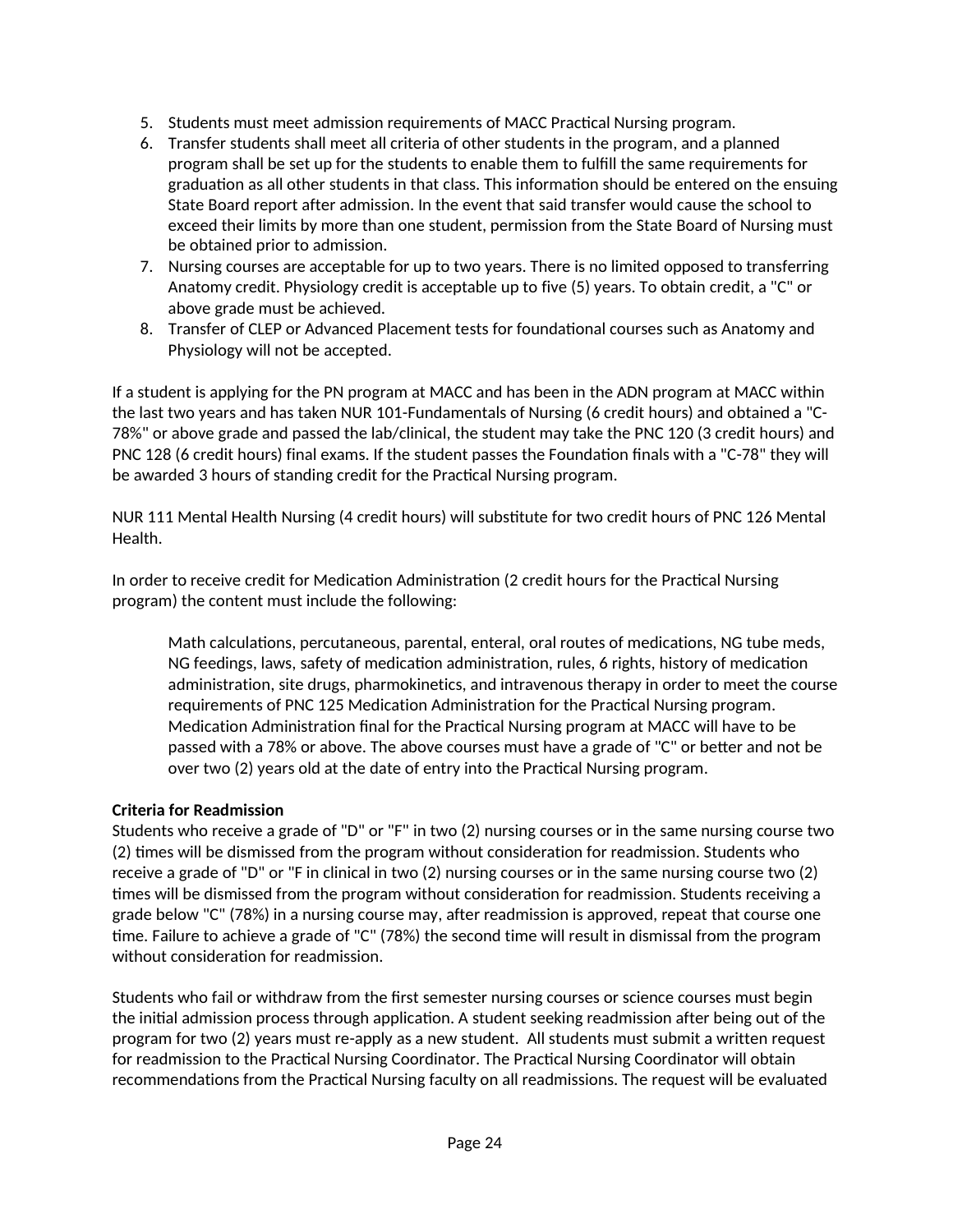by the PN Admissions Committee based on the recommendations from faculty and the probability of success.

## **Applicants must provide all of the follow items upon seeking readmission:**

- 1. Current MACC and Practical Nursing applications
- 2. Submit to and pass a current criminal background check
- 3. Submit a written request for readmission to the PN Coordinator
- 4. Submit to and pass a Urine Drug Screen (to be completed after readmission is approved and prior to the start of their clinical practicum)

The Practical Nursing Coordinator will obtain recommendation from the Practical Nursing faculty prior to readmission. After submission of all required forms and documentation, the readmission information will be reviewed by the Admissions Committee. If the decision for readmission is approved, it can only be granted on a space available basis.

If a student is seeking readmission for the fall semester of the Practical Nursing program, the student may take Physiology concurrent with the start of the nursing courses for that semester if a grade of "C" or better was received in Anatomy. Physiology credit is only acceptable up to five (5) years.

- 1. Students must pass with a minimum of 78% on the comprehensive final exams from all previously completed courses with a clinical/lab component (Foundations of Nursing I and II, Medication Administration, Nursing Care of Children, Nursing Care of Adults I and II, Maternal Newborn Nursing, and IV Therapy). If the student passes these exams, then validation of skills will occur. If a student is unsuccessful in passing any of the comprehensive finals, the course(s) will have to be repeated.
- 2. Students will demonstrate proficiency of the following skills under the direction of the Practical Nursing faculty. If the student does not demonstrate mastery on the first attempt on one or more of the following skills, they will not be allowed readmission into the Practical Nursing Program. The time must be scheduled with the Practical Nursing Coordinator.
	- a. Sterile Dressing Changes
	- b. Sterile Catheterization (both male and female)
	- c. Vital Signs
	- d. Medication Administration: Parenteral Injections: Intradermal, Subcutaneous, and Intramuscular, including needle size, syringe, gauge, length, and angle. Know the sites to utilize for each injection.
	- e. Head to Toe Physical Assessment
- 3. Students' American Heart Association for Health-Care Provider BLS certification and physical must be current and in their files in the Health Sciences Office in C-12 or in the Nursing Administration offices at the MACC-Mexico Higher Education Center in Mexico, MO or at the Columbia Area Career Center in Columbia, MO. The CPR, physical form, current TB test, Varicella and Rubella blood titers, urine drug screen, and immunizations need to be completed prior to beginning school. If the above are not in the student's file, they will not be allowed to attend lab/ clinical.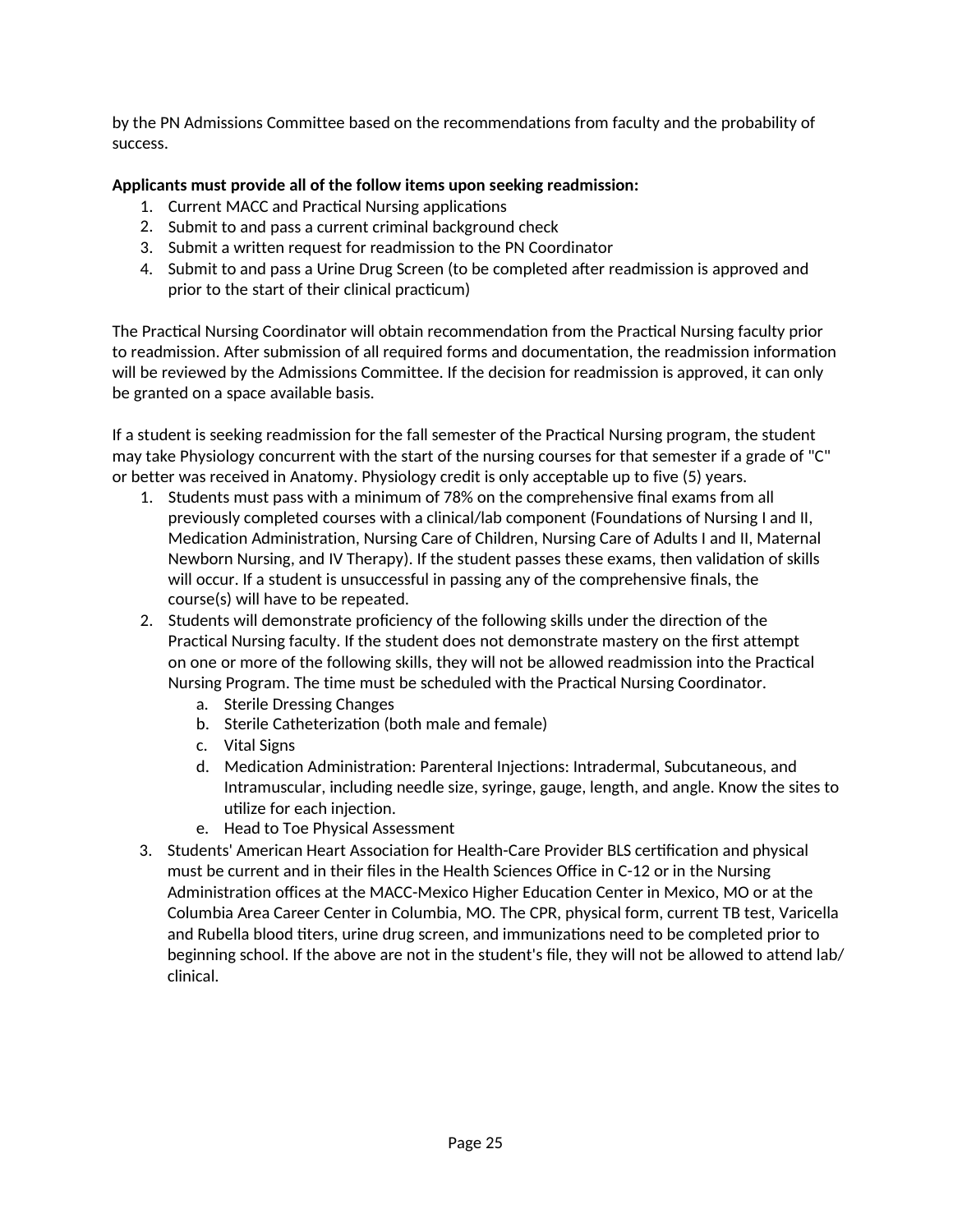- 4. Students must obtain and review the most current Practical Nursing Student Handbook. The forms in the appendices of the handbook must be signed and returned to the Practical Nursing Coordinator.
- 5. Students must have their previous competency skills checklist available or purchase a new form from the bookstore at Moberly Area Community College or in the Resource Center at MACC-Mexico Higher Education Center in Mexico, MO or in the Resource Center at MACC Columbia—Parkade in Columbia, MO. This checklist is required and must be available for the beginning of the semester.
- 6. In the event readmission would cause the school to exceed its limits by more than one student, permission from the State Board of Nursing must be obtained.

## **Probation Policies**

Probation is the status given to a student during which time deficiencies must be removed or corrected. Probation is warranted by, but not limited to the following:

- 1. Clinical action which may be dangerous to client welfare
- 2. Non-professional conduct -- includes but is not limited to the following:
	- a. Inappropriate verbal and/or nonverbal behavior to clients, staff, peers, or faculty
		- b. Failure to maintain client confidentiality
		- c. Failure to stay within the boundaries of clinical practice for a student enrolled in a Practical Nursing program
		- d. Dishonesty, prevarication, or falsifying information related to any aspect of the Practical Nursing program.
		- e. Disruptive classroom behavior that inhibits the learning process will be disciplined according to the policy outlined in the MACC Student Code of Conduct
- 3. Violation of written or oral instructions
- 4. Continued negligence or lack of responsibility
- 5. Absenteeism and tardiness
- 6. Academic Dishonesty for first offense; however grievous the incident(s) could result in additional sanctions

Recommendation for probation will be made by the faculty, Coordinator, and Director of Health Sciences to the Dean of Health Sciences. If a student fails to show immediate and sustained improvement, dismissal from the program will follow.

## **Dismissal Policy**

Dismissal is the discontinuance of the student from the nursing program. This can be immediate pursuant to or after failure to satisfactorily complete a probationary period depending on the act. Dismissal is warranted by, but not limited to the following:

- 1. Unprofessional conduct or any act derogatory to the morals or standing of those engaged in the care of the sick
- 2. Negligent act or irresponsibility which may result in serious or potentially serious harm to the client
- 3. Illegal use and/or possession of drugs or controlled substances that are known to have mindaltering or function-altering effects upon the human body or that impairs one's ability to safely perform
- 4. Inappropriate use of drugs or alcohol
- 5. Conviction of a crime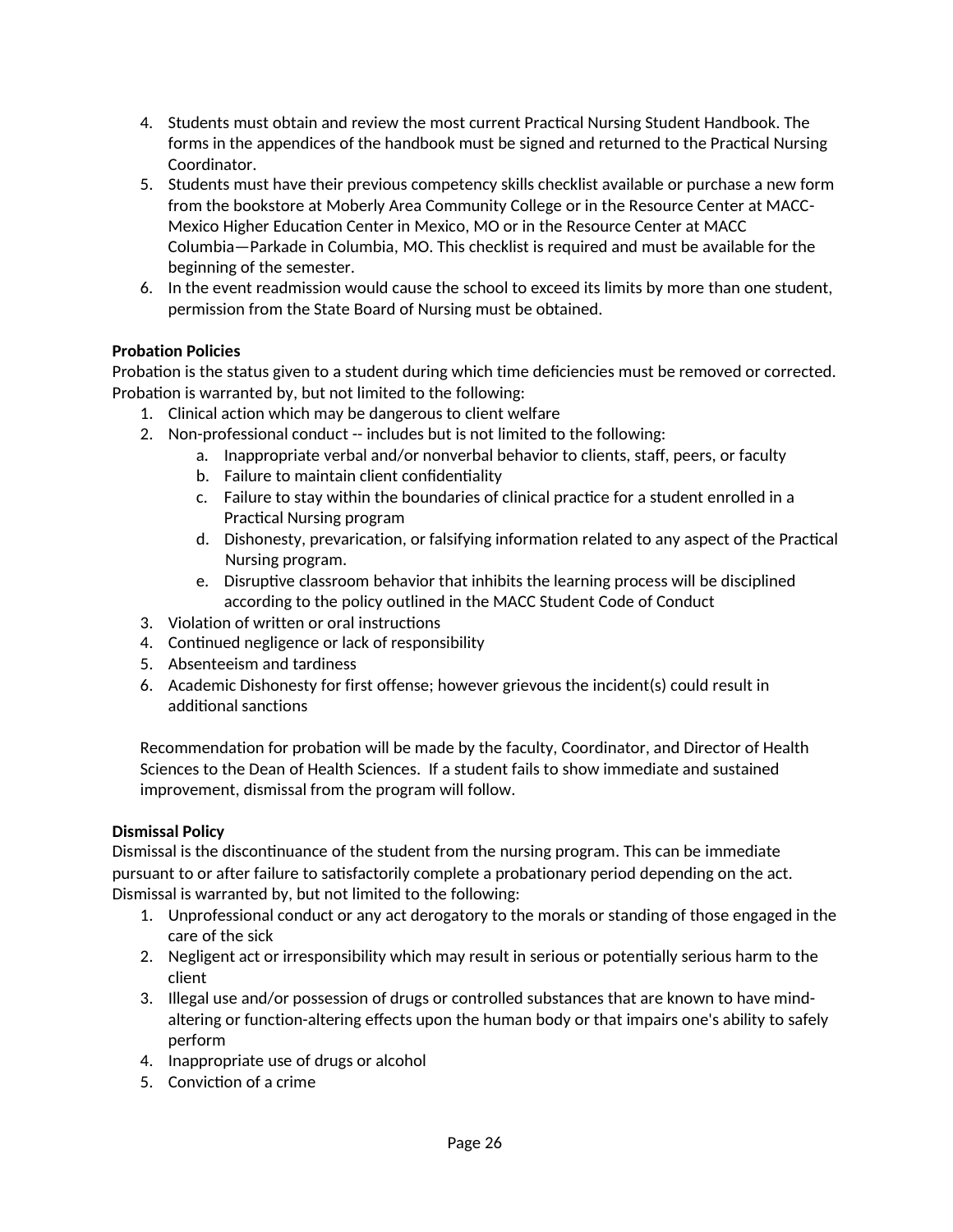- 6. Guilty of fraud, deceit, misrepresentation or omission of information that could affect the application process in gaining admission into the Practical Nursing program
- 7. Breach of confidentiality of client information
- 8. Academic dishonesty
- 9. Any of the probationary items on which a student does not show immediate and sustained improvement

Students who have been dismissed for the above stated reasons (1-9) will be dismissed from the Practical Nursing program and may not be eligible for admission into other programs in the Division of Health Sciences at Moberly Area Community College.

Recommendation for dismissal will be made to the Director and Dean of Health Sciences by the Practical Nursing Faculty and Coordinator. The recommendation will be taken to the President's Administrative Council for action. The student may appeal an action under the due process of the institution.

## **Attendance/Tardiness**

Attendance is **mandatory** for all nursing classes, laboratory, and/or clinical, field trips, workshops, and seminars. Refusal to participate in scheduled activities will be considered an absence. Any student who misses two (2) consecutive weeks of class during a regular sixteen (16) week semester or the equivalent proportion of class time during a shorter session will be dropped from that class by the instructor unless justification is supplied. Additionally, any student who misses more than one-fourth  $({1\atop 4})$  of the entire number of in-seat class meetings in a regular sixteen (16) week semester or the equivalent proportion of class during a shorter session may be dropped from that class by the instructor, if in the opinion of the instructor, the student does not have reasonable opportunity to succeed in the class. A student's attendance rate will be calculated based upon the first day of the semester (not the student's date of enrollment in the course).

Student attendance must be defined in a different manner for online, hybrid, or virtual courses. Student attendance in these courses is defined as active participation in the course. Online, hybrid, and virtual courses will at minimum, have weekly mechanisms for student participation such as any of the following methods:

- 1. Completion of quizzes or exams
- 2. Submission of assignments
- 3. Participation in threaded discussions
- 4. Communication with instructor

A student who does not participate in an online, hybrid, or virtual course for two (2) consecutive weeks will be dropped by the instructor unless acceptable justification is supplied. As with ground courses, a student's attendance rate in online, hybrid, or virtual classes will be calculated based on the first day of the semester. If a student does not demonstrate active participation in the entire course within the first two (2) weeks, (or the equivalent proportion of class time during a short session) the student will be dropped as "never attended". Students should be aware that their dropping a course and their last date of attendance in their course may affect their financial aid.

Any absence requires notification by phone to the Health Sciences office at your respective campus prior to the scheduled start of class. The numbers are as follows: MACC-Moberly (1-660-263-4100, ext. 11250) or the MACC-Mexico Higher Education Center (1-573-582-0817, ext. 13619) or the Columbia Area Career Center (1-573-214-3800, ext. 29801).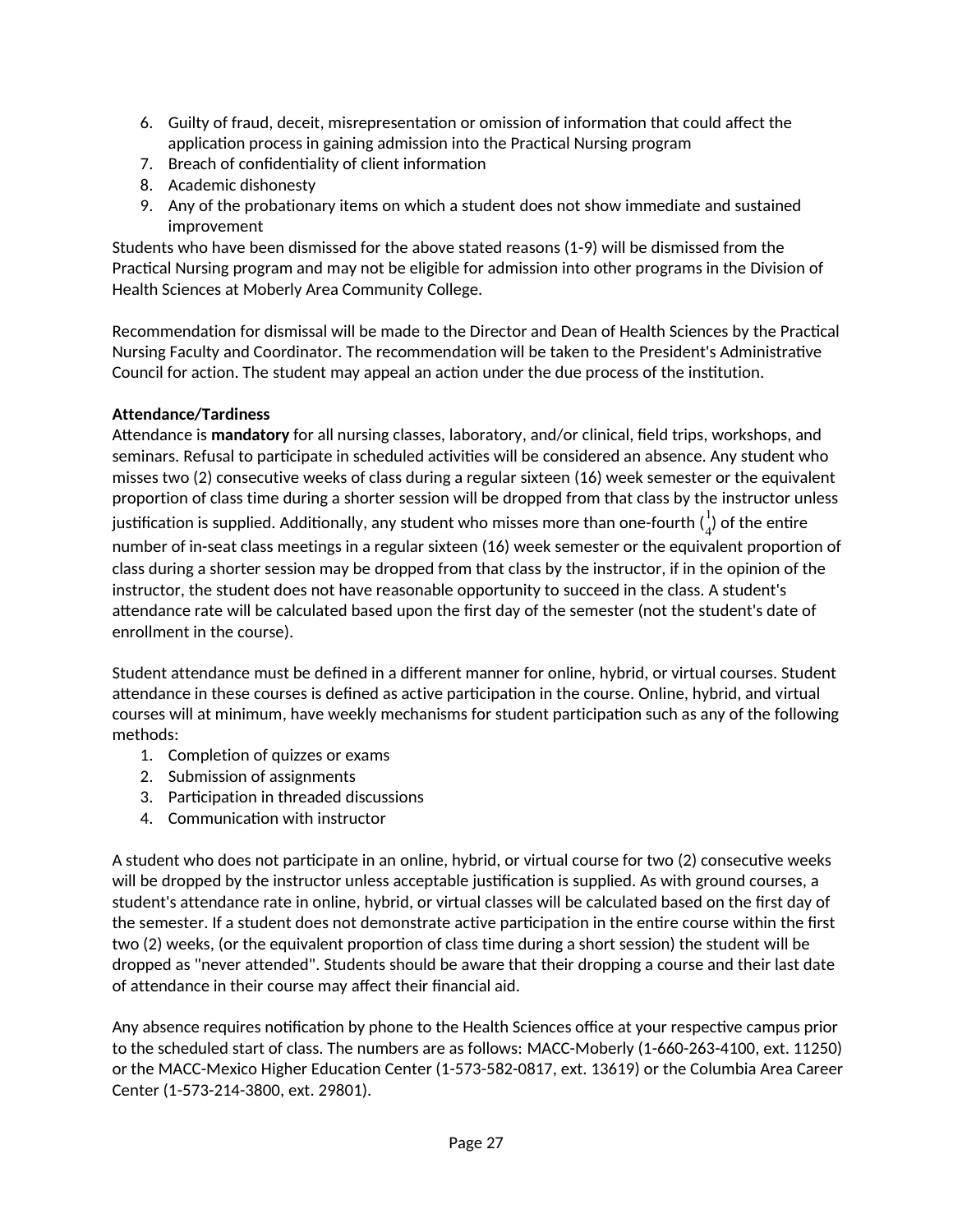**Prior notification is mandatory for all scheduled appointments.** Any absence of three (3) consecutive days due to illness will require a written statement from a health care provider. A health care provider's release will be required to return to class or clinical. If a student is absent for a total of five (5) days, the student must meet with the faculty concerning excessive absences.

## **Usage of Clinical Laboratory**

The clinical lab is available to students for additional psychomotor practice and must be done with faculty present. Equipment and other clinical supplies such as syringes, needles, catheters, or any other devices are not to be removed from the clinical laboratory. The clinical lab area is monitored and students violating this policy may be subject to further disciplinary action. The college will not be held liable for students performing procedures outside the premises of the college's clinical laboratory setting.

## **Clinical Attendance**

Tardiness or absences will not be tolerated.

- A. When 10% of the clinical practicum is missed for any nursing course, the student may be dropped from the program unless extreme, extenuating circumstances exist.
- B. At the clinical instructor's discretion, a student may be dismissed from the clinical setting if the student does not demonstrate the following:
	- 1. Completion of required paperwork assignments for his or her assigned client
	- 2. Adherence to the clinical dress code
	- 3. Timeliness to clinical assignment and/or submission of report on assigned client
- C. Any incidence of "no call" or "no show" will be evaluated by the PN Coordinator and the Dean or Director of Health Sciences.
- D. Any circumstances identified in item B or C will constitute a clinical absence for that day. Clinical paperwork and clinical performance may be made up only under extreme extenuating circumstances. The student may receive a "0" for the day.
- E. The student is responsible for contacting the clinical agency for absences. The student must contact and speak directly to the clinical instructor prior to beginning of the clinical rotation for any absences.

## **Clinical Cancellation**

Clinical may be canceled by the clinical instructor or in consultation with the Coordinator of Practical Nursing due to inclement weather, illness, or other circumstances. The plan for make-up clinical will be made jointly. The instructor will attempt to notify the students in a timely manner.

## **Clinical Practicums**

Students are assigned to perform clinical practicums, negotiated through Moberly Area Community College, in a variety of health care settings. Should a student fail the required background screenings, the student will be unable to complete the clinical component of their educational process. Consequently, the student will be unable to complete the Practical Nursing program at MACC.

## **Positive Criminal Background Checks and Urine Drug Screen Reporting Policies**

If the Health Sciences Division at Moberly Area Community College has any student with a positive Criminal Background Check and/or Urine Drug Screen, the following reporting system will be utilized to report the results to clinical sites and to students.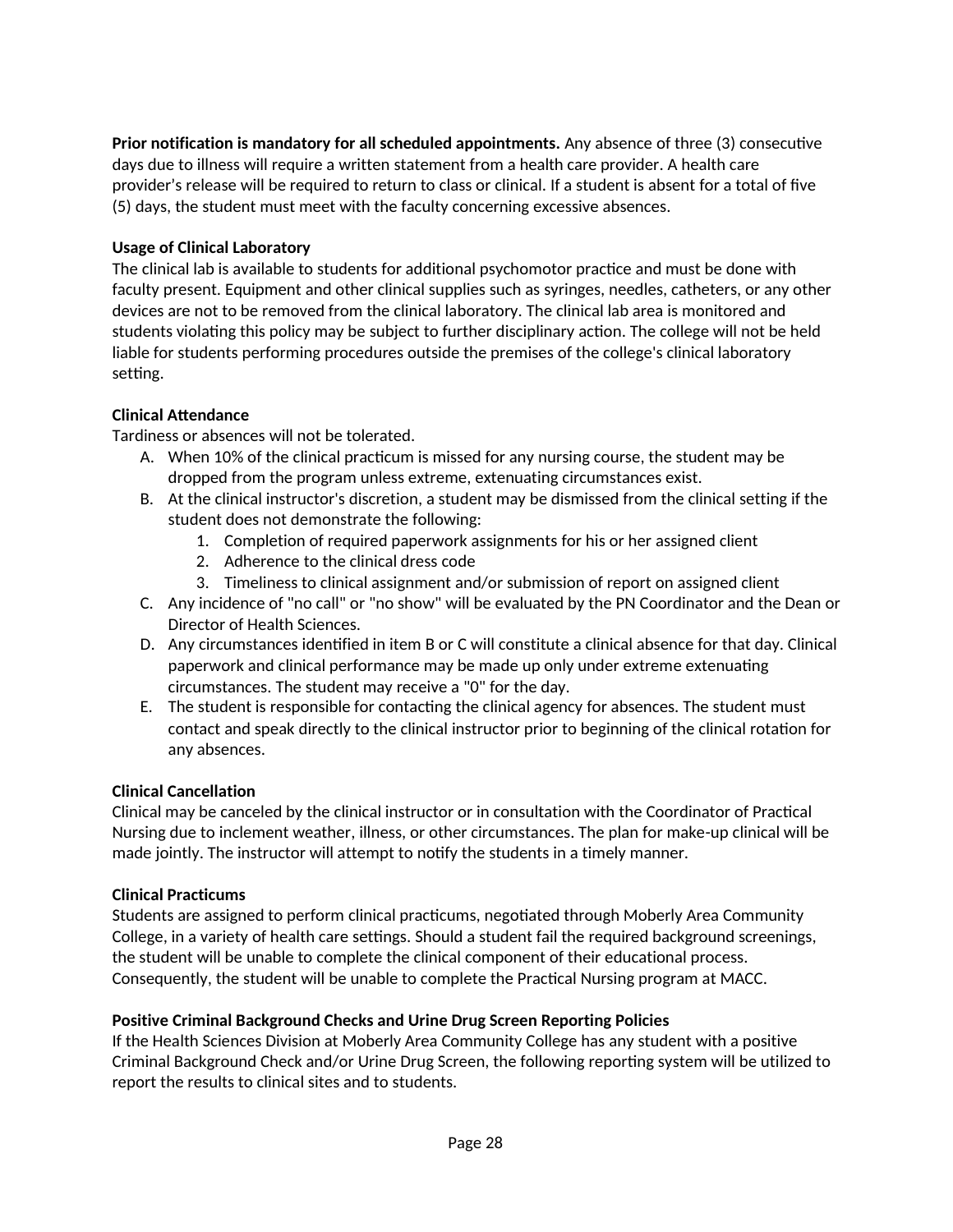- 1. All Health Sciences students must sign the "Release of Information" form so this information may be released to the clinical facilities. A copy of this form will be in the student's file in the appropriate Health Sciences office.
- 2. If a positive Urine Drug Screen is found on any Health Sciences student, the student must provide the program with a copy of the prescription verifying the medication prescribed and a written letter from the health care provider who prescribed the medication verifying why the student is taking the medication. This documentation must be kept for the student's file.
- 3. If no prescription and/or letter from the health care provider is obtained by the student, or an illegal drug is found in their Urine Drug Screen, a student will be immediately dismissed from the program in which they are enrolled.
- 4. For positive criminal background checks and Urine Drug Screens, documentation will be submitted to the appropriate clinical sites at the beginning of each semester stating the student's name and information related to the current situation.
- 5. A letter will be written and a copy provided to the student notifying him/her of the positive results. The student will also be notified if any of the clinical sites deny him/her clinical privileges. The student may be dismissed from the program in which they are enrolled at any time if admission to a clinical site is denied.
- 6. The appropriate Health Sciences Admissions Committee may accept or decline any student who has a positive criminal background check prior to the beginning of the program. If a crime is committed during the time in which the student is enrolled, the situation will be evaluated by the Director and Dean of Health Sciences. The Dean of Health Sciences will confer with the President's Council to obtain a final decision.
- 7. Moberly Area Community College reserves the right, at the College's expense, to drug or alcohol test any student enrolled in MACC Health Sciences programs. Students refusing to abide by this policy will be immediately dismissed from the program in which they are enrolled.
- 8. A dilute urine drug specimen is not acceptable and will require re-testing.
- 9. A Urine Drug Screen will need to be done annually as required by clinical sites at the student's expense.

## **Leave of Absence**

There will be no leave of absence granted.

## **Vacations and Holidays**

Vacations and holidays are scheduled according to the dates determined by the faculty and administration of Moberly Area Community College. Holidays observed include Labor Day, Columbus Day, Thanksgiving, Christmas, New Year's Day, Martin Luther King Day, President's Day, Easter, Memorial Day, and Independence Day. Spring break (March - one week) and a summer break (one week, dates to be determined as outlined on academic calendar). Classes will not be in session the week of Thanksgiving (dates to be determined as outlined on academic calendar).

## **Employment Policy**

It is recommended that full-time student nurses be employed for no more than 16 hours per week.

## **Confidential Information**

The student will learn throughout the program that information obtained about clients is confidential. This confidential information includes client records, photos, and videos. The student has both a moral and legal obligation to share this information only with other personnel who are caring for the client. The student may have occasion to read a client's past medical record. These are located in the Medical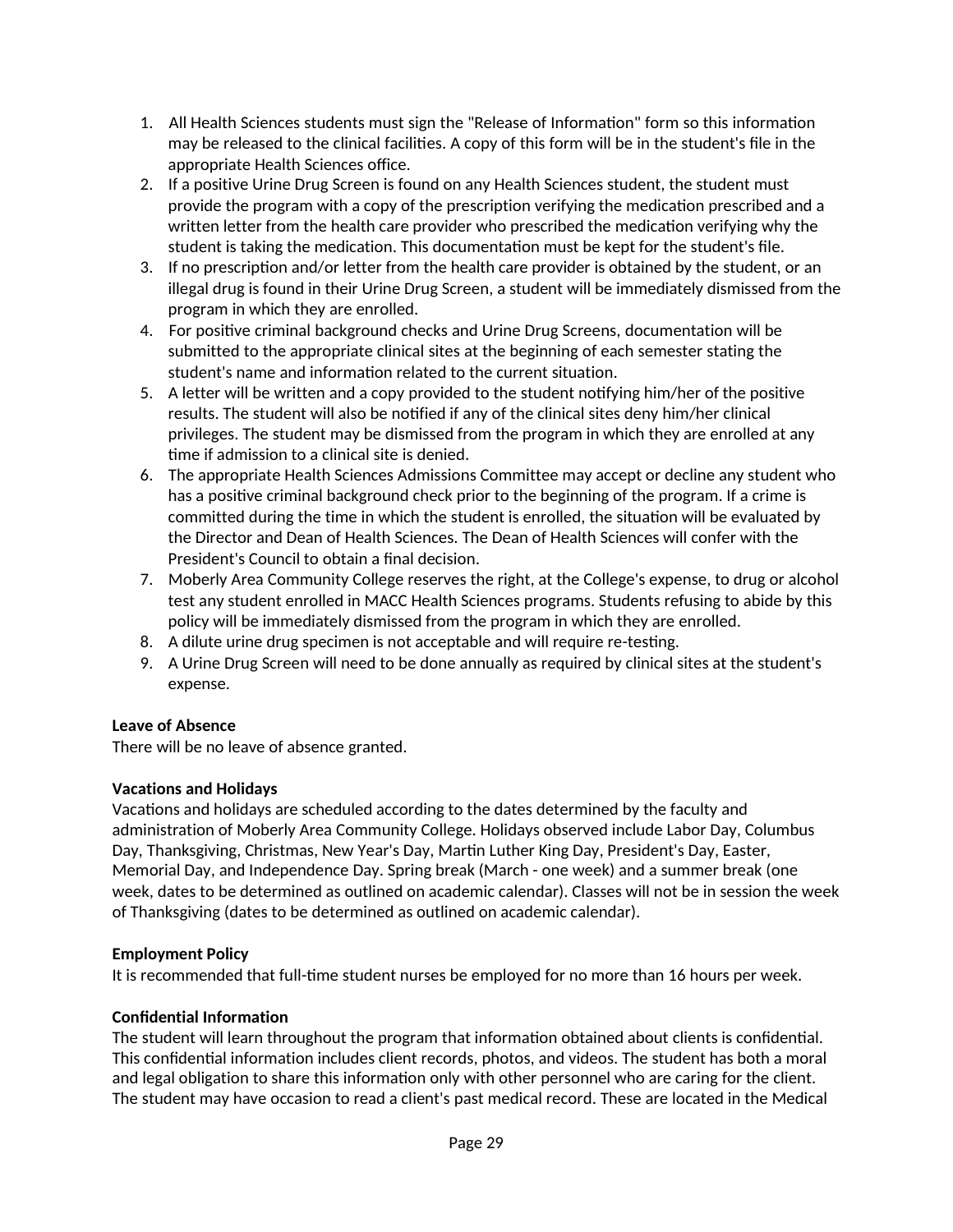Records Department. The student must have permission from the instructor before going into this department. Records may not be removed from the department at any time. Copies cannot be made of any part of the client's medical record. Availability of this department may vary from agency to agency. Any student who violates confidentiality will be subject to probation or dismissal. A confidentiality statement will be signed and placed in the student's file.

## **Smoking Policy**

Smoking will not be permitted at any Moberly Area Community College premise. See MACC Smoking Policy.

#### **Food and Drink Policy**

Light snacks and bottled water are allowed in the classroom. Drinks or food are not allowed in the computer rooms or around computers.

#### **Personal Electronic Devices**

Technological devices may only be used if they can assist in the student's academic success. Anyone not using a device for this purpose will result in having the device turned off and confiscated at the time. The device will be returned to the student at the end of the scheduled day. Cell phones must be off and out of sight during class time and exams unless a potential emergency situation exists. Exceptions may be made at the discretion of the instructor.

#### **The Use of Social Media**

Distribution of sensitive and confidential information is protected under HIPPA and FERPA whether discussed through traditional communication channels or through social media. Also note that students must adhere to the MACC Social Media Policy as approved by the Board of Trustees.

Social media includes text, images, audio, and video communicated through such tools as blogs, Twitter, social networks such as Facebook, professional networks such as LinkedIn, video sharing such as YouTube, audio sharing such as Podcasts, photo sharing such as Flickr, Instagram, and Snapchat.

Use of social media is prohibited while performing direct patient care activities. As a nursing student, you must recognize that you have an ethical and legal obligation to maintain patient privacy and confidentiality at all times.

Do not post confidential or proprietary information about MACC, clinical facilities, patients/clients, or others with whom one has contact in the role of a MACC nursing student.

Patient privacy must be maintained in all communications. Do not disclose information that may be used to identify patients or their health condition(s). (Remember: De-identified information may be recognized by patients, their families, or their employers.)

All social media policies set forth by MACC and clinical sites will be strictly enforced.

HIPPA guidelines must be followed at all times. Ultimately, you have sole responsibility for what you post. Promptly report any identified breach of confidentiality or privacy.

Each student is legally responsible for individual postings and may be subject to liability if individual postings are found defamatory, harassing, or in violation of any other applicable law. Students may also be liable if individual postings include confidential or copyrighted information.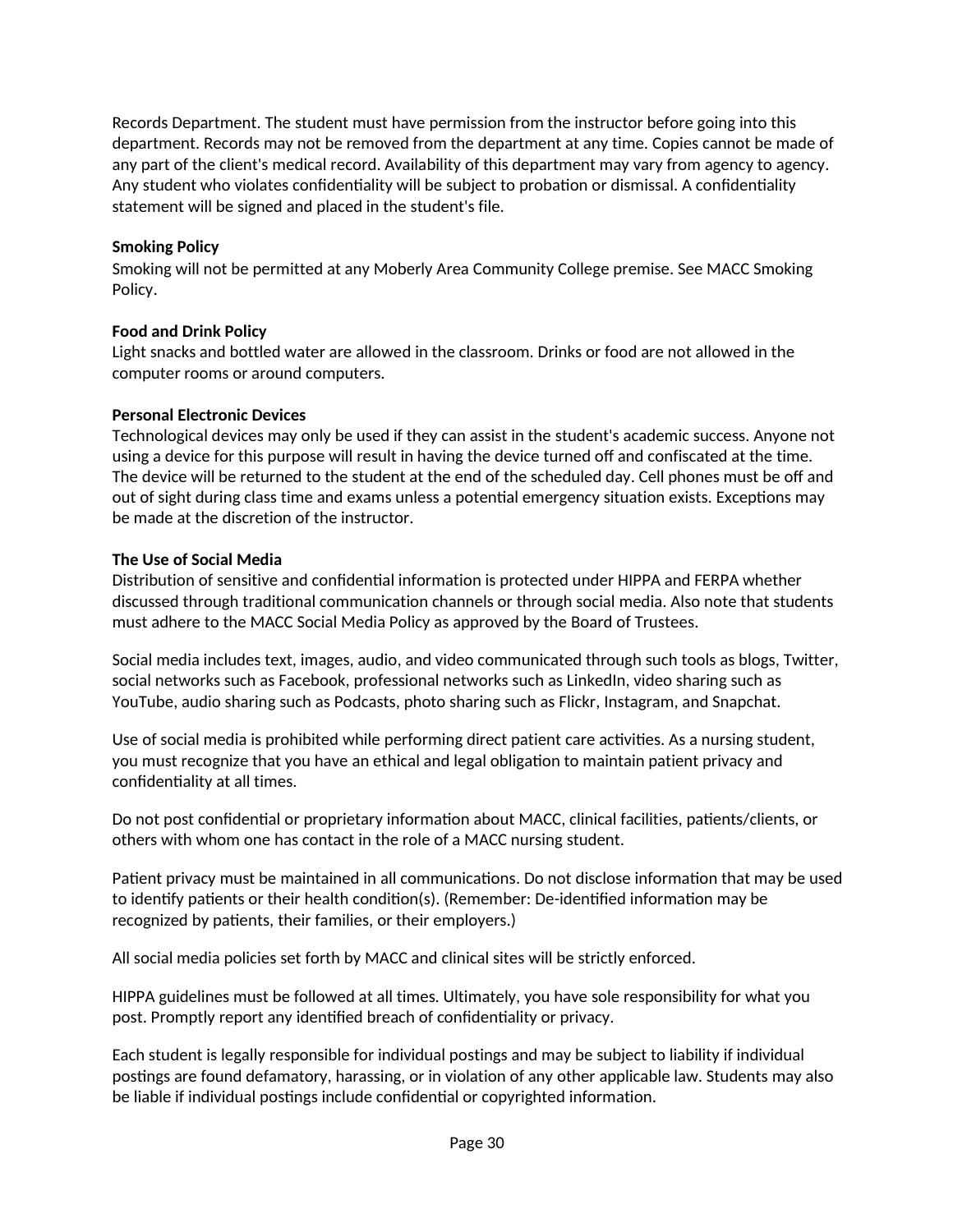Violations of patient/client privacy with an electronic device will be subject to HIPPA procedures/guidelines and consequences in accordance of federal laws as stated in the Practical Nursing Student Handbook, Appendix C.

Adapted from: White Paper: A Nurse's Guide to the Use of Social Media, August 2011. www.ncsbn.org.

## **Basic Life Support**

Students admitted to the Practical Nursing program must be trained and certified in American Heart Association (CPR) for the health care providers prior to the start of the school year. Students must maintain BLS throughout the nursing program. A copy of the current card will be placed in individual student files in the Health Sciences Office in Moberly, MO or the Nursing Administration Office in Mexico, MO or Columbia, MO. Various medical facilities in the area frequently offer BLS sessions for health care professionals.

## **Immunization and Infection Control Policies**

All students must have documentation of their immunizations prior to clinical rotations. In the absence of such documentation, the student will be required to take all the necessary vaccinations as required of all students enrolling into the Practical Nursing program.

## **Hepatitis B Vaccine**

Prior to the start of the school year, students and faculty will have received either all three doses of Hepatitis B Vaccine, began the three-series immunization, or have a positive Hepatitis B titer.

## **Tuberculin Testing**

An initial two-step Tuberculin skin test is required prior to the start of the school year. Current health care workers with documentation of two (2) consecutive negative yearly TB tests will be acceptable. A chest x-ray must be obtained if a positive reaction has been documented.

## **Physical Exam**

A physical examination and general history are required prior to the start of the school year.

## **T-Dap or TD**

If the TD is older than two years, a T-dap is required prior to the start of the school year.

## **Influenza Vaccination**

Vaccination against the influenza virus is to be completed annually and is required prior to doing any clinical in an assigned facility.

## **Measles, Mumps, and Rubella (MMR)**

Prior to the start of the school year, the student must provide documentation of two (2) MMR immunizations, at least one after 1980, or dated results of a positive titer for all three infections: measles, mumps, and rubella.

## **Varicella (Chicken Pox)**

The student must provide documentation of two vaccines at least one month apart or dated results of a positive immune varicella titer prior to the start of the school year.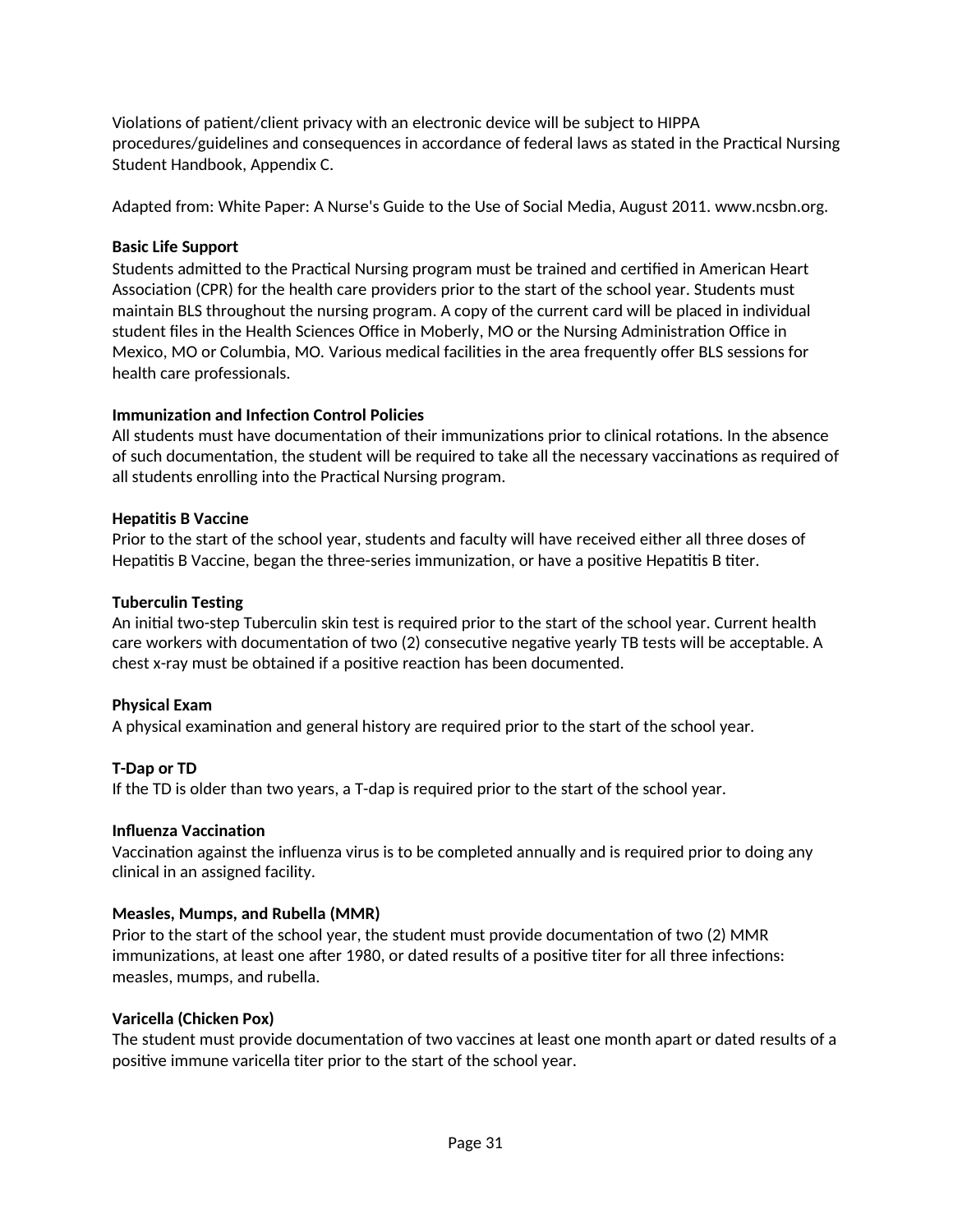Failure to comply with health program requirements will result in the students being withdrawn from all clinical courses. Entry into agencies for clinical practice will be prohibited unless the PN program has the above information on file before the first day of class. Clinical agreements with our agencies clearly state that faculty will not assign students who do not have documented proof of immunities. In the event a clinical site requests a different immunization, the student will be required to comply with the policies of that facility.

## **Hospital Testing and Evaluation**

Clinical facilities may request criminal background checks and/or drug screens for nursing students doing clinical practicums in their facilities. The student will bear the cost of this diagnostic tool and must pass the screening prior to being allowed in the clinical area. Also note that clinical facilities who have a reasonable and articulated belief that a student is using or in possession of drugs, controlled substances or alcohol may request random drug screening. The student who refuses to comply with the agency's request will not be allowed to do clinical practicum in said facility. Other disciplinary action may ensue and this information will be presented to the Director and Dean of Health Sciences.

Moberly Area Community College will require a Criminal Background Investigation on prospective and admitted students as required in Sections 610.120; 43.530; and 660.317 RSMo. MACC will also make inquiry to the Department of Social Services: Division of Aging, to investigate whether the student is listed on the "Employee Disqualification List" as required in Section 660.315 RSMo. The student background investigations will be performed in order to insure student eligibility to participate in clinical observation experiences required for success within particular program curriculum. Students will also complete a form to allow the release of background information and drug screen test results. (See Appendix F)

#### **Classroom Dress Code**

The following classroom dress code will be followed so dress and grooming does not interfere with the educational process.

- 1. Pajamas and house shoes will not be allowed.
- 2. Pants must be worn at the hips or above; boxers/underwear/undergarments cannot be exposed.
- 3. Tops/shirts must completely cover the torso and cleavage at all times. Spaghetti straps are not allowed. Bra straps may not be exposed.
- 4. Skirts and shorts must be worn at appropriate length. Hemlines must reach the end of the fingertips when arms are fully extended downward.
- 5. Articles of clothing that cause excessive maintenance problems, such as cleats on boots, shoes that scratch floors, and trousers with metal rivets that scratch furniture and chairs are unacceptable.
- 6. Footwear is required.
- 7. Clothing may not advertise alcohol, tobacco, or drug products or be printed with inappropriate language.

Students not complying with this dress code policy for the classroom shall be subject to the following:

- 1. Students will be directed to abide by the above dress code to remain in class.
- 2. Students with subsequent violations will be dismissed from class with an unexcused absence.
- 3. Chronic offenses will result in further disciplinary action or probation.

This policy is not limited to the above and the administration reserves the right to make future decisions about what is considered appropriate dress.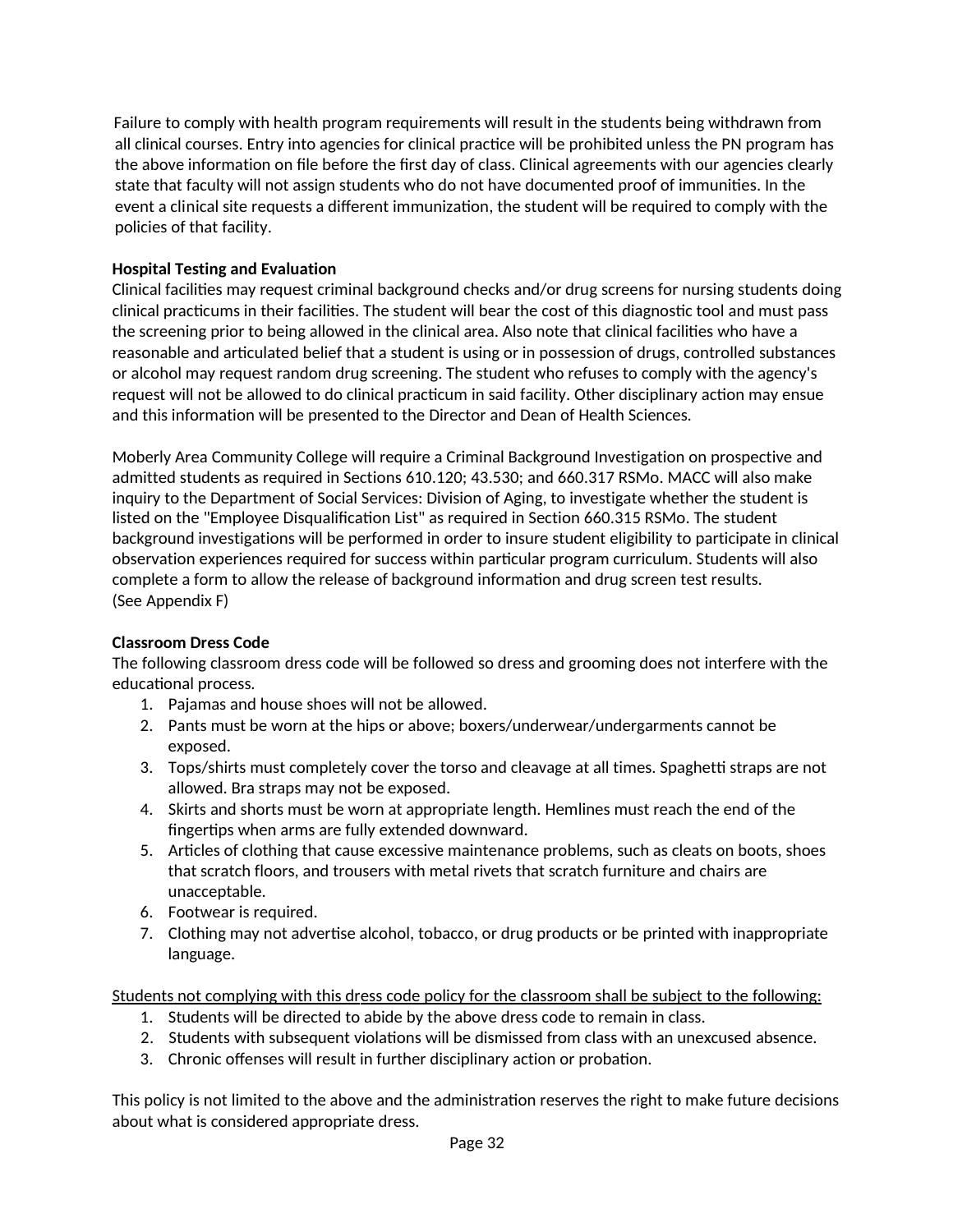## **Clinical Dress Code**

Any student who violates the following general instructions will be dismissed from clinical experience. This dismissal will count as an unexcused absence. All students are to be clean, neat, and appropriately groomed:

- 1. Appropriate hygienic measures
- 2. Hair
	- a. Male students will keep beard and/or mustache neatly trimmed and clean to allow for appropriate fit of face masks, face shields, and/or N95 respirators.
	- b. No brightly colored or flowered clips will be used in the hair.
	- c. Hair must be of a style which is bacteriologically safe for client care and appropriate for the profession. Hair should be of a natural color, not green, purple, etc.
	- d. Male/female students will wear their hair either short or "up" to clear the collar.
	- e. Male/female student's hair will be clean and neatly combed.
- 3. Female students will limit the use of makeup to a minimum.
- 4. Perfumed products will not be worn.
- 5. Fingernails will be longer than the fingertips. Nail polish should not be worn. No artificial nails.
- 6. No open-back, open-toed sling type clogs, sandals, or cloth tennis shoes will be acceptable in the hospital or observation experience for the safety of the student. Shoes must be a solid neutral color, clean, and in good repair.
- 7. All students will wear solid colored socks that cover the ankles and coordinate with the MACC nursing scrubs.
- 8. All students will wear name pins and a wrist watch with a second hand.
- 9. The only jewelry permissible is a wedding band a single pair of small stud earrings in the ear lobes only. Body piercing jewelry is not permitted in the clinical area. If the student has ear gauges, these discs should be in the earlobes and be of one solid color without print or dangling pieces.
- 10. A freshly laundered, wrinkle-free complete set of scrubs that are not tattered or torn will be worn to and from the clinical area. Scrub pants should be hemmed and not dragging the floor. Students in the obstetric clinical area will follow hospital policy regarding the dress code in that area. Students must also wear appropriate foundation garments, including a solid white, grey, black, or wine/burgundy t-shirt or undershirt.
- 11. Scrubs will be free of smoke smell while in the clinical area. No smoking is permitted on the clinical premises or during clinical hours. Students must abide by the hospital policy.
- 12. In any experience requiring professional attire, no strapless or backless tops or dresses/ garments exposing lower abdomen or back, or garments revealing any tattoos or body piercing will be permitted.
- 13. In addition, the student must conform to the assigned clinical facility dress code.
- 14. If students do not comply with the assigned facility's dress code, and policies or procedures, the college is not obligated to provide alternate learning experiences.

## **Other Clinical Policies**

- 1. NO CELL PHONES. Cell phones should not be on, used, or carried during the clinical experience. It is preferred that no cell phone be brought into the clinical site, however, if you are concerned about the safety of leaving the phone in your car, you may turn it off and leave it in the conference room. This policy includes all observation and preceptor clinical experiences as well.
- 2. NO PICTURES can be taken at clinical sites and facilities. Students and faculty must not take photos or videos of patients on personal devices, including cell phones. The policies of the facility should be followed for taking photographs or videos of patients for treatment or other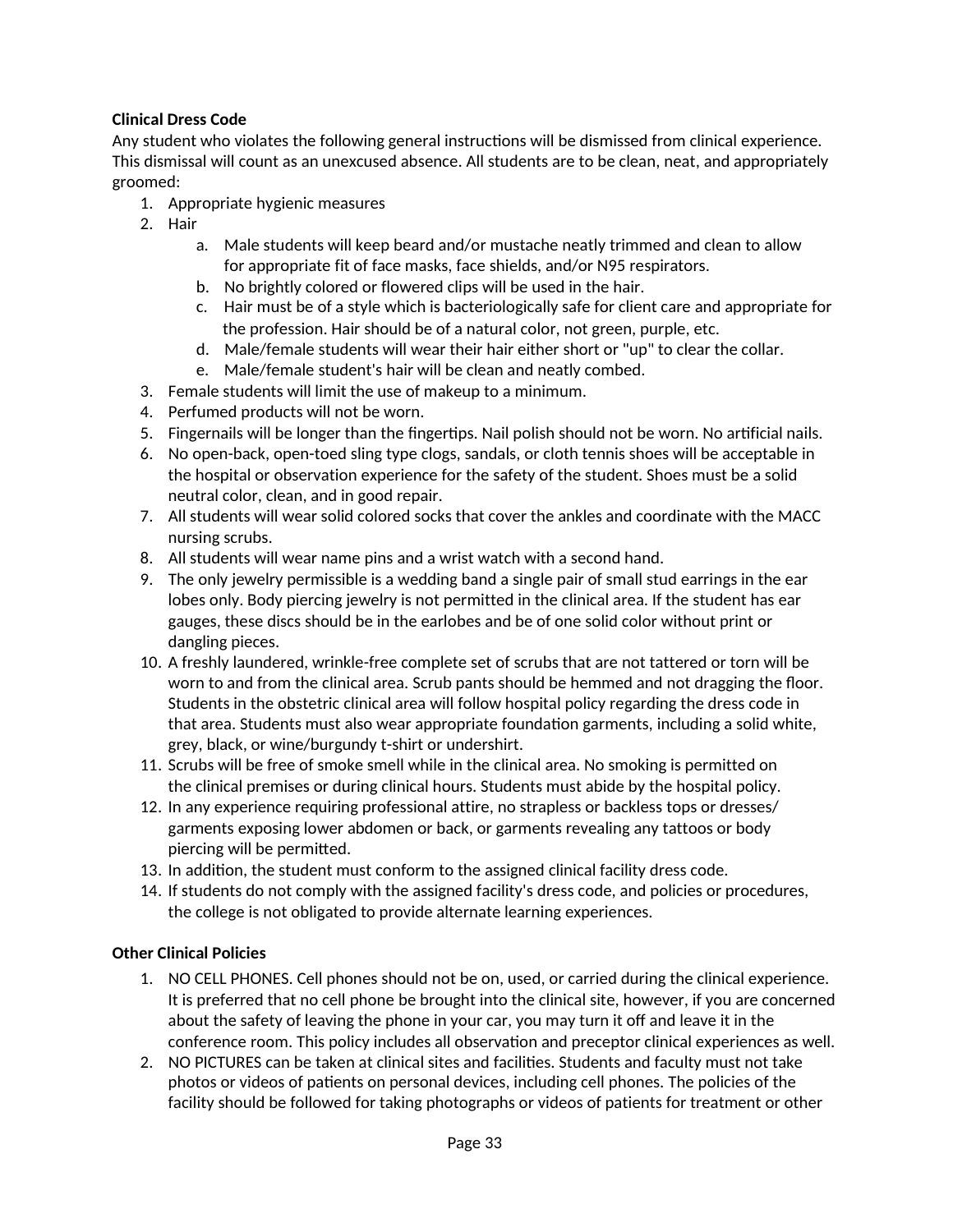legitimate purposes using facility provided devices. (adopted from NCSBN Guide to Use of Social Media https://www.ncsbn.org/NCSBN\_SocialMedia.pdf)

3. NO CHEWING GUM is allowed in clinical setting.

#### **Graduation**

All students in the Practical Nursing program will be required to complete an application for graduation. Participation in the MACC Commencement Ceremony in May is **optional**.

Upon satisfactory completion of the requirements of the Practical Nursing program, students will receive a school pin at the pinning ceremony. Students who have not completed the requirements and must make up assignments or classes missed may participate in the pinning ceremony upon recommendation of the Coordinator and approval from the Dean of Health Sciences.

#### **Student Due Process Grievance Procedure**

The student grievance procedure shall be according to the procedure amended and approved by the Board of Trustees. The purpose of this procedure is to resolve in a fair and equitable manner, misunderstandings, disagreements, and questions that might arise. Refer to the College website located at www.macc.edu. It is available within the area of Student Handbooks tab by clicking on the RedBook.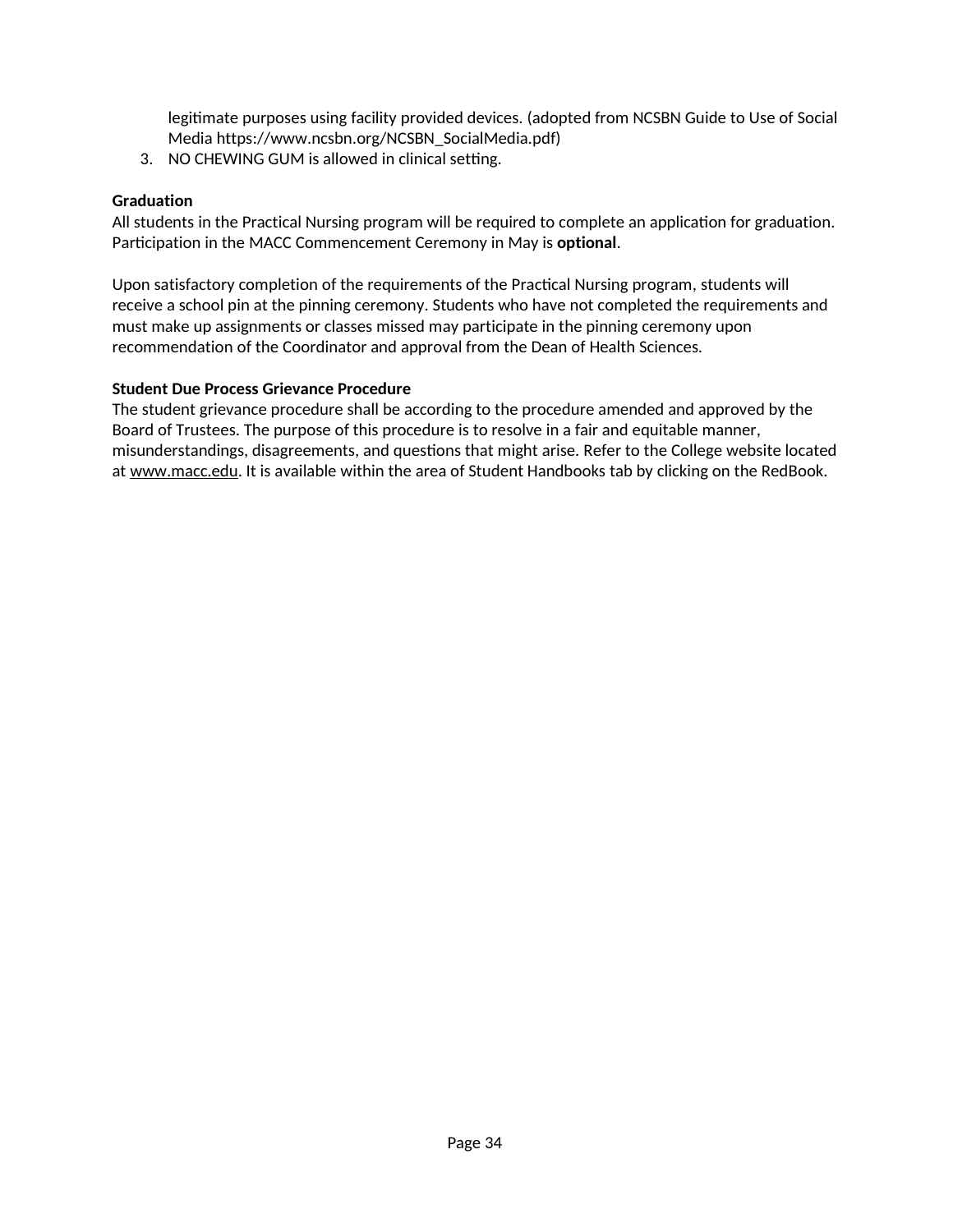#### **Appendix A Missouri Nurse Practice Act Form**

#### **MOBERLY AREA COMMUNITY COLLEGE STATE OF MISSOURI NURSING PRACTICE ACT**

#### **NOTICE TO APPLICANTS FOR ADMISSION TO NURSING PROGRAMS**

1. The board may refuse to issue or reinstate any certificate of registration or authority, permit or license required pursuant to chapter 335 for one or any combination of causes stated in subsection 2 of this section or the board may, as a condition to issuing or reinstating any such permit or license, require a person to submit himself or herself for identification, intervention, treatment, or rehabilitation by the impaired nurse program as provided in section 335.067. The board shall notify the applicant in writing of the reasons for the refusal and shall advise the applicant of his or her right to file a complaint with the administrative hearing commission as provided by chapter 621.

2. The board may cause a complaint to be filed with the administrative hearing commission as provided by chapter 621 against any holder of any certificate of registration or authority, permit or license required by sections 335.011 to 335.096 or any person who has failed to renew or has surrendered his or her certificate of registration or authority, permit or license for any one or any combination of the following causes:

(1) Use or unlawful possession of any controlled substance, as defined in chapter 195, or alcoholic beverage to an extent that such use impairs a person's ability to perform the work of any profession licensed or regulated by sections 335.011 to 335.096;

(2) The person has been finally adjudicated and found guilty, or entered a plea of guilty or nolo contendere, in a criminal prosecution pursuant to the laws of any state or of the United States, for any offense reasonably related to the qualifications, functions or duties of any profession licensed or regulated pursuant to sections 335.011 to 335.096, for any offense an essential element of which is fraud, dishonesty or an act of violence, or for any offense involving moral turpitude, whether or not sentence is imposed;

(3) Use of fraud, deception, misrepresentation or bribery in securing any certificate of registration or authority, permit or license issued pursuant to sections 335.011 to 335.096 or in obtaining permission to take any examination given or required pursuant to sections 335.011 to 335.096;

(4) Obtaining or attempting to obtain any fee, charge, tuition or other compensation by fraud, deception or misrepresentation;

(5) Incompetency, gross negligence, or repeated negligence in the performance of the functions or duties of any profession licensed or regulated by chapter 335. For the purposes of this subdivision, "repeated negligence" means the failure, on more than one occasion, to use that degree of skill and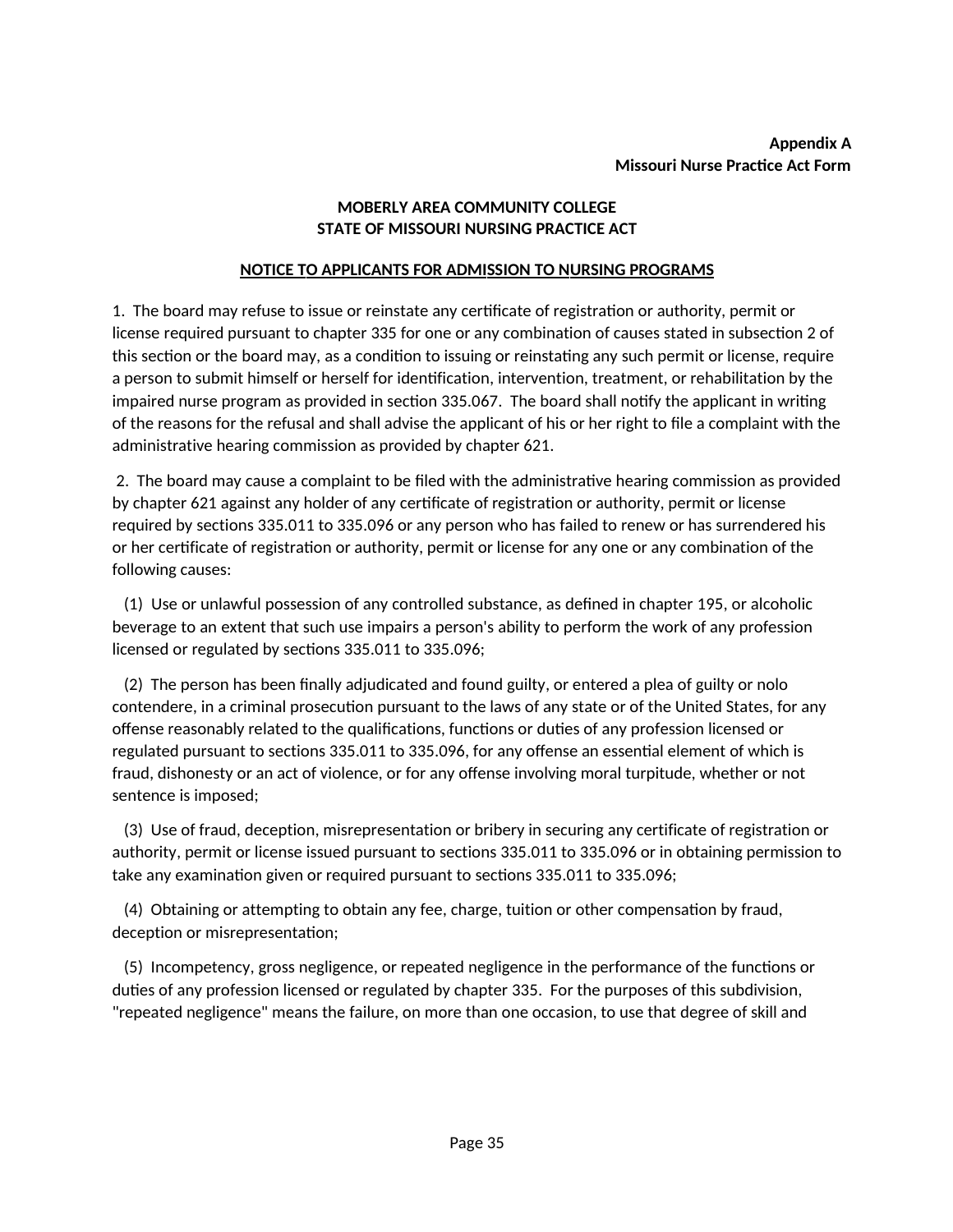learning ordinarily used under the same or similar circumstances by the member of the applicant's or licensee's profession;

(6) Misconduct, fraud, misrepresentation, dishonesty, unethical conduct, or unprofessional conduct in the performance of the functions or duties of any profession licensed or regulated by this chapter, including, but not limited to, the following:

(a) Willfully and continually overcharging or over treating patients; or charging for visits which did not occur unless the services were contracted for in advance, or for services which were not rendered or documented in the patient's records;

(b) Attempting, directly or indirectly, by way of intimidation, coercion or deception, to obtain or retain a patient or discourage the use of a second opinion or consultation;

(c) Willfully and continually performing inappropriate or unnecessary treatment, diagnostic tests, or nursing services;

(d) Delegating professional responsibilities to a person who is not qualified by training, skill, competency, age, experience, or licensure to perform such responsibilities;

(e) Performing nursing services beyond the authorized scope of practice for which the individual is licensed in this state;

(f) Exercising influence within a nurse-patient relationship for purposes of engaging a patient in sexual activity;

(g) Being listed on any state or federal sexual offender registry;

(h) Failure of any applicant or licensee to cooperate with the board during any investigation;

(i) Failure to comply with any subpoena or subpoena duces tecum from the board or an order of the board;

(j) Failure to timely pay license renewal fees specified in this chapter;

(k) Violating a probation agreement, order, or other settlement agreement with this board or any other licensing agency;

(l) Failing to inform the board of the nurse's current residence;

(m) Any other conduct that is unethical or unprofessional involving a minor;

(7) Violation of, or assisting or enabling any person to violate, any provision of sections 335.011 to 335.096, or of any lawful rule or regulation adopted pursuant to sections 335.011 to 335.096;

(8) Impersonation of any person holding a certificate of registration or authority, permit or license or allowing any person to use his or her certificate of registration or authority, permit, license or diploma from any school;

(9) Disciplinary action against the holder of a license or other right to practice any profession regulated by sections 335.011 to 335.096 granted by another state, territory, federal agency or country upon grounds for which revocation or suspension is authorized in this state;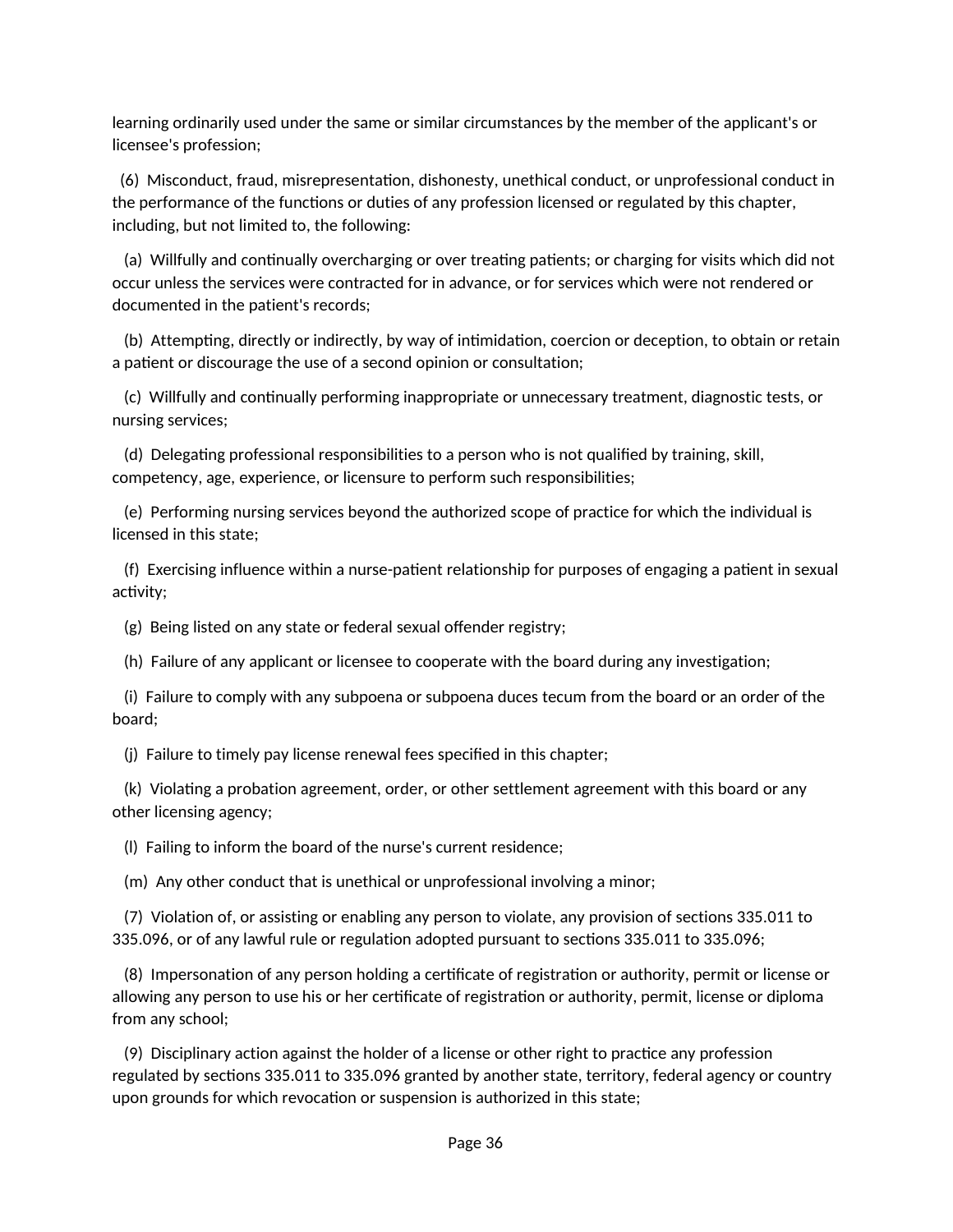(10) A person is finally adjudged insane or incompetent by a court of competent jurisdiction;

(11) Assisting or enabling any person to practice or offer to practice any profession licensed or regulated by sections 335.011 to 335.096 who is not registered and currently eligible to practice pursuant to sections 335.011 to 335.096;

(12) Issuance of a certificate of registration or authority, permit or license based upon a material mistake of fact;

(13) Violation of any professional trust or confidence;

(14) Use of any advertisement or solicitation which is false, misleading or deceptive to the general public or persons to whom the advertisement or solicitation is primarily directed;

(15) Violation of the drug laws or rules and regulations of this state, any other state or the federal government;

(16) Placement on an employee disqualification list or other related restriction or finding pertaining to employment within a health-related profession issued by any state or federal government or agency following final disposition by such state or federal government or agency;

(17) Failure to successfully complete the impaired nurse program;

(18) Knowingly making or causing to be made a false statement or misrepresentation of a material fact, with intent to defraud, for payment pursuant to the provisions of chapter 208 or chapter 630, or for payment from Title XVIII or Title XIX of the federal Medicare program;

(19) Failure or refusal to properly guard against contagious, infectious, or communicable diseases or the spread thereof; maintaining an unsanitary office or performing professional services under unsanitary conditions; or failure to report the existence of an unsanitary condition in the office of a physician or in any health care facility to the board, in writing, within thirty days after the discovery thereof;

(20) A pattern of personal use or consumption of any controlled substance unless it is prescribed, dispensed, or administered by a provider who is authorized by law to do so;

(21) Habitual intoxication or dependence on alcohol, evidence of which may include more than one alcohol-related enforcement contact as defined by section 302.525;

(22) Failure to comply with a treatment program or an aftercare program entered into as part of a board order, settlement agreement, or licensee's professional health program.

## **NOTICE**

**Any applicant who has been convicted of felonies and/or misdemeanors, imprisoned, on probation, on parole, or received a Suspended Imposition of Sentence (SIS) must discuss this matter with the Dean of Health Sciences.**

**Additional applicant concerns related to other offenses or the eligibility to be licensed must be discussed with the Dean of Health Sciences.**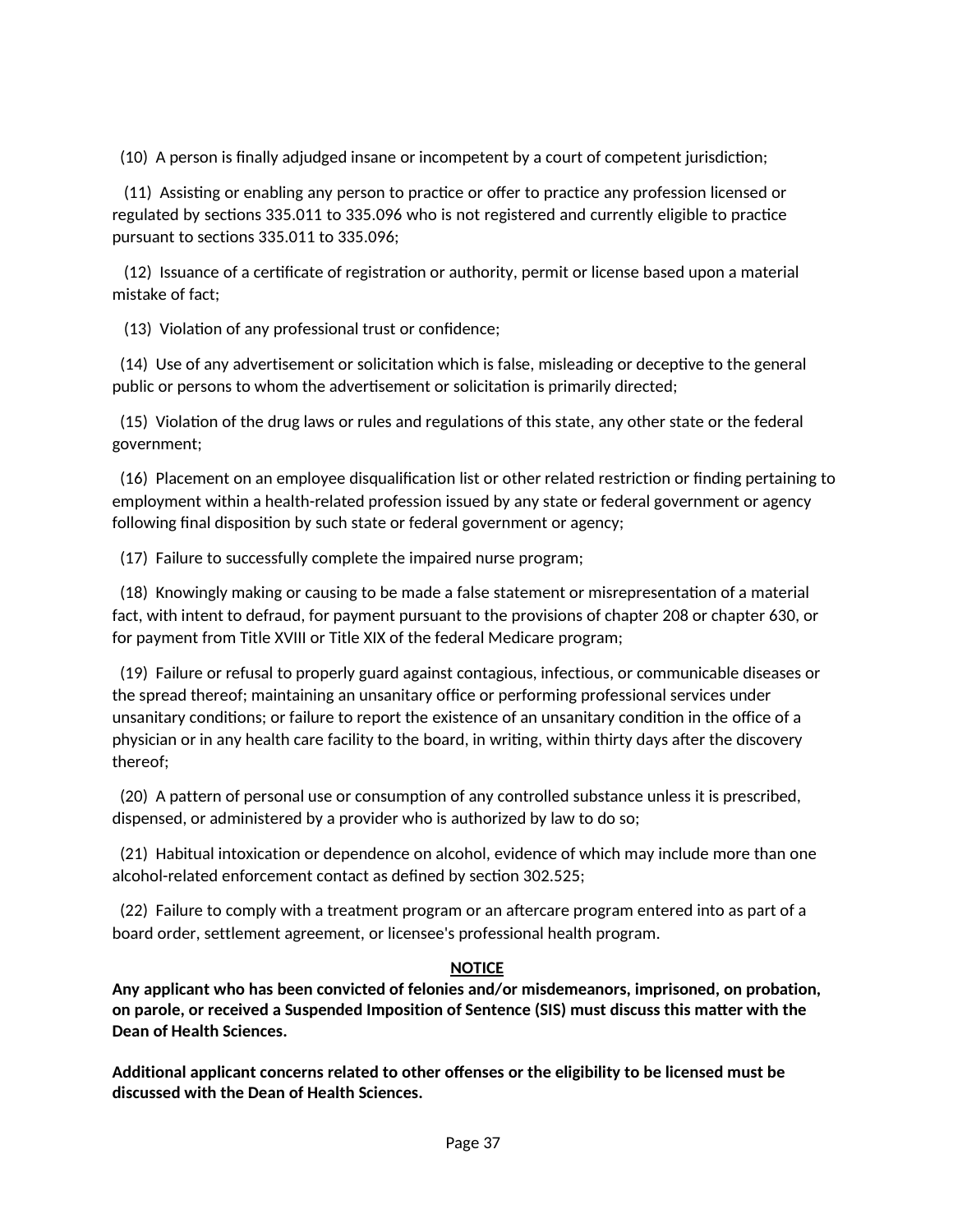#### **RECEIPT AND ACKNOWLEDGMENT**

The undersigned applicant to Moberly Area Community College nursing program herby acknowledges receiving, reading, and understanding a copy of this notice that the Missouri State Board of Nursing may refuse to issue any certificate of registration, authority, permit or license required to practice nursing in the State of Missouri for the causes set out in Section 335.066, RsMo, which are subject to amendment from time to time by the State of Missouri.

The applicant understands that completion of MACC nursing program does not mean that the Missouri State Board of Nursing or any other similar board will issue to the applicant a certificate of registration, authority, permit or license.

Signature of Applicant

Date: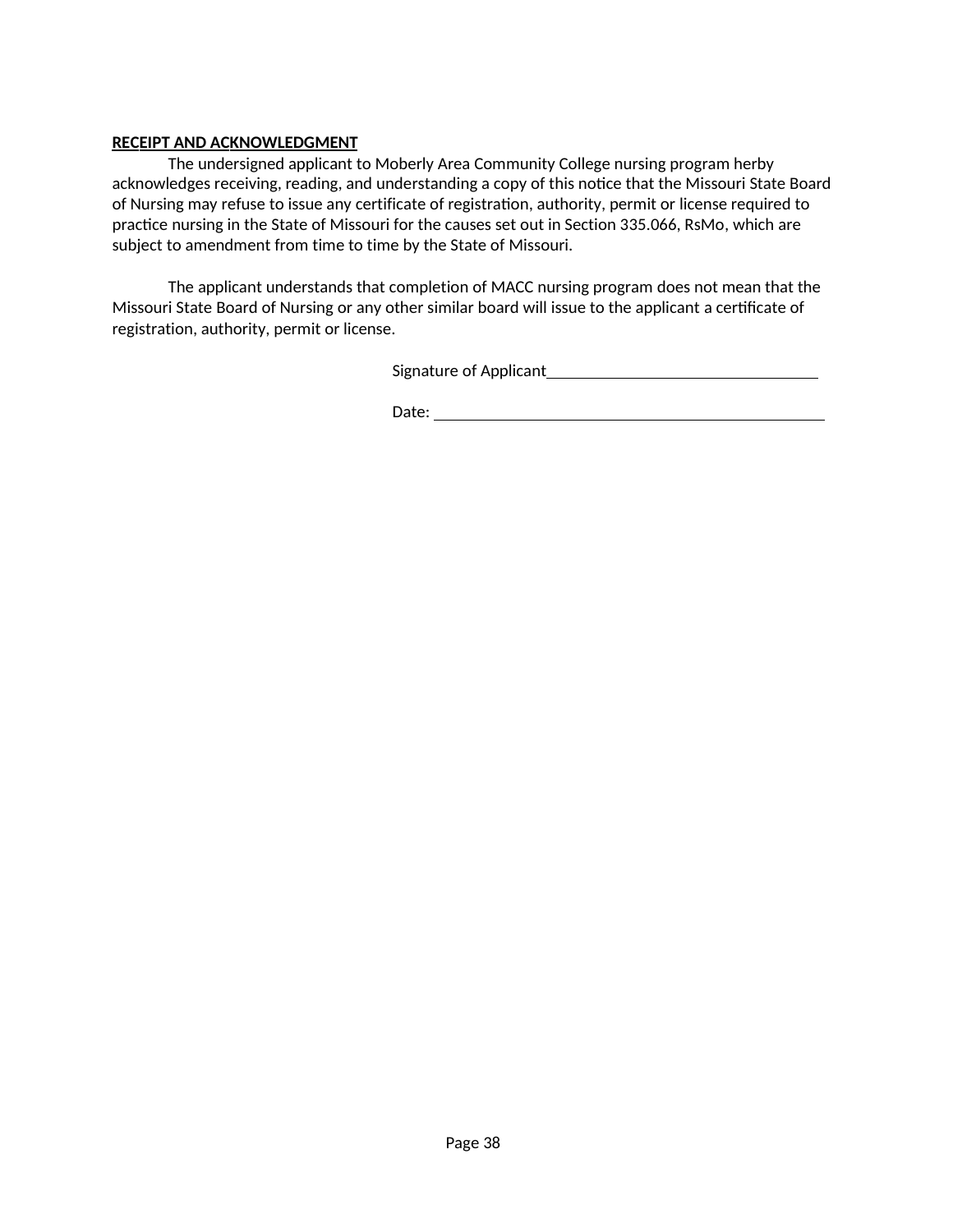## **APPENDIX B RECOMMENDATION FOR PREVENTION OF HIV AND HEPATITIS TRANSMISSION**

All Health Sciences students will utilize the following polices regarding exposure to blood borne pathogens in conjunction with the policies of the individual clinical agencies regarding blood borne pathogens.

- 1. Universal standard precautions shall be observed to prevent contact with blood or other potentially infectious materials (including the following body fluids: semen, vaginal secretions, cerebrospinal fluid, synovial fluid, pleural fluid, pericardial fluid, peritoneal fluid, amniotic fluid, saliva, and any body fluid that is visibly contaminated with blood, and in all situations where it is difficult or impossible to differentiate between body fluids; and any unfixed tissue or organ from a human (living or dead) by all students' in both laboratory and clinical settings. Consider all (patient's) blood and body fluids to be contaminated.
- 2. Use extreme caution when handling needles, scalpels, and other sharp instruments (sharps) during procedures and when handling them after procedures are completed. Dispose of sharps in an approved puncture-proof container that is located as close as practical to the work area. Recapping, bending, breaking and shearing of needles/sharps is strictly prohibited in clinical settings and college laboratory.
- 3. Broken glassware which may be contaminated shall not be picked up by hand. It shall be cleaned up using mechanical means, i.e. dustpan and brush or tongs.
- 4. Always wash hands before and after (patient) contact and if contaminated with blood or body fluids. Wash hand after glove removal. Gloves do not replace handwashing techniques.
- 5. Students must utilize all personal protective equipment such as, but not limited to, gloves, gowns, laboratory coats, face shields or masks and eye protection, and mouthpieces, resuscitation bags, pocket masks and other ventilation devices. All protective equipment shall be removed prior to leaving the work area, and placed in the appropriately designed area or container for storage, washing, decontamination or disposal.
- 6. Wear gloves when handling or touching blood, body fluids, body tissue, mucous membranes, non-intact skin, or contaminated equipment and supplies. Wear gloves when performing venipuncture and other blood access treatments or procedures. Change gloves after each patient contact.
- 7. All procedures involving blood and other potentially infectious materials shall be performed in such a manner as to minimize splashing, splattering, and generation of droplets of these substances.
- 8. Mouth pipetting/suctioning of blood or other potentially infections materials is prohibited.
- 9. Eating, drinking, smoking, applying cosmetics or lip balm, and handling contact lenses are prohibited in work areas where there is reasonable likelihood of exposure to infectious material.
- 10. Individuals with open lesions (injury or wound) or dermatitis (skin rash) should keep the area covered to avoid direct contact with patients, supplies and equipment until healed.
- 11. Clean blood and body fluid spills with agency disinfectant or a 10% solution of sodium hypochlorite (household bleach).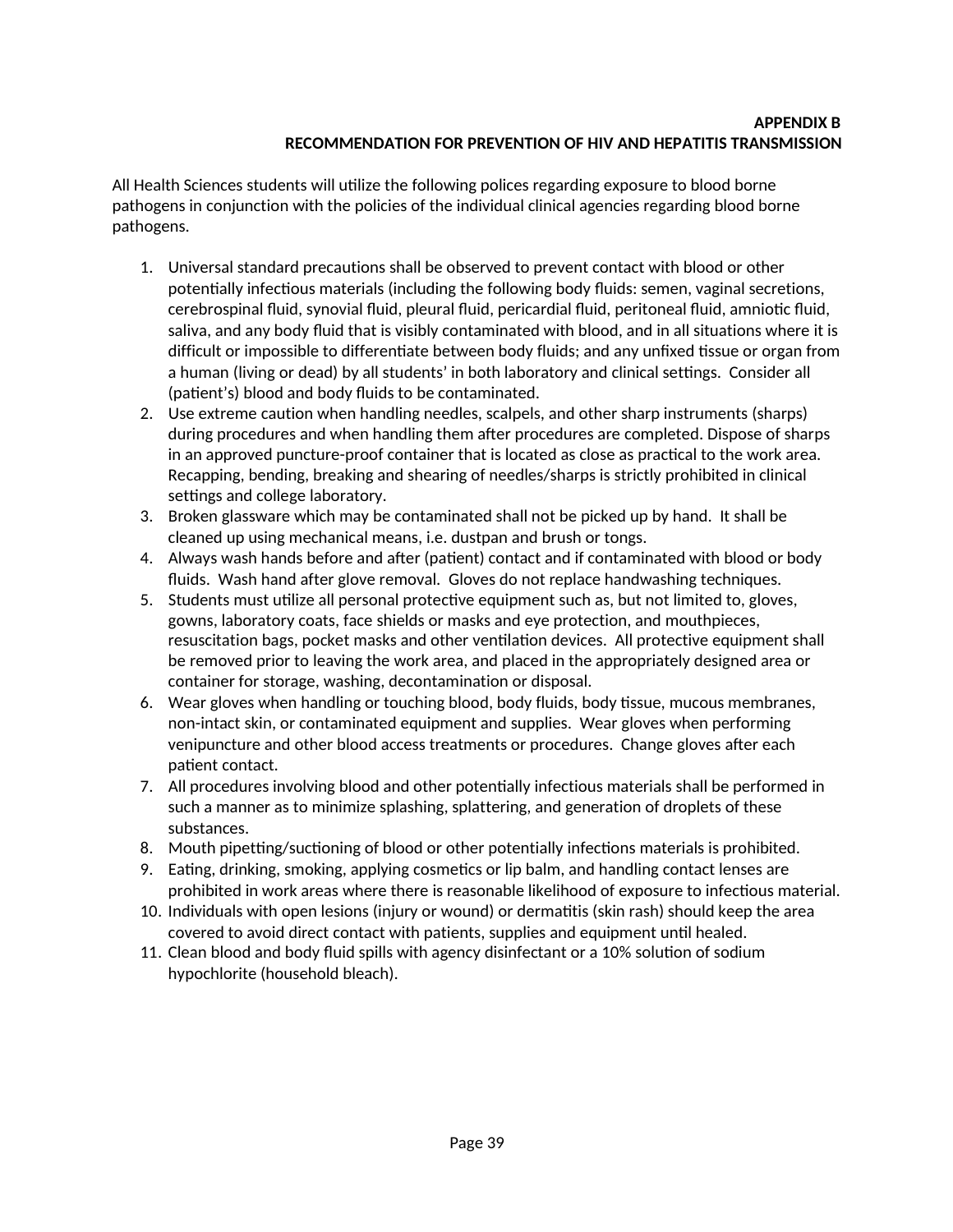#### **EXPOSURE PROCEDURE**

#### **Potential Exposure to Blood-Borne Pathogens**

- 1. Adhere to universal precautions.
- 2. Report needle sticks, splashes, and contamination by wounds or body fluids to instructors and other appropriate personnel at the clinical facility site.
- 3. Document what the incident was, how it occurred, and the resident source involved.
- 4. Area should be cleaned well with soap and water. Mucous membranes should be flushed with water. Immediate evaluation must be performed by a qualified healthcare professional.
- 5. The resident source should be tested for Hepatitis B Surface Antigen (HBsAG) and Human Immunodeficiency Virus Antibody (HIV) only after providing counseling regarding this testing and obtaining consent for such testing.
- 6. The student should be counseled regarding his/her risk of Hepatitis B and HIV and offered testing for HIV. The student shall not be tested until he/she has been counseled and has given consent for HIV testing. The recommended testing schedule for HIV testing of a student post blood exposure is as follows:
	- a. Time of the incident;
	- b. Six weeks post incident;
	- c. Twelve weeks post incident;
	- d. Six months' post incident.

#### **\*Recognize that all costs for the testing will be paid by the student.**

- 7. If the If the source resident (patient) is positive for HBsAG, the student should be treated in the following manner:
	- a. If the student has received the Hepatitis B vaccine series, he/she should be tested for Hepatitis B Surface Antibody (HBsAG). If adequate levels are in the blood, no further treatment is needed. If inadequate levels are in the blood, the student should receive another dose of the vaccine and one dose of HBIG.
	- b. If the student has not received the Hepatitis B vaccine, the series should be started at this time and one dose of HBIG given also.
	- **\*Note:** HBIG should be given within seven days to be effective.
- 8. If the source resident (patient) is negative for HBsAG, and the worker has not been vaccinated, use this opportunity to start the vaccine series.
- 9. If the source resident refuses or is unable to give consent to be tested, the patient should be evaluated via medical history for risk factors to Hepatitis B. Based upon this history HBIG may be recommended. If the student has not received the Hepatitis B vaccine series, it should be started.
- 10. If the resident source is found to be HIV negative, no further follow up of the student is recommended.
- 11. If the resident source is found to be HIV positive, is unable to give consent, or refuses to be tested, the student should be encouraged to be tested for HIV on the previously stated schedule, and should be instructed to report any febrile illness occurring within the first twelve weeks of the incident. Symptoms of febrile illness include: fever; rash; enlarged lymph glands.
- 12. If the source of the splash or puncture wound is unknown, each case should be evaluated on an individual basis. The student should be offered HIV testing on the previously described schedule.
- 13. Careful attention should be given to record keeping regarding the incident and any testing to provide and protect the confidentiality of both the resident and student member.
- 14. **Cost incurred for testing and/or immunization are the responsibility of the student.**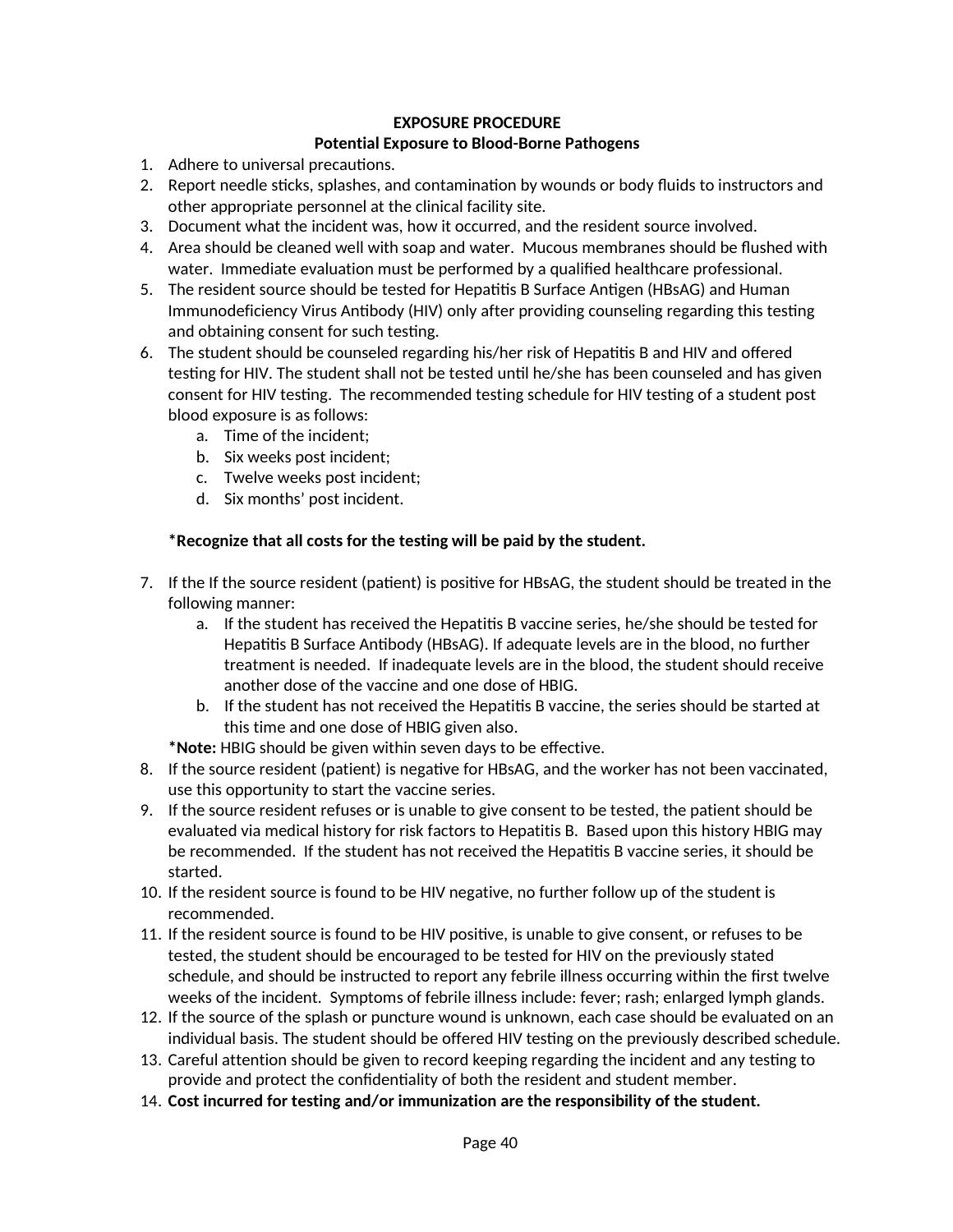Reference: Guidelines for Prevention of Transmission of Human Immunodeficiency Virus and Hepatitis B Virus to Health Care and Public Safety Workers – Morbidity and Mortality Weekly Report – U.S. Department of Health and Human Services – Public Health Service – Centers for Disease Control – June 23, 1989/Vol 38/No. S6.

Reference: OSHA: Meeting the New Requirements, Quality America, 1992.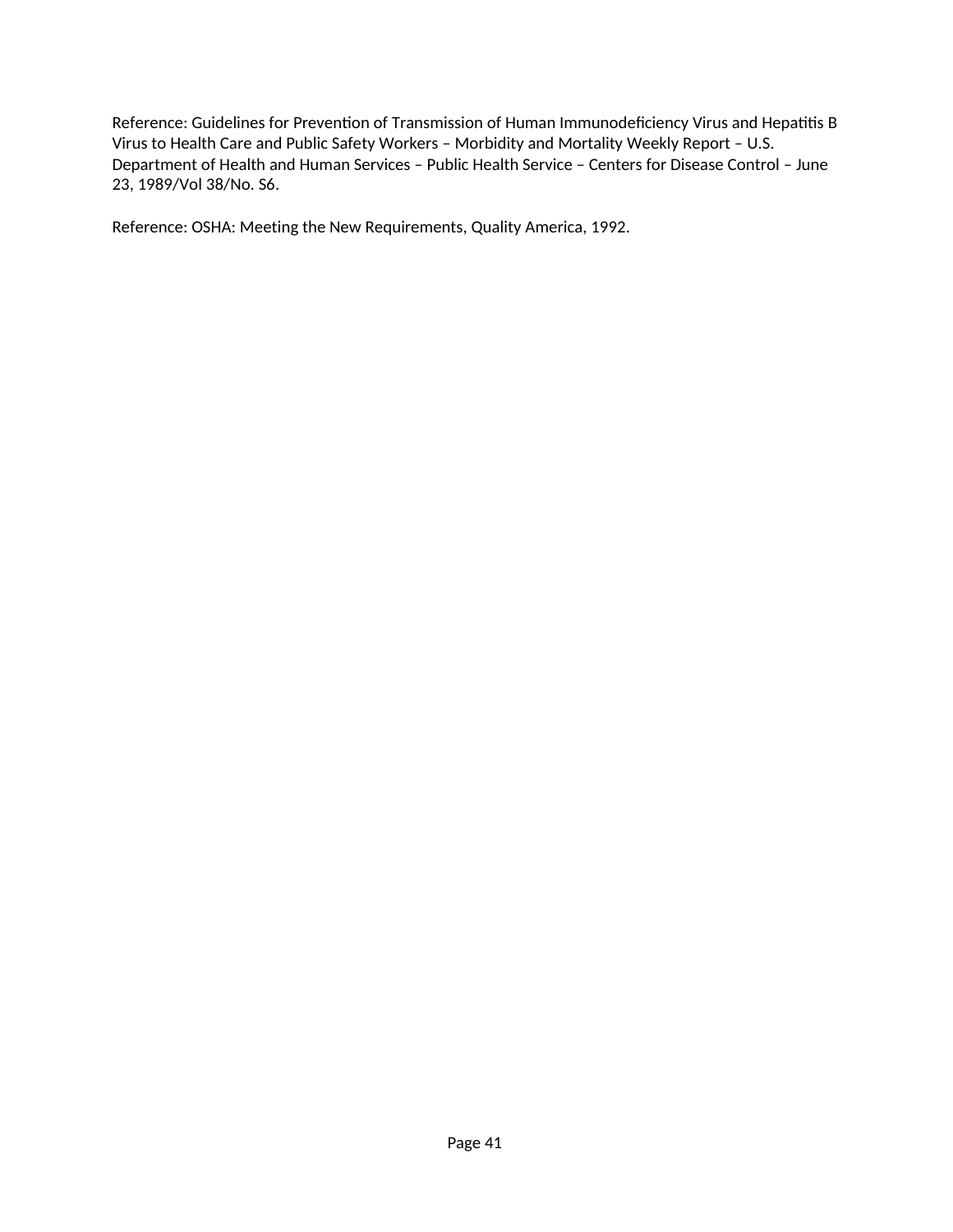#### **APPENDIX C**

#### **MOBERLY AREA COMMUNITY COLLEGE**

#### **HEPATITIS B VACCINATION POLICY AND HIV STATEMENT**

**In accordance with clinical facility policies and Occupational Safety and Health Administration (OSHA) regulations (Federal Register, Vol. 56, NO. 235) the following policy is set forth for all nursing, medical laboratory and emergency medical service students:** 

**All students' in MACC's above listed health occupation programs are technically considered to be included in "high risk" categories of occupational exposure to blood borne pathogens by OSHA. OSHA defines "high risk" as having a minimum of one exposure to blood/blood pathogens per month and strongly recommends that all healthcare workers in high risk categories be vaccinated against Hepatitis B. Although OSHA regulations address healthcare employers and workers, they do not include students in any part of the directive.** 

 **Prior to clinical rotations, students and faculty will have received either all three doses of "Hepatitis B" vaccine or begin the series. My signature below validates that I have received the "Hepatitis B" vaccine series or that the series is in process.**

**Additionally, I have received information and recommendations for prevention of HIV (AIDS Virus) transmission.** 

| <b>Student Signature:</b> |  |
|---------------------------|--|
|---------------------------|--|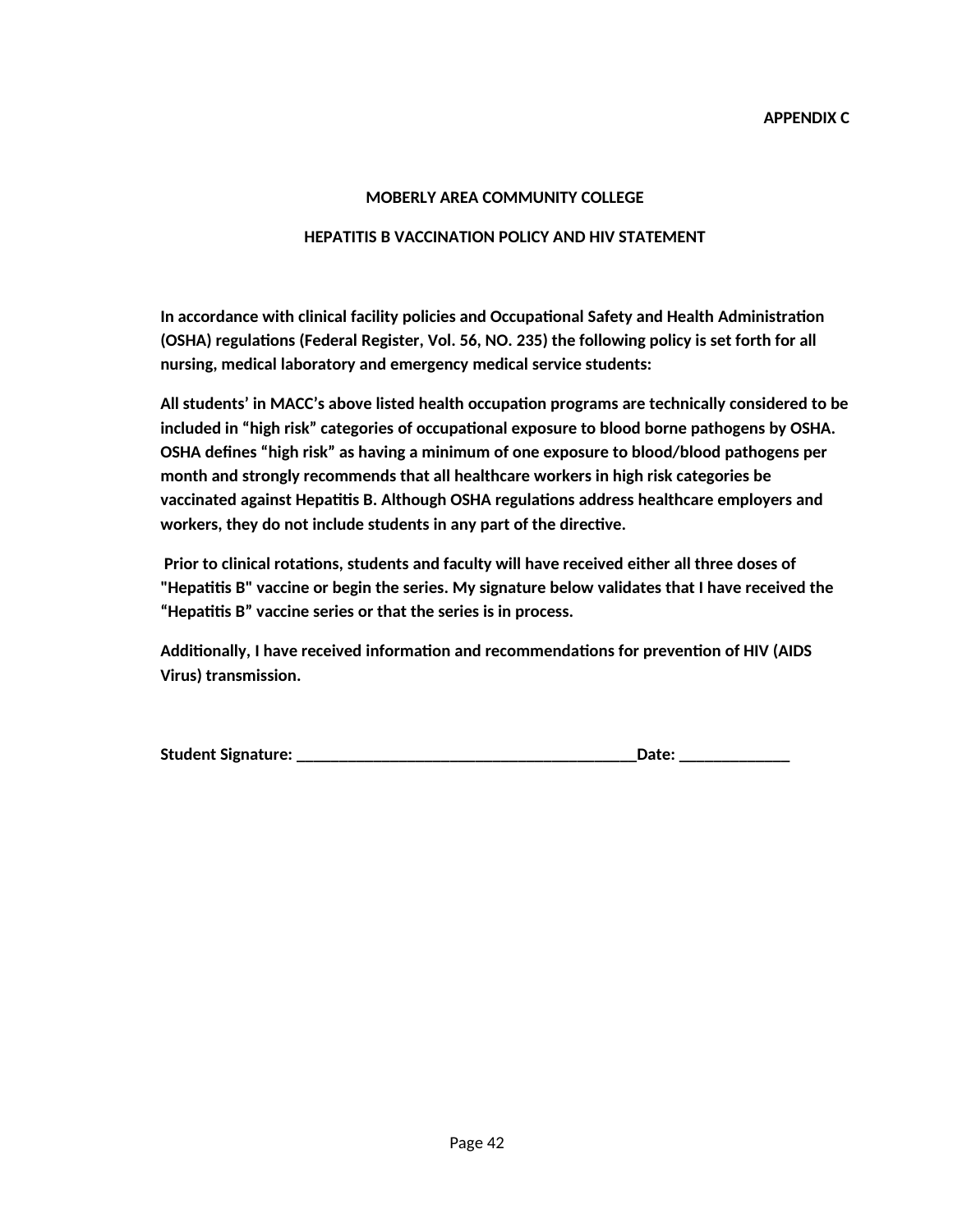#### **MOBERLY AREA COMMUNITY COLLEGE CONFIDENTIALITY STATEMENT**

I have a responsibility to protect patient data. I understand that any information of data compiled for educational studies may not include or reflect patient identity, or any information that could identify the patient. I must hold in strict confidence all patient information obtained while enrolled as a student nurse in the Practical Nursing Program at Moberly Area Community College.

I further understand that HIPAA (Health Insurance Portability and Accountability Act) federal legislation governs the confidentiality of healthcare practitioners, and nursing students who are expected to comply with these rules. Failure to comply and/or wrongful disclosure of information may subject the individual to civil and criminal penalties as prescribed by law, including fines up to \$1.5 million and imprisonment. Any breech in confidentiality may result in dismissal from the program.

| <b>Student Signature:</b> |  |
|---------------------------|--|
|                           |  |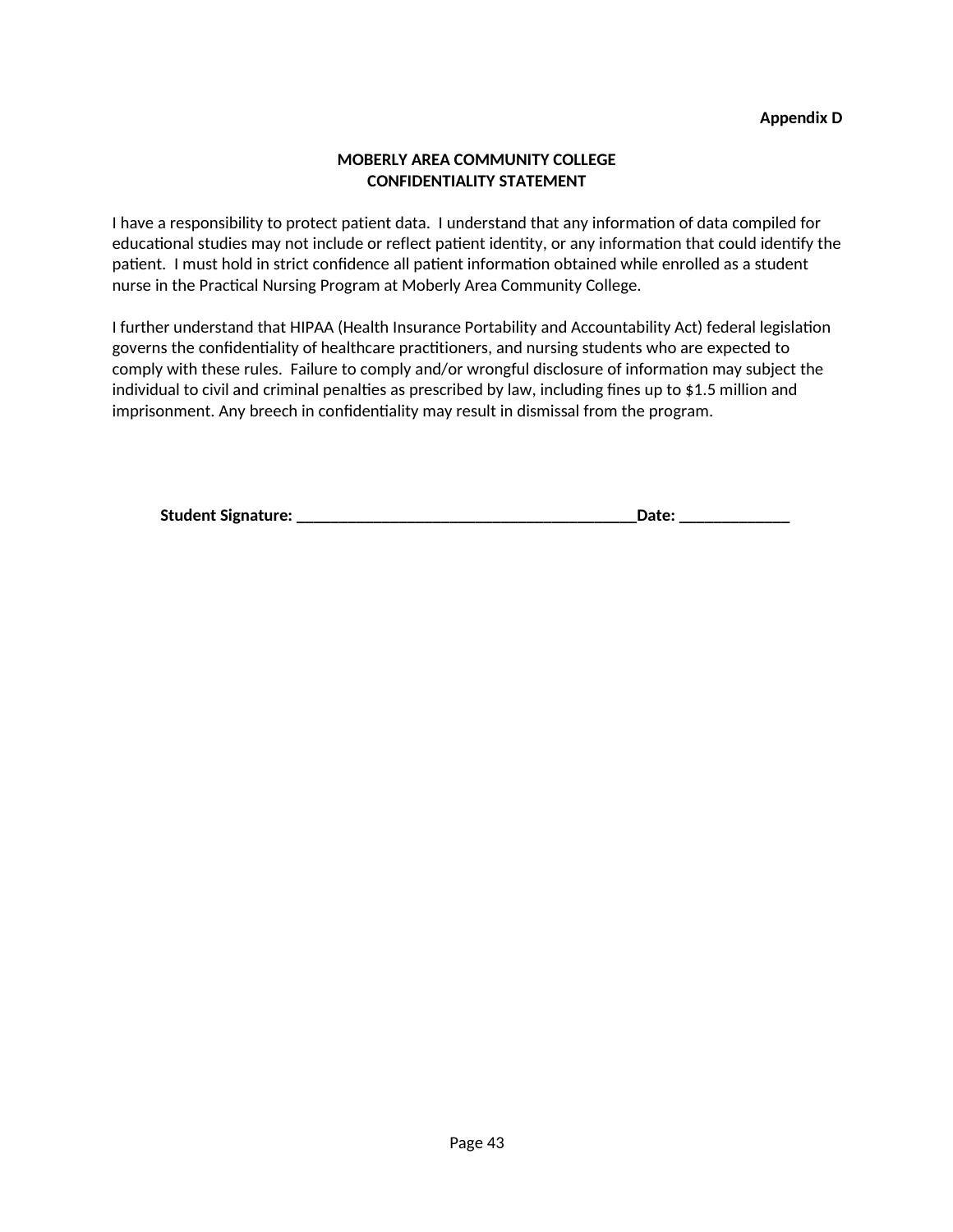#### **APPENDIX E**

#### **MOBERLY AREA COMMUNITY COLLEGE STATEMENT OF STUDENT UNDERSTANDING**

I, have received, read, and understand the Student Name

Moberly Area Community College Practical Nursing Program Student Handbook. I have had an

opportunity to ask questions and seek clarification as of the date indicated below.

| <b>Student Signature:</b> |
|---------------------------|
|---------------------------|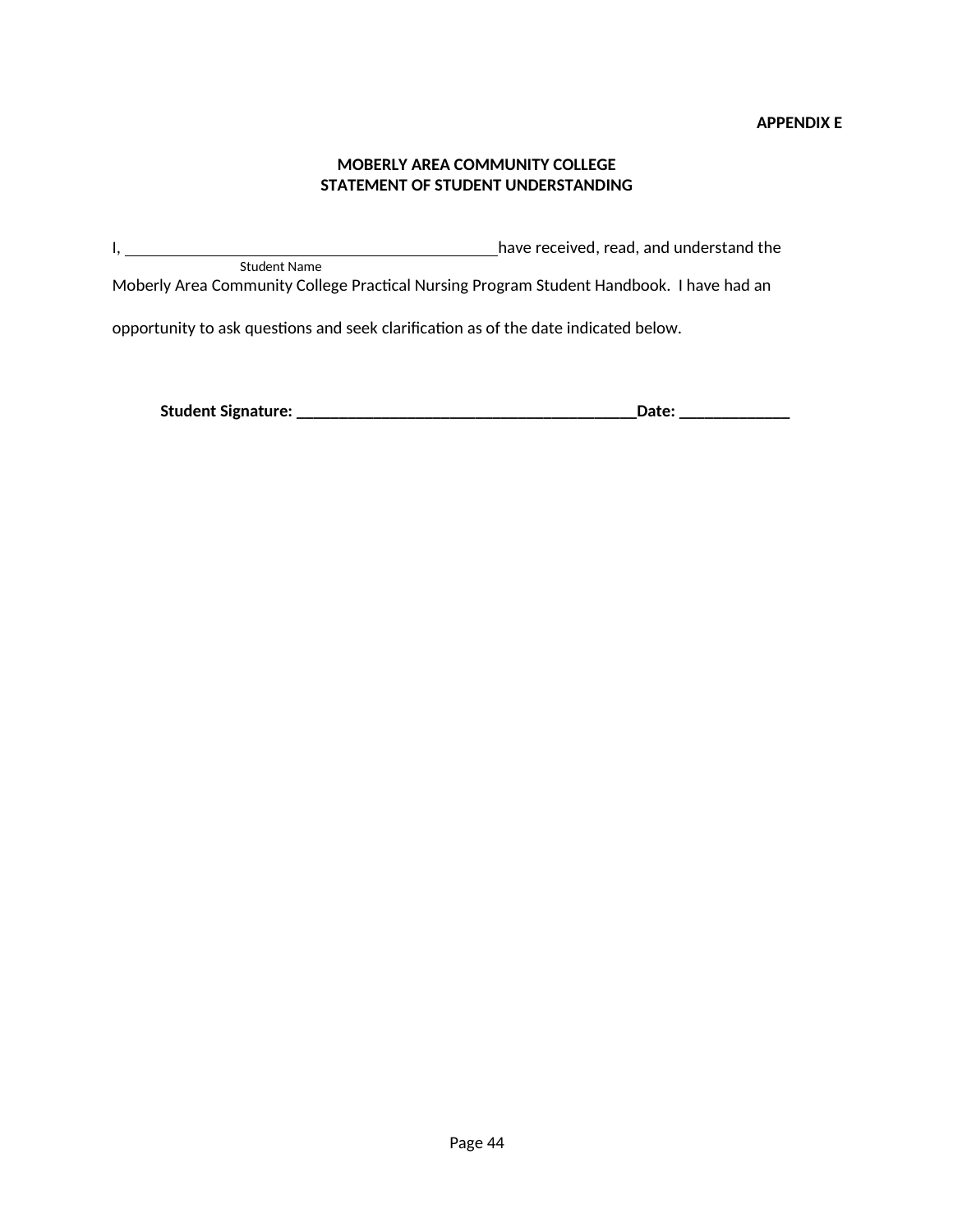## **APPENDIX F INSURANCE POLICY STATEMENT**

## **MOBERLY AREA COMMUNITY COLLEGE STUDENT INSURANCE AGREEMENT**

I, , understand that professional liability insurance for student nurses is provided for me through the College's general insurance policy maintained with the Missouri United School Insurance Council and have received a description of that coverage.

The insurance is provided to me at no charge and is limited to coverage as specified in the M.U.S.I.C. insurance policy. The coverage does not preclude me from obtaining additional coverage that I may desire.

| <b>Student Signature:</b> |  |  |
|---------------------------|--|--|
|---------------------------|--|--|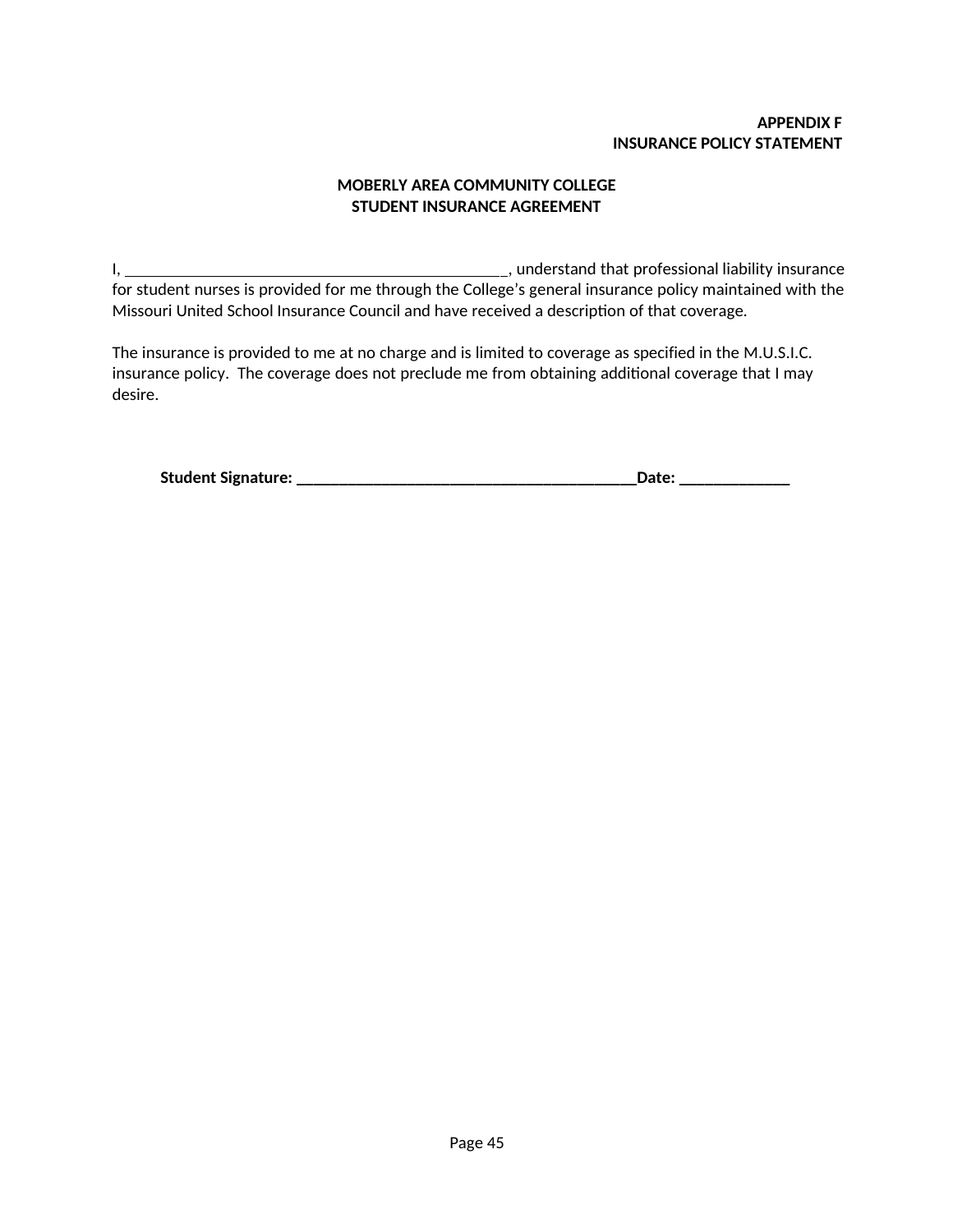## **MOBERLY AREA COMMUNITY COLLEGE RELEASE OF INFORMATION FORM**

| Gender: Male: | Female |  |
|---------------|--------|--|

I authorize Moberly Area Community College to request and obtain a copy of my criminal background as provided in Section 610.120 RSMo and make an inquiry to the Department of Social Services regarding the "Employee Disqualification List" as provided in Section 660.315. I also authorize Moberly Area Community College to request and obtain a copy of my drug screen results, a Division of Family Services background check regarding child abuse or neglect, a background check with the Office of Inspector General, and a Caregiver screening check regarding abuse to mental health clients. I also realize additional background screenings may be requested by the clinical sites affiliated with Moberly Area Community College. I also realize I must provide a criminal background check for each state I have lived in within the past 10 years.

I further authorize Moberly Area Community College to provide the necessary documentation of all of the above stated data and self-reported information to individual clinical affiliates. This information is to verify my eligibility to participate in the clinical experience.

Signature:

| Date:<br>$-1$ |  |  |
|---------------|--|--|
|               |  |  |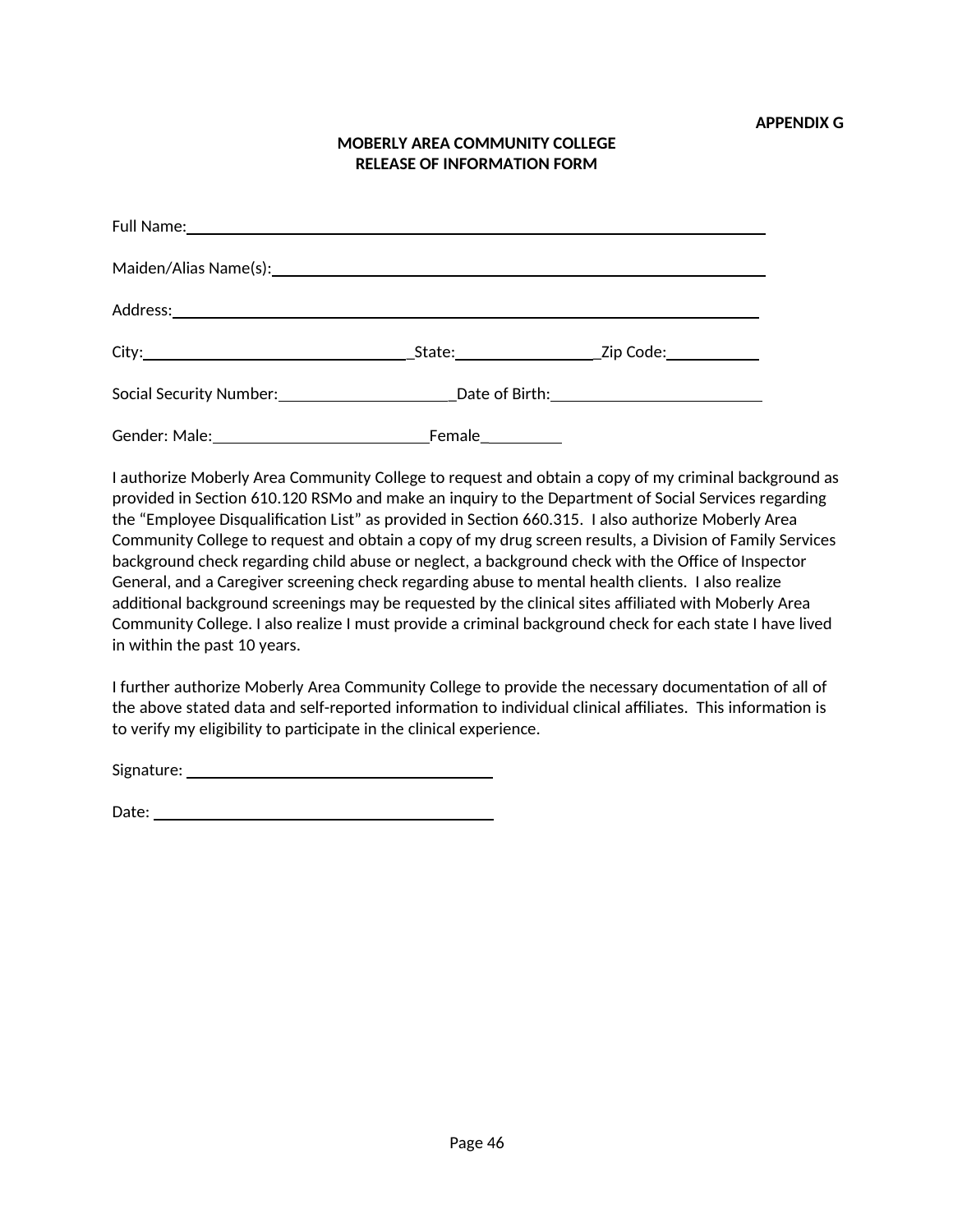#### **APPENDIX H**

#### **MOBERLY AREA COMMUNITY COLLEGE IMAGE RELEASE FORM**

I, (please print) , give Moberly Area Community College the absolute right and permission to use my image(s) whether photo or video, in its promotional materials and publicity efforts. I understand that the image(s) may be used in a publication, print advertisement, direct-mail piece, digital media (e.g. video, CD-ROM, Internet, World Wide Web), or other form of promotion. I release the College, the photographer, their offices, employees, agents, and designees from liability for any violation of my personal or proprietary right I may have in connection with such use.

| Date: $\_\_$ |  |
|--------------|--|

Obscure personal identifying characteristics when possible.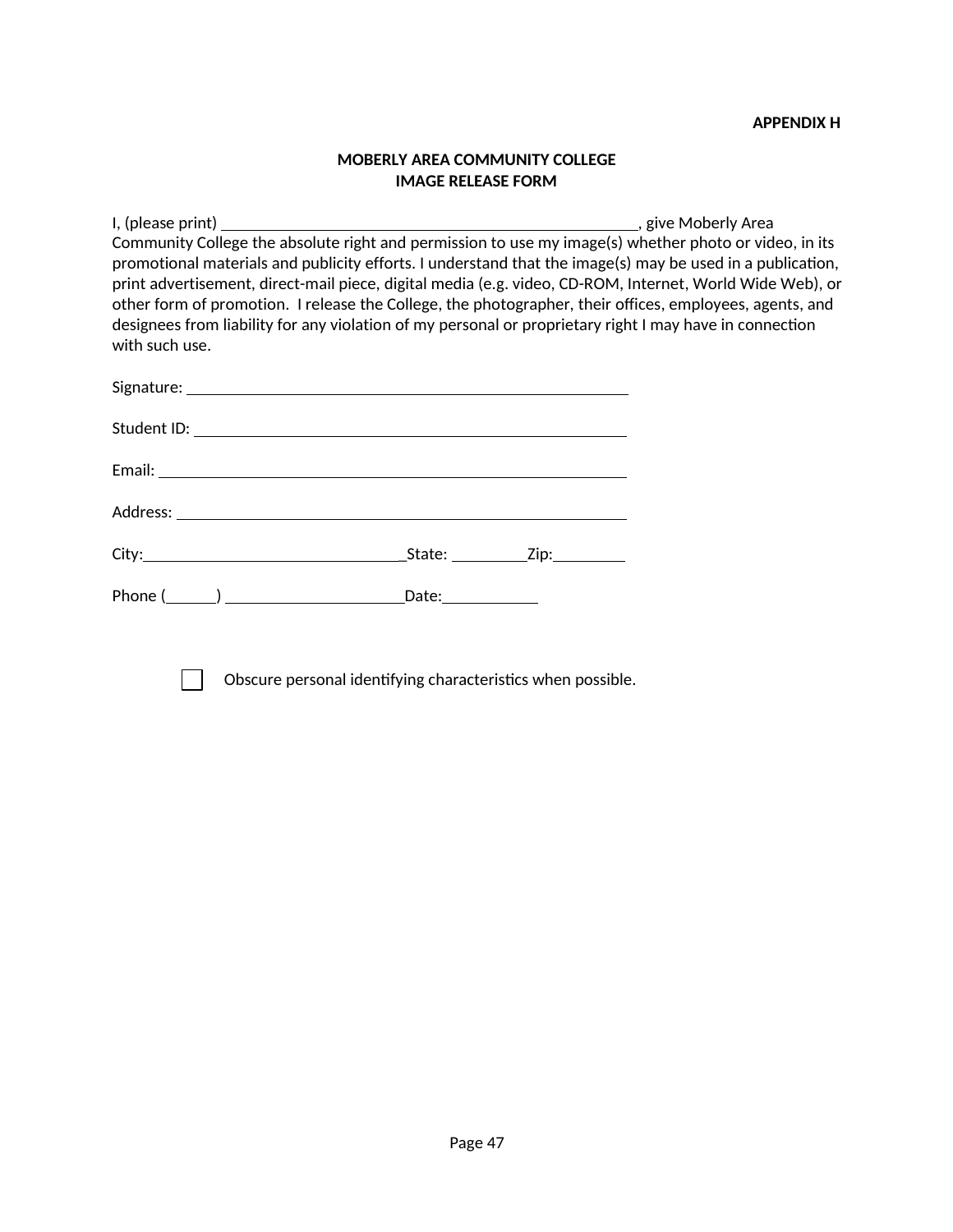#### **MOBERLY AREA COMMUNITY COLLEGE INTRAVENOUS THERAPY**

IV Therapy is a Minimum Standard as required by the Missouri State Board of Nursing for all Practical Nursing programs, Intravenous Infusion Treatment Administration, Section 20 CSR 2200-6.060.

Students must pass the Intravenous Therapy exam and the clinical component in the Nursing Care of Adults I course during the spring semester. Students must pass the exam with a seventy-eight percent (78%) "C" and pass the clinical competencies to be successful. If unsuccessful, the student will be dropped from the nursing program and assigned a grade of withdrawal for the Nursing Care of Adults I course.

I have read and understand the above statement. I have had an opportunity to ask questions relevant to the above statement as of the date indicated below.

| <b>Student Signature:</b> |  |
|---------------------------|--|
|---------------------------|--|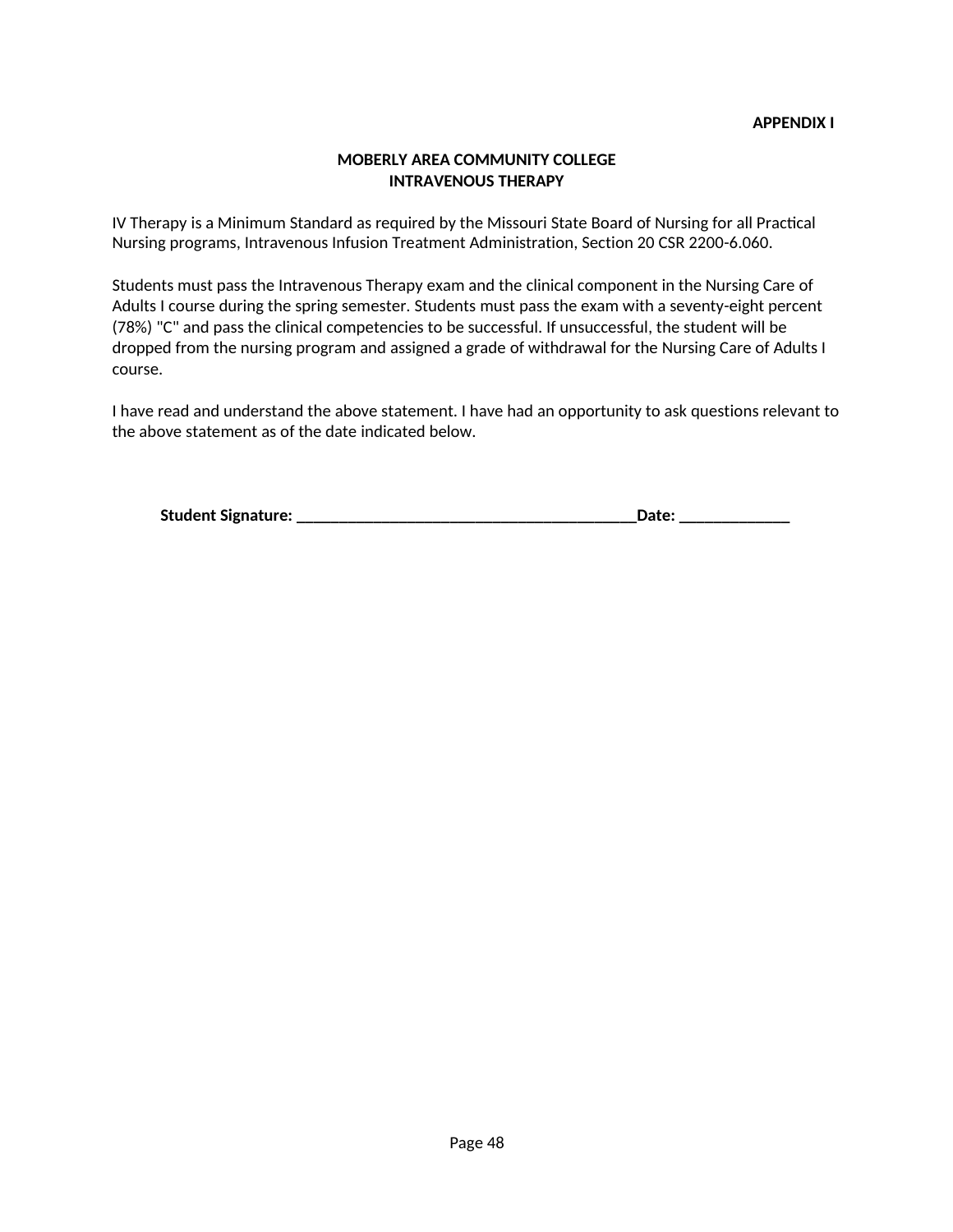#### **APPENDIX J**

#### **MOBERLY AREA COMMUNITY COLLEGE SIMULATION LABORATORY CONFIDENTIALITY AGREEMENT**

As a nursing student at Moberly Area Community College, I will be participating in clinical laboratory simulations. I understand the content of these simulations needs to be kept confidential to uphold the integrity of the learning experience for myself and fellow students in all nursing programs.

I agree to maintain the following guidelines:

- 1. I accept that simulation is part of my clinical learning experience.
- 2. The simulation lab is considered a safe place to apply what I have learned in the classroom to a simulated patient situation. I will practice skills such as professionalism, communication, delegation, teamwork, and critical thinking in this environment.
- 3. I will treat the manikins and equipment in the simulation lab with the utmost respect and professionalism. The simulators should be treated as if they are live patients.
- 4. I will maintain a strict patient and peer confidentiality. This includes the scenario, my fellow students' performance, and debriefing discussion.
- 5. Inappropriate disclosure or discussion of the simulation experience will be considered academic dishonesty and will result in disciplinary action according to the academic dishonesty policy in the MACC student handbook.
- 6. I agree to report any violations of confidentiality to an instructor or lab coordinator.
- 7. I acknowledge that photographs and/or recordings may be taken during my simulations. These may be used in debriefing and/or for other MACC purposes.

I understand the above statements and have had all the questions regarding this agreement answered satisfactorily. This agreement is valid during the duration of my student nurse career at Moberly Area Community College.

Student Signature:

Student Printed Name:

| ∍<br>$\cdots$<br><br>-<br><br>-<br>-- |  |
|---------------------------------------|--|
|                                       |  |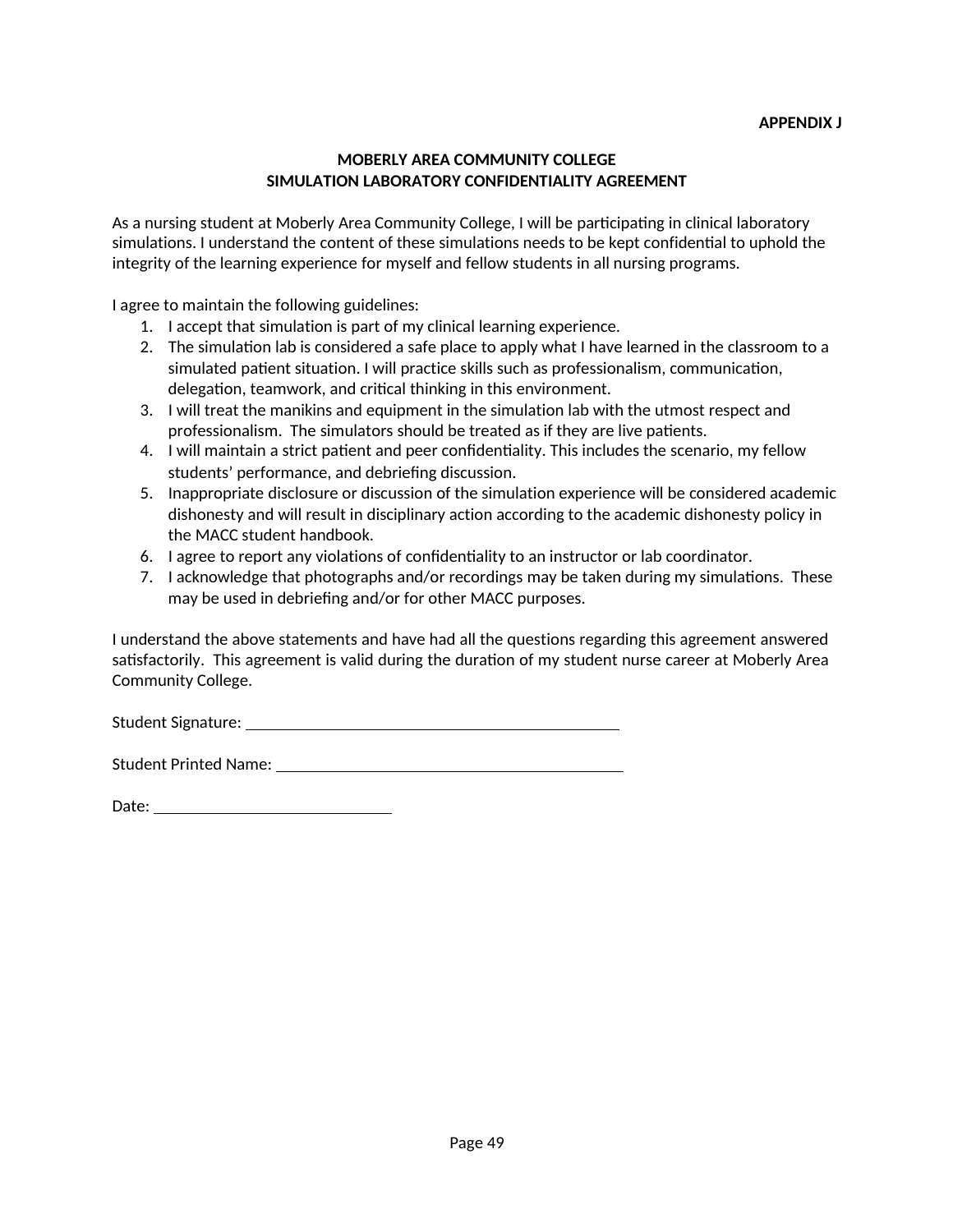#### **MOBERLY AREA COMMUNITY COLLEGE RECORDING AGREEMENT**

I understand that, as a student enrolled in this program, I will have access to recorded lectures for use in my personal studies *only*. I realize that lectures recorded for this reason *may not* be shared with other people *without* the written consent of the lecturer. I also understand that recorded lectures *may not* be used in any way against the faculty member, other lecturers, or students whose classroom comments are recorded as a part of the class activity.

I am aware that the information contained in the recorded lectures is protected under federal copyright laws. Such information *may not* be published or quoted *without* the expressed consent of the lecturer and *without* giving proper identification and credit to the lecturer. I agree to abide by these guidelines with regard to any lectures recorded and available to me while enrolled as a student in this program.

| <b>Student Signature:</b> |  |
|---------------------------|--|
|                           |  |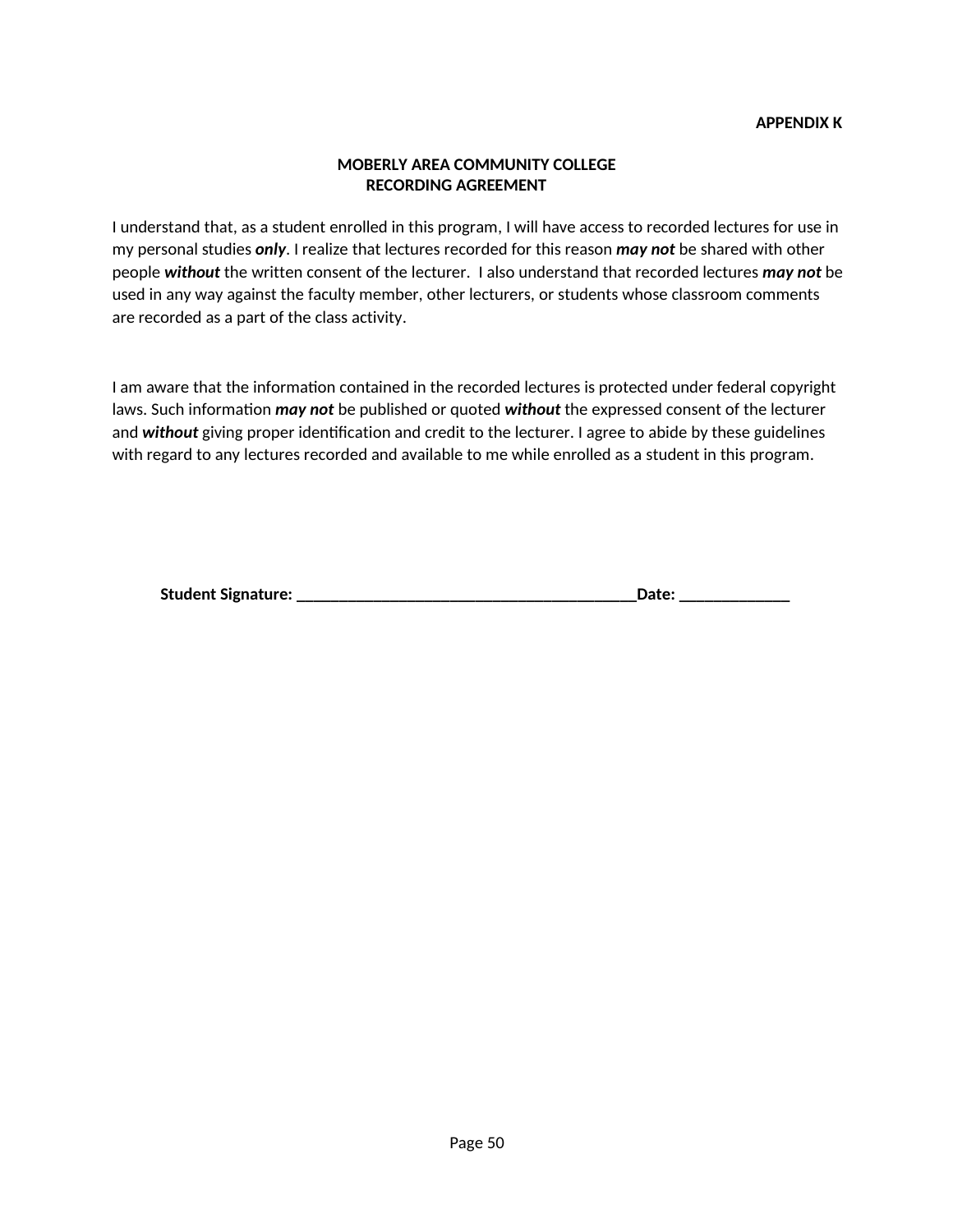#### **Practical Nursing Essential Qualifications**

Moberly Area Community College (MACC) Program of Practical Nursing (PN) signifies that the holder of that degree has been educated to competently enter nursing practice in all healthcare settings and to apply for PN licensure in the State of Missouri. The education of a nurse requires assimilation of knowledge, acquisition of skills and development of judgment through patient care experience in preparation for a.) Independent and b.) Semi-autonomous and or c.) making appropriate decisions required in practice. The practice of nursing emphasizes collaboration among physicians, nurses, allied health care professionals, and the patient.

The curriculum leading to the Certificate in Practical Nursing (PN) from MACC requires students to engage in diverse complex and specific experiences essential to the acquisition and practice of essential nursing skills and functions. Unique combinations of cognitive, affective, psychomotor, physical, and social abilities are required to satisfactorily perform these functions. In addition to being essential to the successful completion of the requirements of the LPN, these functions are necessary to ensure the health and safety of patients, fellow candidates, faculty and other healthcare providers.

The essential abilities necessary to acquire or demonstrate competence in a discipline as complex as nursing and needed for successful admission and continuance by candidates for the Practical Nursing Certificate at Moberly Area Community College include by are not limited to the following abilities:

#### **Motor Skills**

Candidates should have sufficient motor function so that they are able to execute movements required to provide general care and treatment to patients in all health care settings. (For example: For the safety and protection of the patients, the candidate must be able to perform basic life support, including CPR, and function in an emergency situation. The candidate must have the ability, within reasonable limits, to safely assist a patient in moving, for example, from a chair to a bed, or from a wheelchair to a commode.

#### **Sensory/Observation**

A candidate must be able to acquire the information presented through demonstrations and experiences in the basic and nursing sciences. He or she must be able to observe a patient accurately, and at a distance and close at hand and observe and appreciate non-verbal communications when performing nursing assessment and intervention or administering medications. The candidate must be capable of perceiving the signs of disease and infection as manifested through physical examination. Such information is derived from images of the body surfaces, palpable changes in various organs, and tissues, and auditory information (patient voice, hear tones, bowel and lung sounds.)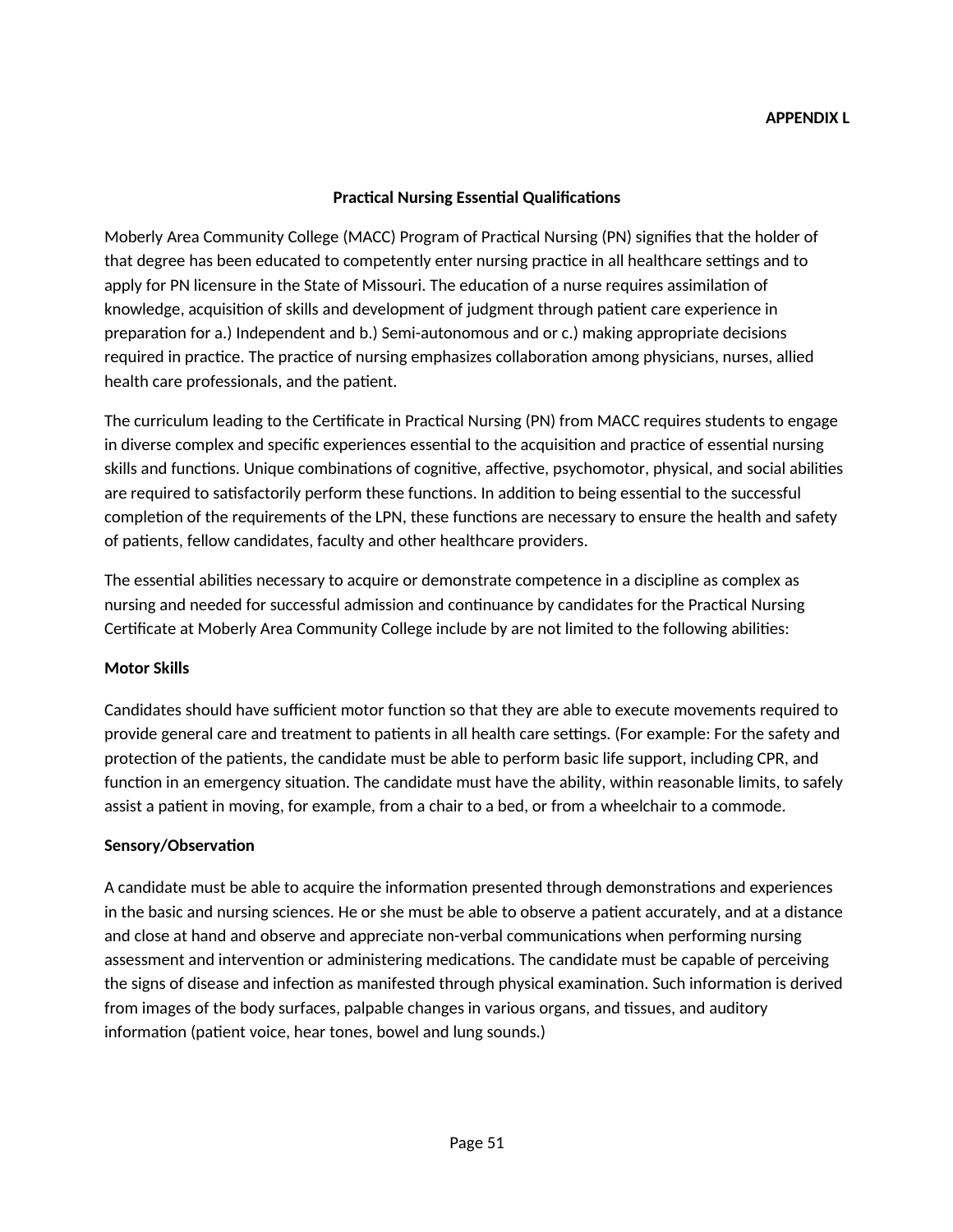## **Communication**

The candidate must communicate effectively and sensitively with other students, faculty, staff, patients, family, and other professionals. He or she must express his or her ideas and feelings clearly and demonstrate a willingness and ability to give and receive feedback. A candidate must be able to: convey or exchange information at a level allowing development of a health history; identify problems presented; explain alternative solutions; and give directions during treatment and post-treatment. The candidate must be able to process and communicate effectively in oral and written forms. The candidate must be able to process and communicate information on the patient's status with accuracy in a timely manner to members of the health care team. The appropriate communication may also rely on the candidate's ability to make correct judgment in seeking supervision and consultation in a timely manner.

It should be noted that successful completion of the requirements for a degree does not guarantee eligibility to take the NCLEX licensing examination or the ability to become licensed to practice nursing. Candidates with concerns or questions about specific health conditions, personal histories, or disabilities should contact the Missouri State Nursing Commission. Practice Advisory Questions and Advisory Opinions (573) 751-0073.

#### **Cognitive**

A candidate must be able to measure, calculate reason, analyze, integrate, and synthesize in the context of undergraduate nursing study. The candidate must be able to quickly read and comprehend written material. He or she must be able to evaluate information and engage in critical thinking in the classroom and clinical setting.

## **Behavioral/Emotional**

A candidate must possess the emotional health required for the full utilization of his or her intellectual abilities, the exercise of good judgment, the prompt completion of all responsibilities attendant to the diagnosis and care of patients and families. In addition, he/she must be able to maintain mature, sensitive, and effective relationships with patients, students, faculty, staff, and other professionals under all circumstances including highly stressful situations. The candidate must have the emotional stability to function effectively under stress and to adapt an environment that may change rapidly without warning and/or in unpredictable ways. The candidate must be able to experience empathy for the situations and circumstances of others and effectively communicate that empathy. The candidate must know that his or her values, attitudes, beliefs, emotions, and experiences affect his or her perceptions and relationships with others. The candidate must be able and willing to examine and change in his or her behavior when it interferes with productive individual or team relationships. The candidates must possess skills and experience necessary for effective and harmonious relationships in diverse academic and working environments.